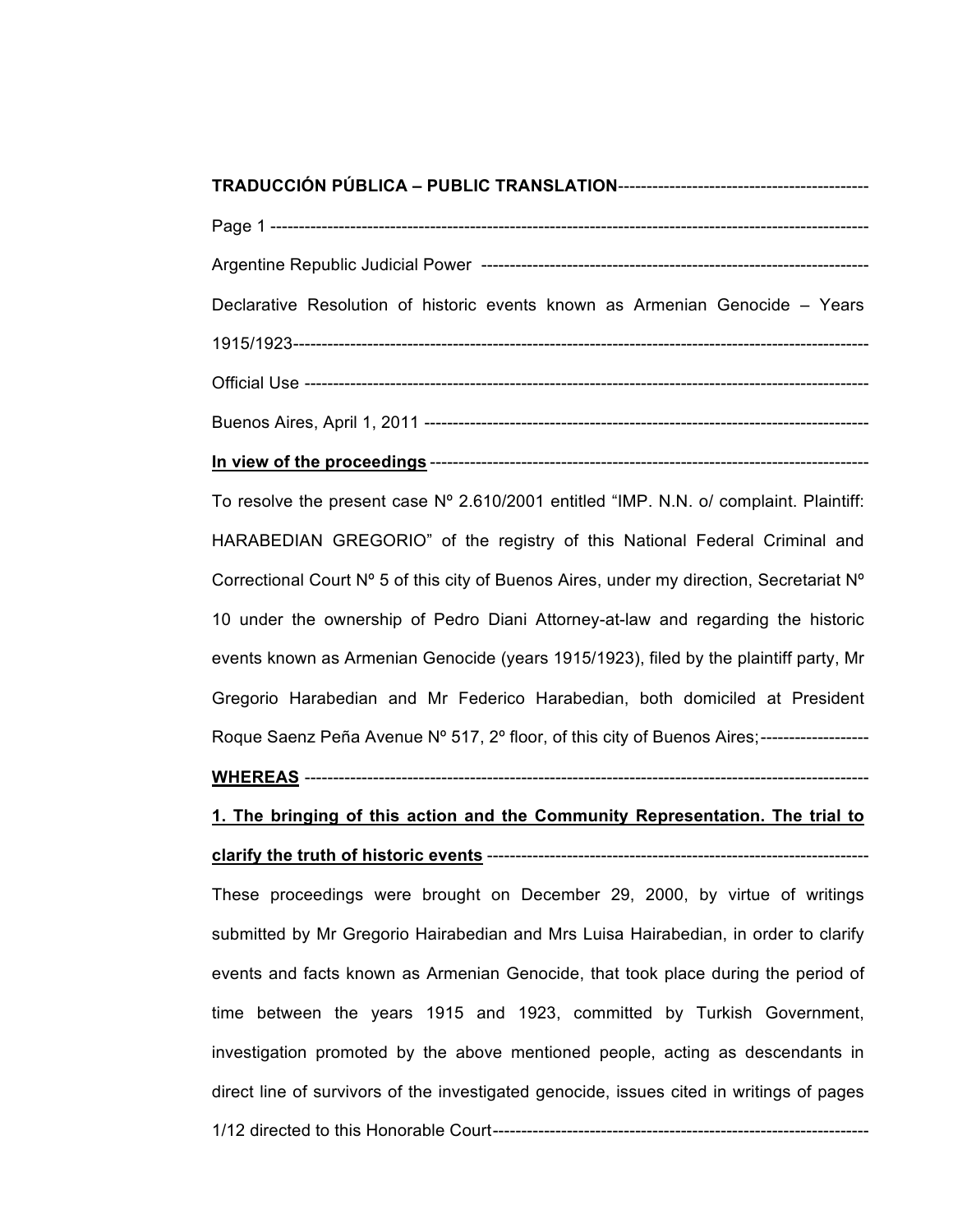By virtue of that proposition, appeals Courts' Judges of that moment, decided on February 28, 2001 -pages 1/5- to refer this complaint to a lottery to select the Court's Jurisdiction that should be hearing the case in the future. ---------------------------------------- The decision was grounded in the favorable acceptance that Magistrates made towards the right of truth expressed by plaintiffs when affirming that "… in several occasions this Court had the opportunity to set forth the recognition of the rights emerging from national and international legislation regarding human rights issues (VID REG Nº 1/95, 3/95, 6/95 among others) and that is trying to make effective up to present days, with the work that is carrying out to clarify what would have happened with victims of the crimes reported in the case submitted under this Court by virtue of the jurisdiction of law 23.049…"--------------------------------------------------------------------------

With a previous clarification of the origin of the events expressed, regarding to crimes committed during a Military Dictatorship, over which investigations were made, the Judges of this Court, Mr Martín Irurzun, Horacio Raúl Vigliani, Eduardo Luraschi and Luisa Riva Aramayo, considered it excessive for the matter, circumstance that enabled the intervention of the Magistrate in order to get involved with facts and make a decision. -----------------------------------------------------------------------------------------------------

In order to gather all legal instruments, Mr Hairabedian was presented as plaintiff, with the indicated legal representation and the constituted domicile; and subsequently, according to the evidencing instruments, the representation in that matter of the organizations of Armenian Community in our country, namely; ---------------------------------

1. **The Administrative Institution of Armenian Church**, represented by Mr Armenak Mezadouran;--------------------------------------------------------------------------------------------------

2. **The Cultural Armenian Association**, represented by Mr Carlos Lázaro Seferian ----

3. **Argentine-Armenia Chamber of Commerce and Industry** represented by Mr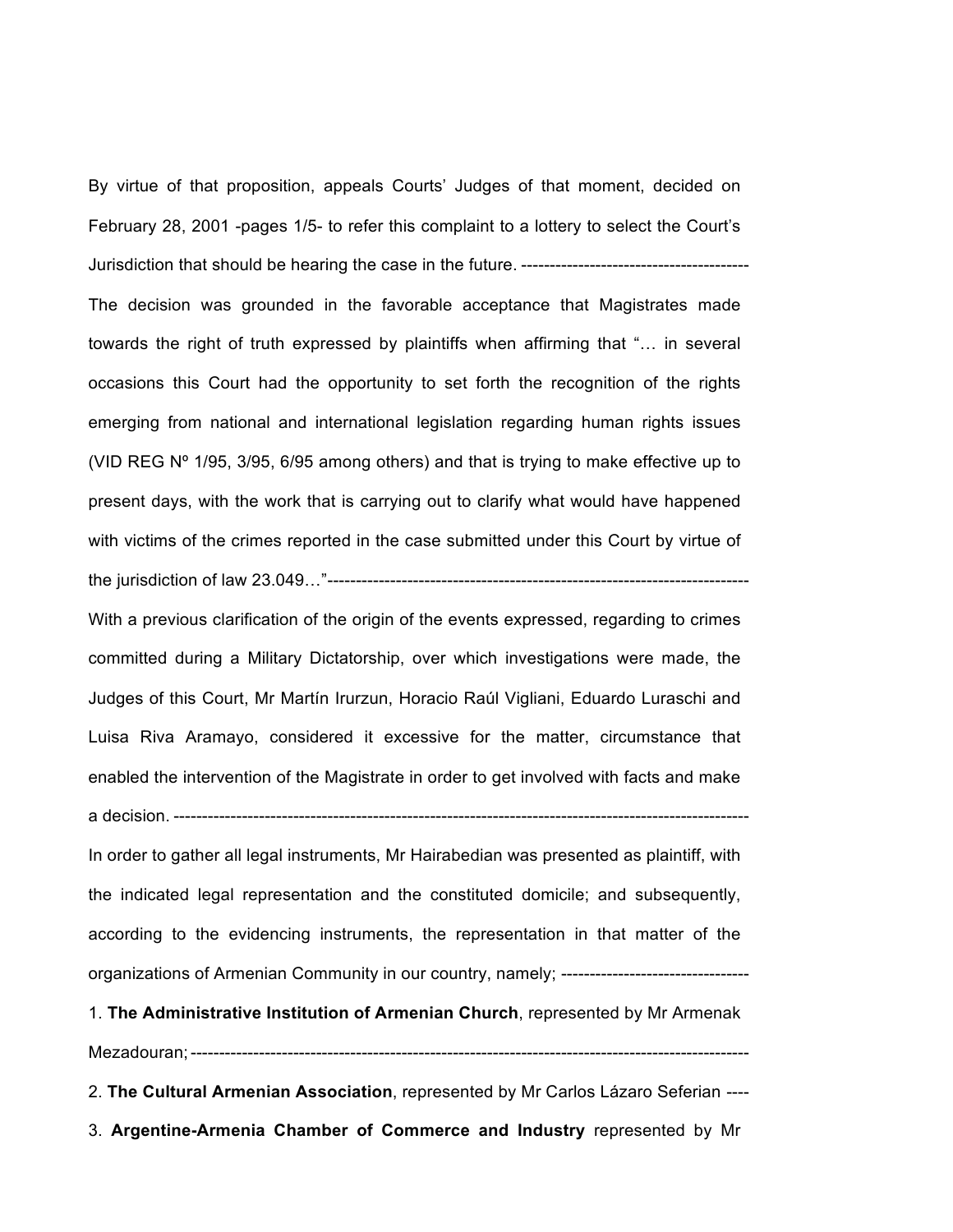| Arslanian |  |
|-----------|--|
|-----------|--|

- 4. **Armenian Cultural Union** represented by Adrián Norberto Lomlomdjian ---------------
- 5. **Union of Marash Armenian**, represented by Mr Luis Carlos Sandjian-------------------
- 6. **Tekeyan Association**, represented by Mr Sergio Carlos Nahabetian and --------------

7. **The Union of Armenian Residents of Hadjun**, represented by Mr Shake Kopoushian ----------------

Under such conditions, this action was brought in exercise to the right of truth by the plaintiff parties, their capacity and representations invoked in order to clarify the events presented for consideration of this Court, completing all corresponding procedural stages according to what will be exposed in the following entries.--------------

#### **2. The Attorney's General Office position. The Court's Decision** ------------------------

2.1. State's Attorney Intervention -----------------------------------------------------------------------

It was given intervention to the Attorney's General Office regarding the criminal complaint, and according to what is stated in section 180 of Nation Criminal Procedure Code on March 12, 2001 – page 18 – moment in which the Judge in charge, Mr Gabriel Cavallo, decided to transfer and to ratify plaintiff's pretense of page 17. -------------------------------------------------------------------------------------------------------

As a result of such proceedings, Mr Miguel Ángel Osorio, General State's Attorney in charge of the intervening Attorney's Office  $N^{\circ}$  10, resolved on March 15, of the that year as it is shown in pages 19/20, to reject the proceedings, acting by application of Section 180 "in fine" ----------------------------------------------------------------------------------------

He grounded his decision on the principle of territory in application of criminal law, that by virtue of the place where crimes were committed, it is impossible to investigate them within the jurisdiction of the Argentine Republic, notwithstanding the condition of guarantor of our country of the Convention on the Prevention and Punishment of the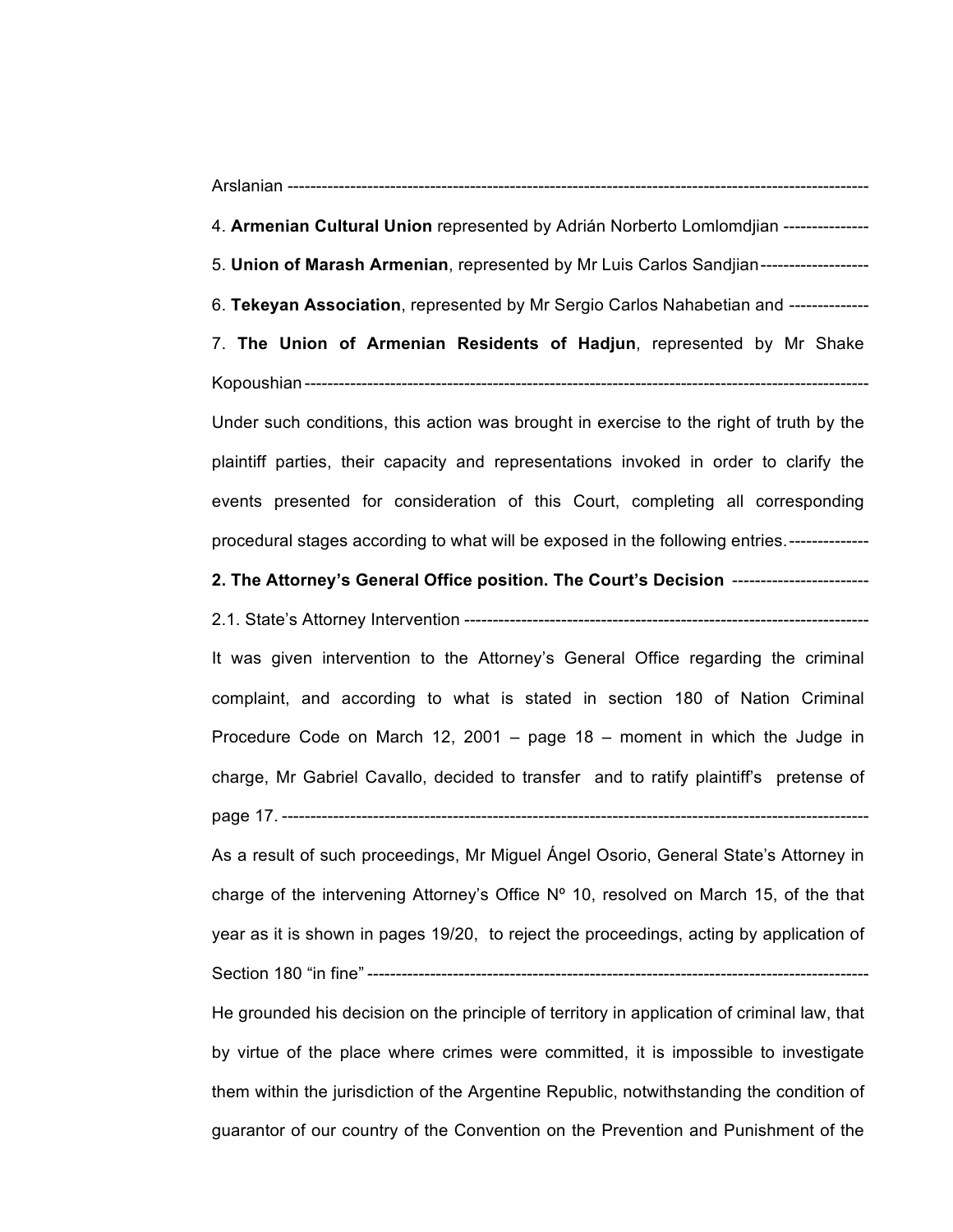Crime of Genocide, section 75, subsection 22-------------------------------------------------------

Later, and after the Court of Appeals' decision dated October 10, 2002, to which I will refer in the corresponding entry, the General State's Attorney Mr Osorio pronounced himself accordingly to decision dated 10/22 of the same year- page 62. ----------------------There Mr Miguel Osorio, and after a brief summary of the case proceedings and referring to the upper decision and maintaining the criteria expressed in the before mentioned resolution, emphasized the impossibility of promoting a legal action and a punitive effect on this proceeding, although he highlighted that the intervention of the General Attorney's Office, was not necessary for the case taking into consideration that "…The investigation intended does not affect the intervention or action of the different State organisms and does not affect either, society interests..." --------------------

# **2.2 Court of Appeals' Decision** ------------------------------------------------------------------------

On October 10, 2002 – page 58 – Mr Horacio Rolando Cattani and Eduardo Luraschi, attorneys-at-law respectively, resolved to revoke the decision made on 06/22/01 by the former Magistrate in charge of this action, Mr Gabriel Cavallo.----------------------------- The annulling decision was aimed at reconsidering the claim, based on the demand to investigate and clarify the crimes reported and to know the final fate of relatives and the place where their bodies lie, with no punitive effects over this. ------------------------------So, and under the direction of this Magistrate, on October, 23, 2002, -pages63/9 – by means of a proceeding to which I tribute, it was resolved to dismiss the criminal claim and continue with the international investigation that was being conducted up to that moment credited by points 2, 3 and 4 of the mentioned decision - investigation then completed with documents obtained and with testimonies presented before this Court and those offered by the plaintiff party. ----------------------------------------------------------------

By virtue of the above, an extensive process of information gathering was started,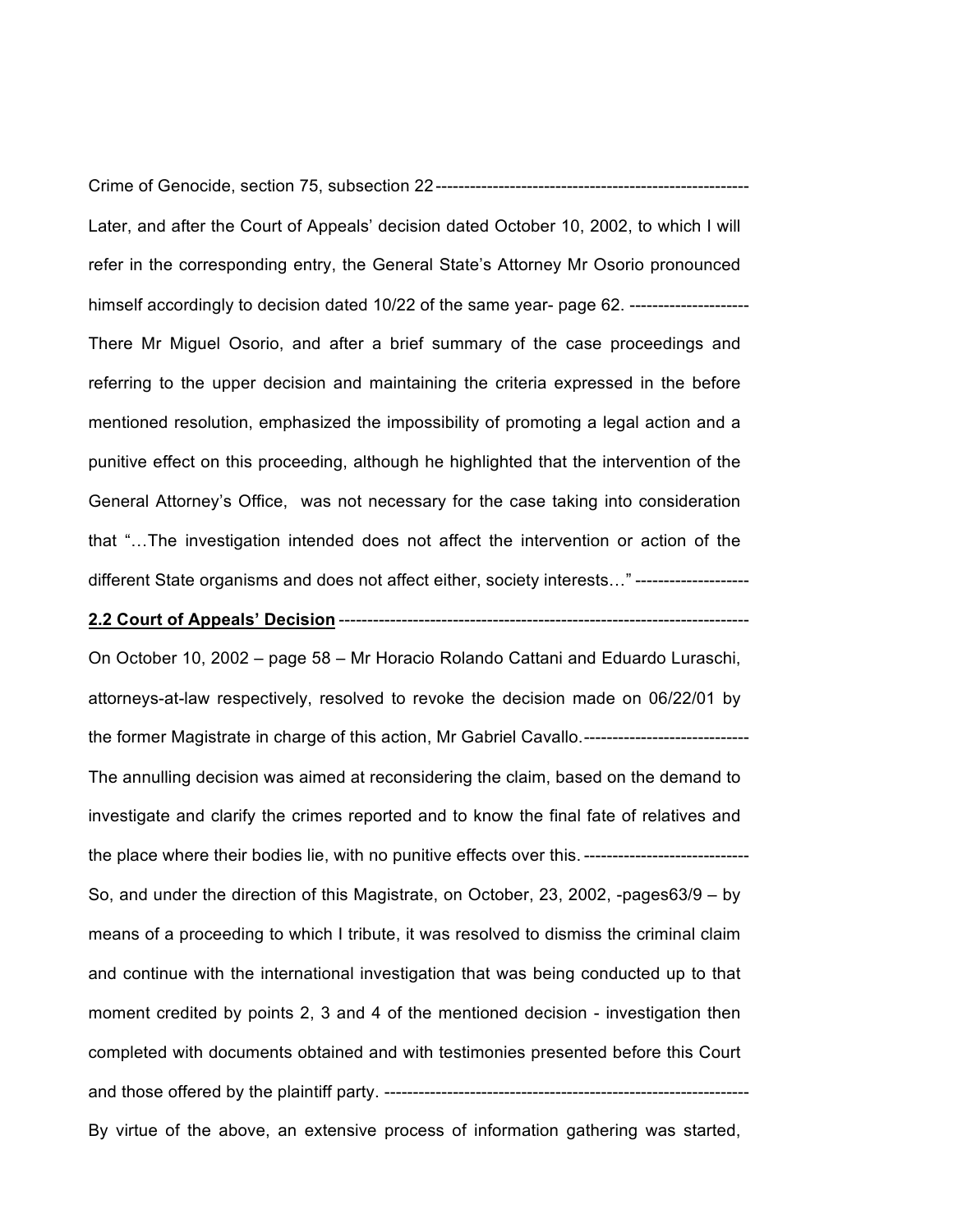making use, for that purpose, of the means of evidence authorized by the National Criminal Procedure Code, and with the intervention of the plaintiff, unified in representation of the different Organizations of the Armenian Community in the Argentine Republic.----------------------------------------------------------------------------------------- In order to describe precisely the evidence produced and by virtue of which this decision is based, it should be divided in a) Information obtained by International Rogatory Letters issued in the case; b) The information provided by the plaintiff in cases of absence of response regarding certain Rogatory Letters; c) Testimonies, those provided in Court are expressly detailed.----------------------------------------------------- This, and notwithstanding the abundant documents attached to this resolution as a integrative part of the same ------------------------------------------------------------------------------

### **3. Information Obtained. International Rogatory Letters and Plaintiff information -**

3.1. International Rogatory Letters.--------------------------------------------------------------------- The plaintiff party issued several International Rogatory Letters, in order to obtain all information requested regarding the events investigated. So there are:--------------------- a) Rogatory Letter to the Turkish Government: ----------------------------------------------------- Ordered in pages 63/9 it was aimed at obtaining a detailed report of the fate of Mr Gregorio Hairabedian's relatives established in Palú (Jarput) and Zeitún (Soulemainy) respectively, during the events that took place between the years 1915 and 1923 in the mentioned cities. ---------------------------------------------------------------------------------------

The Rogatory Letter also requires to make available, to this Magistrate or to the natural or legal person expressly authorized to that effect, all files related to the mentioned events in which some relatives of Mr Hairabedian were victim either due to deportation, disappearance, execution or any other extermination method; as well as the possibility to practice "in situ" any kind of investigation aimed at finding the bodies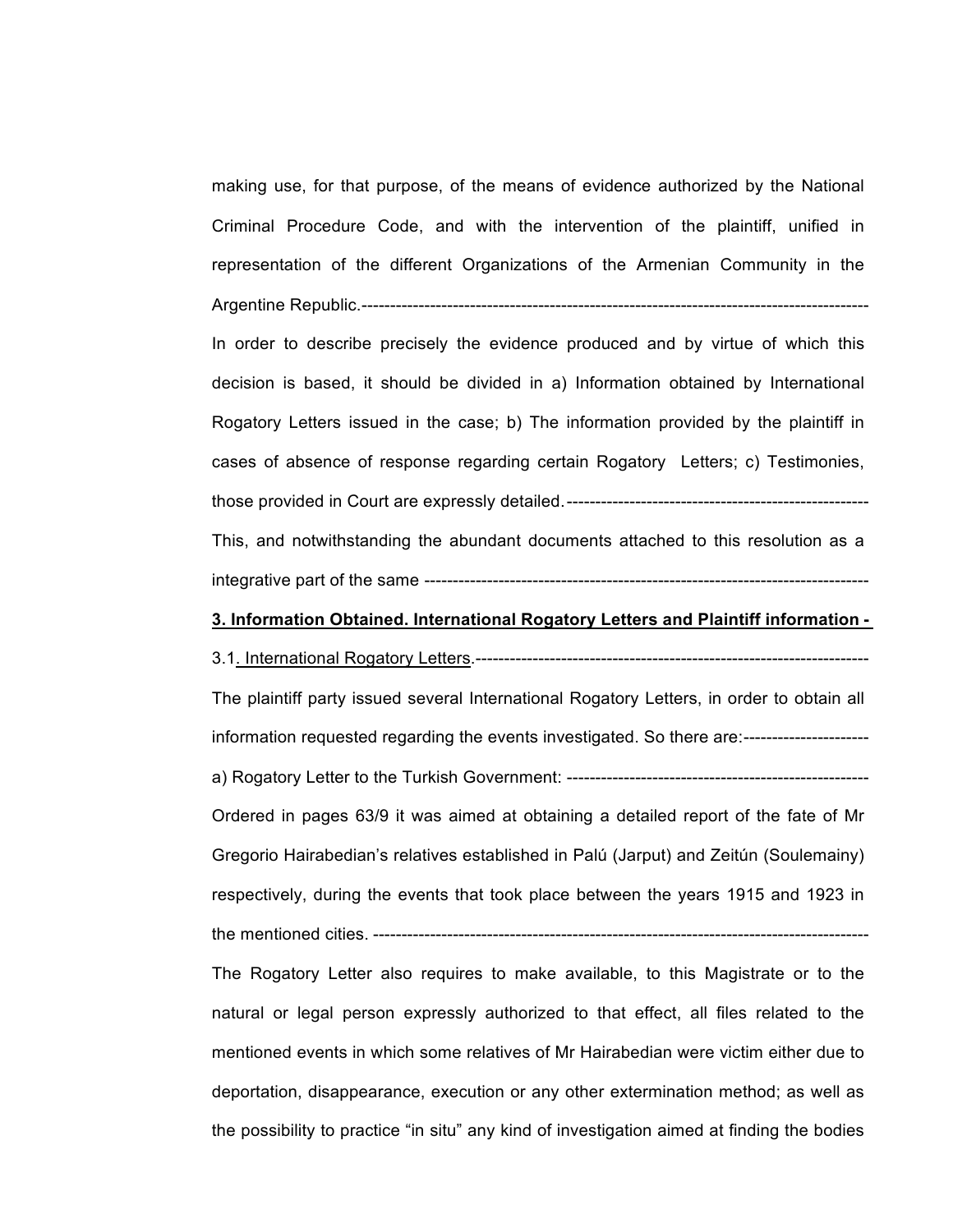of those people. ----------------------------------------------------------------------------------------------

This Rogatory Letter, as it is evidenced in pages 274/345, has negative results since the authorities of the State requested considered that the International Convention does not grant judicial authorities to the Court over such question. --------------------------- b. Rogatory Letters issued to the Government of Great Britain, United States of America, Germany and Vatican City State. ----------------------------------------------------------- Following the same procedure before mentioned, it was requested to said States the provision of all information available in their files related to the events that took place between the years 1915 and 1923 in the jurisdiction of Turkish and in the villages of Trebizonda, Erzerum, Vitlis, Diarbekir, Jarput and Sivás, where the Armenians lived among other territories, under the Imperial or Republican Administration of Turkish. ----- It can be observed, in consequence, in pages 751/3 the negative response issued by Great Britain "…that they cannot assist in this particular case since the Rogatory Letter clearly states that it is not formalized according to a criminal investigation under the domestic legislation contained in "the crime international Co-Operations Act 2003"…"--------------------------------------------------------------------------------------------------------

Similar criteria, is applied by American authorities according to document of page 493 based on the criteria of being impossible to execute the request since there is no criminal investigation. Such response was taken into account by this Court to issue an authorization to the plaintiff to conduct an investigation in order to submit the requested documents, contained in pages 534/748 of this record.----------------------------- German authorities took a similar position to that of Great Britain and United States of America stating that it was not possible to comply with the request since there was no criminal investigation; nonetheless, the authorities provided some information to comply with the plaintiff's request indicating the existence of documents in the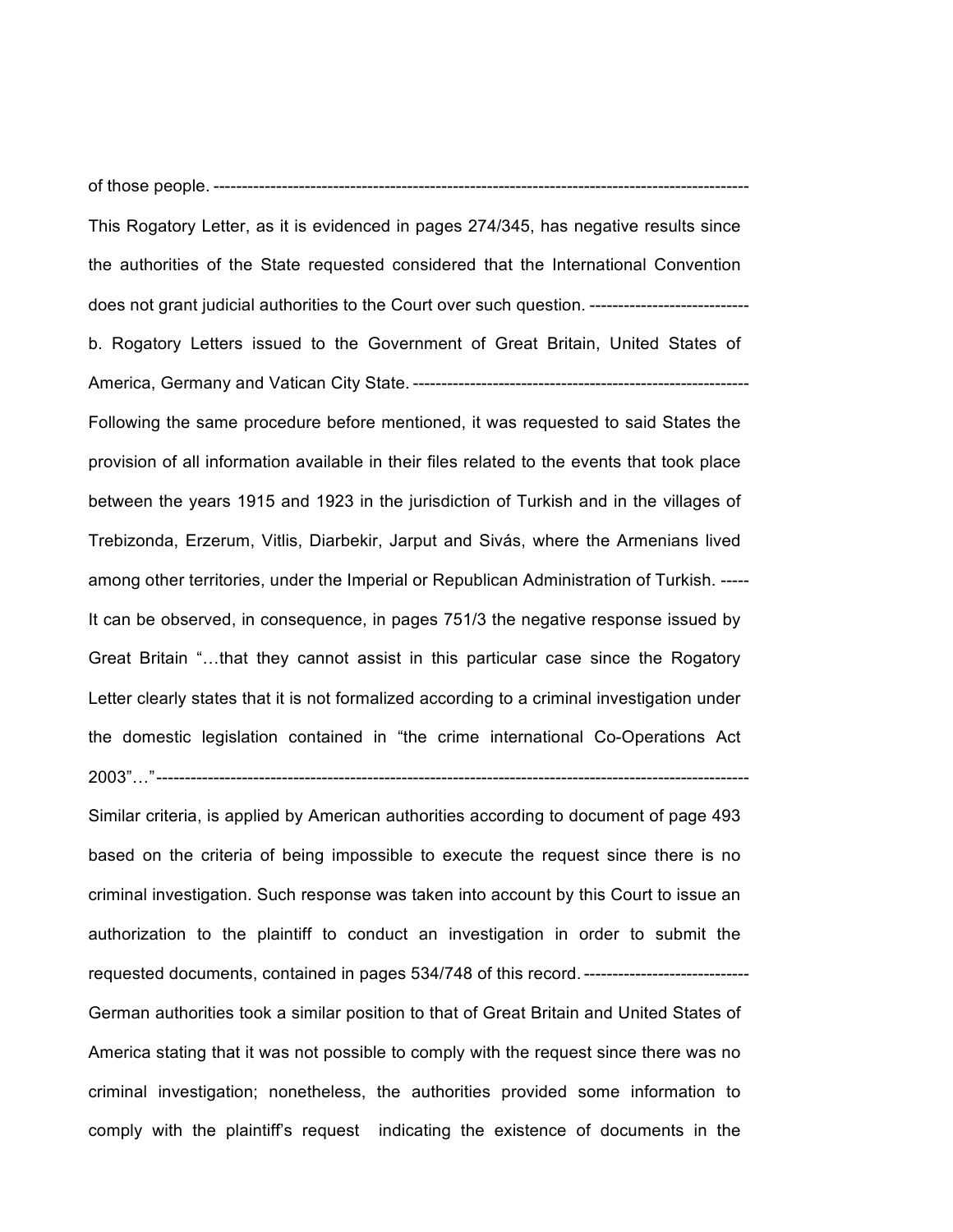Political Archive of Foreign Affairs Ministry in said country, giving also place to a document gathering in situ authorized by Court, the result of which is enclosed to the investigation. ------------------------------------------------------------------------------------------------- Finally, the Vatican City State answer the request in pages 151/2 considering that it was proper of a historian, advising to look for the information in the place of the events or in the Archives of the Vatican that "… are open for investigation…" ------------ c. Rogatory Letter to the United Nations Organization (UNO)----------------------------------- Said request was aimed at:------------------------------------------------------------------------------ a) Sending a certified copy of the "verified and updated report about the prevention and punishment of genocide crime" prepared by Ben Whitaker and approved during the 38º meetings period of August 1985 – E.CN.4/Sub 2./198576-; and ------------------- b) Certified Copy of 38º meeting minutes, subject 4 of Provisional Agenda, documents enclosed in pages 113/46 of these proceedings. -------------------------------------------------- d. Rogatory Letter to the Government of France---------------------------------------------------- Notwithstanding the refusal of the requested government based on the lack of legal competence, the plaintiff enclosed in pages 784/930 copy of files obtained in the Foreign Affairs Ministry with its corresponding translation.-------------------------------------- e. Rogatory Letter to the Government of Belgium -------------------------------------------------- The Government of Belgium informed "… investigations and files corresponding to these tragic events are kept on (P&C 1) records of this Department. They are basically documents exchanged between the Department and the diplomatic representatives of Belgium around the world. This Department does not object to review the documents in the office where there is a reading room which is open every day from 9am to 4pm with no interruption…" the plaintiff enclosed to this record those documents duly processed and classified. -----------------------------------------------------------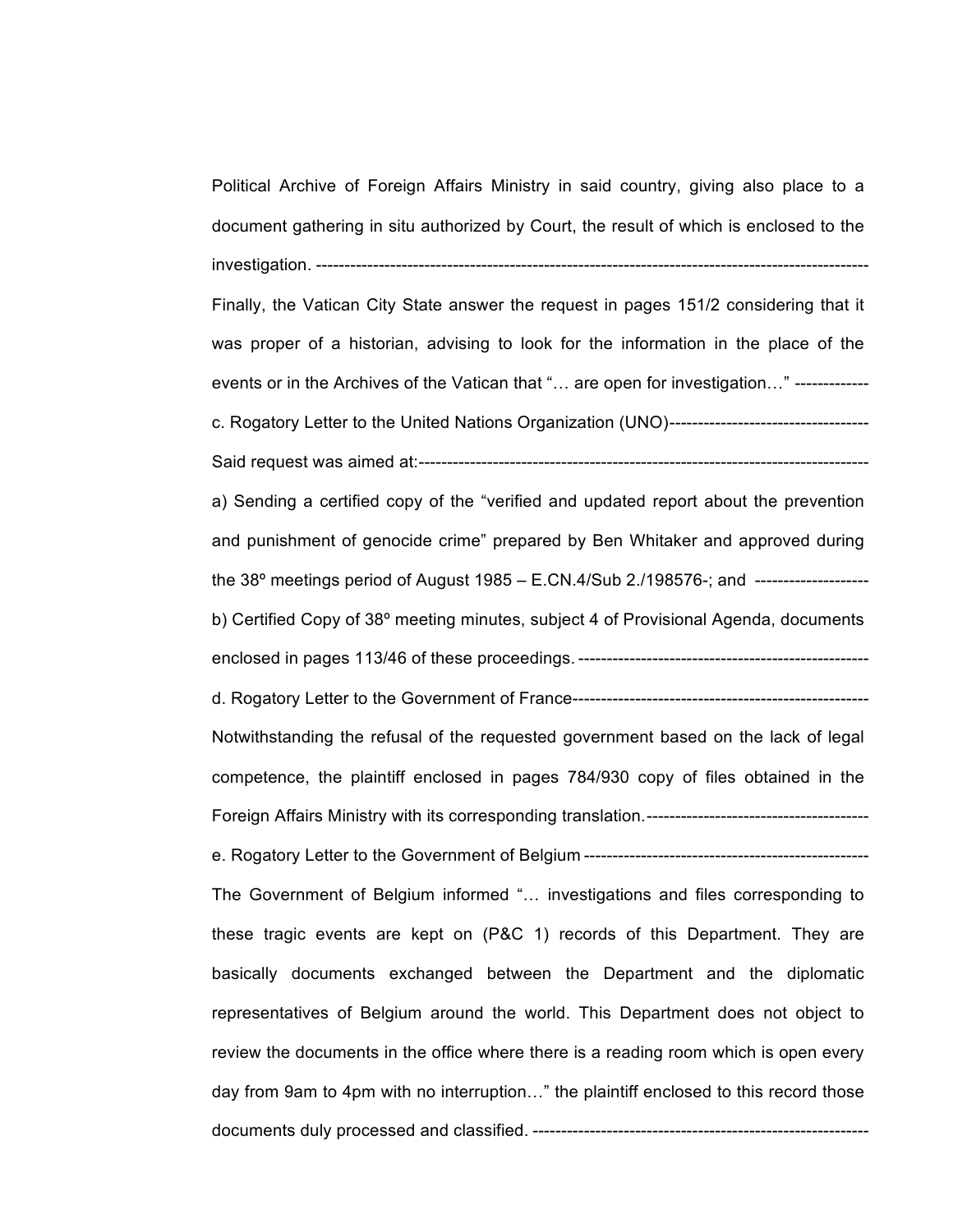f. Rogatory Letter to Armenian Government. ---------------------------------------------------------

It was carried out by the Armenian Justice Ministry; they sent twelve thousand documents approximately (12.000) but no report regarding the plaintiff's, Mr Hairabedian, relatives.--------------------------------------------------------------------------------------

g. Rogatory Letter to the government of Greece, Syria, Lebanon, Egypt, Jordan, Iran, and Palestine. ------------------------------------------------------------------------------------------------

The request made to Greece was not carried out; Rogatory Letters to Syria, Lebanon and Egypt were sent back from Ministry of Foreign Affairs in order to be translated to Arab, the same happened with the Rogatory Letter issued to Iran; There is up to now, no response regarding the Rogatory Letter issued to Jordan; and the Ministry of Foreign Affairs informed that it was not possible to issue a Rogatory Letter to Palestine. ------------------------------------------------------------------------------------------------------

h. Rogatory Letter to the Red Cross Committee and to the Armenian Apostolic Church - Up to now, there was no response regarding the request to the Red Cross Committee and the Armenian Apostolic Church expressed that they were incompetent to provide information-----------------------------------------------------------------------------------------------------

3.2. Plaintiff's document contribution -------------------------------------------------------------------

As it was mentioned before, this document contribution is made as a consequence of the negative responses provided by most of the International requests issued, and most of those responses made reference to the availability to consult or obtain the corresponding files. -----------------------------------------------------------------------------------------

Consequently, this Court authorized upon plaintiff's request, the constitution "in situ" of those national public files and the gathering, processing and consideration of the information obtained before the Court, procedure that was developed throughout the processing of the docket. ----------------------------------------------------------------------------------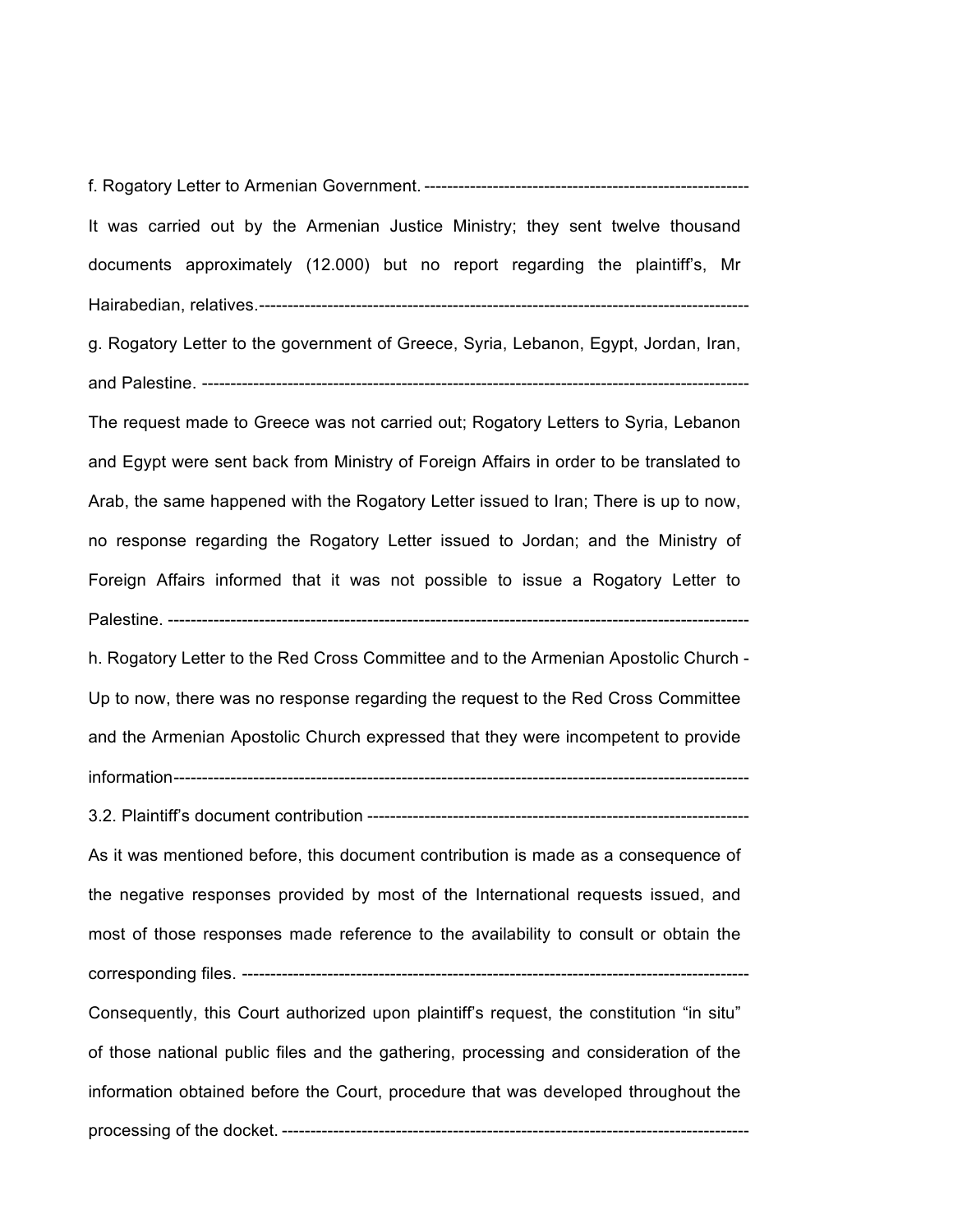| Documents gathered by plaintiff were enclosed to the investigation and are specially               |  |  |
|----------------------------------------------------------------------------------------------------|--|--|
| detailed according to the report of pages 954/5 of these proceedings; among them                   |  |  |
|                                                                                                    |  |  |
| a. Documents of the National Files of the State Department of the United States of                 |  |  |
|                                                                                                    |  |  |
|                                                                                                    |  |  |
|                                                                                                    |  |  |
|                                                                                                    |  |  |
|                                                                                                    |  |  |
| f. Documents gathered from the Ministry of Foreign Affairs and International                       |  |  |
|                                                                                                    |  |  |
| The plaintiff also enclosed other documents of interests according to the guidelines of            |  |  |
|                                                                                                    |  |  |
|                                                                                                    |  |  |
| * Certification of the member of the Permanent Peoples' Tribunal and Nobel Peace                   |  |  |
| Prize Mr. Adolfo Perez Esquivel, about the authenticity of the booklet named                       |  |  |
| "Permanent Peoples' Tribunal, Session about Armenian Genocide"; -----------------------            |  |  |
| * Official Reports about religious people murdered during genocide; -------------------------      |  |  |
| * Report prepared by the Oral History Program of the Philosophy and Letters School                 |  |  |
| of the University of Buenos Aires, related to the oral testimony of survivors of the               |  |  |
|                                                                                                    |  |  |
| * Certificate of the Armenian Apostolic Church, about Gregorio Hairabedian relatives               |  |  |
|                                                                                                    |  |  |
| * The contribution to call all victims' relatives to provide oral testimony for this case;         |  |  |
| those stories will be detailed in point 4 of present document; ----------------------------------- |  |  |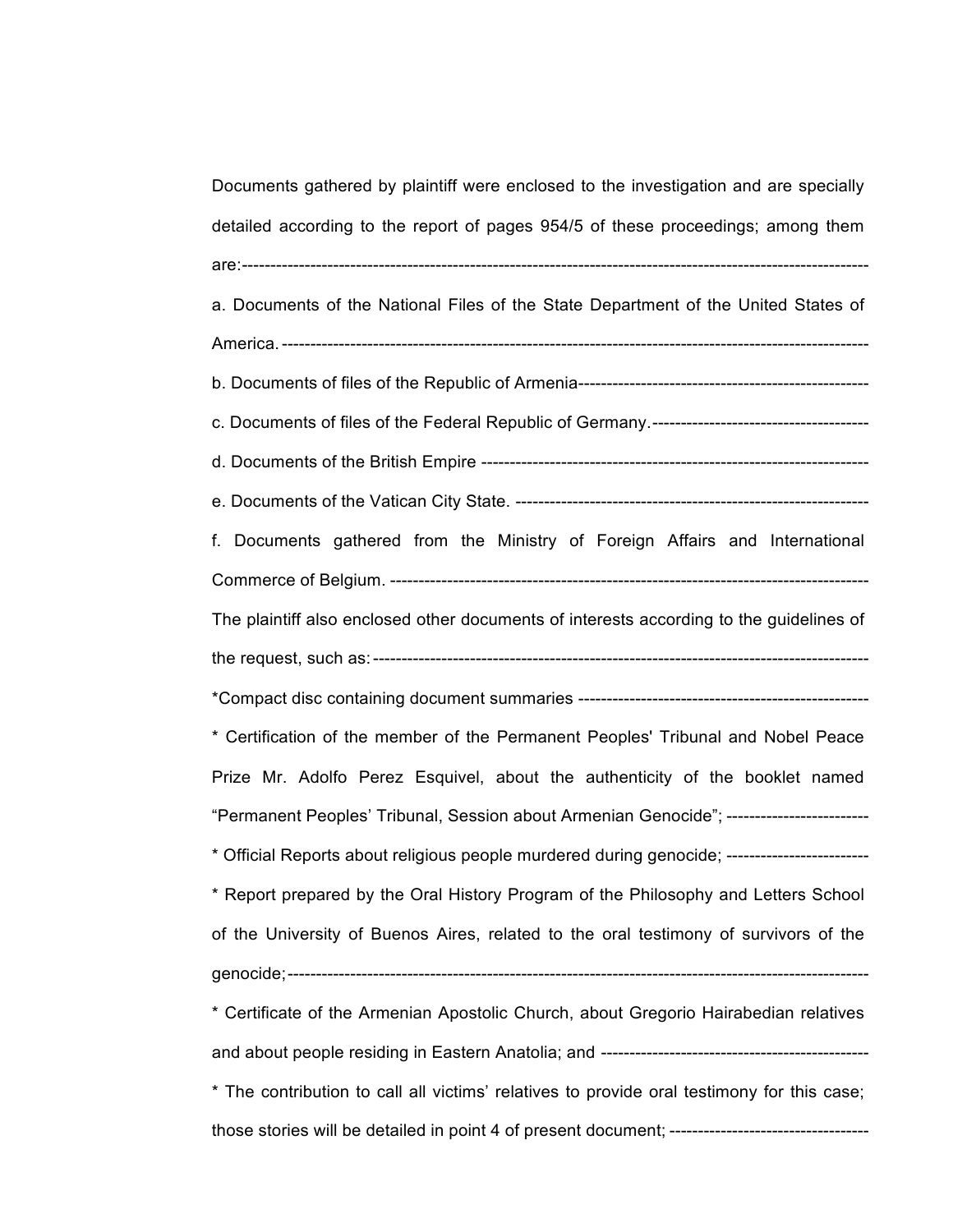#### **4. Testimonies provided in the case**-----------------------------------------------------------------

Upon plaintiff suggestion, it was accorded the reception of a segment of testimony declarations providing the possibility to hear in Court either directly or by their relatives, the facts investigated.--------------------------------------------------------------------------

Consequently, upon plaintiff's proposal, different people from the Armenian Collectivity in Argentina appear before the Court. They were called taking into account their knowledge about the facts as well as the quality of witnesses competent and with full capacity to testify before a Court under this investigation framework. --------------------The most relevant facts of those testimonies will be detailed as follows. --------------------

4.1. BAUTISTA KUYUMDJIAN'S testimony ----------------------------------------------------------

On November 27, 2009, he declared to be argentine naturalized, bearer of personal identification document MERCOSUR Nº 1.752.660, married, attorney-at-law born on 02/11/1920 in Adana, Armenia at that moment, currently Turkish territory, domiciled at Figueroa Alcorta 3662, 8º floor, of this city.-----------------------------------------------------------

He expressed "… that he will be very precise in his story, and he will refer only to those facts that directly affected his family. He referred to his parents, grandparents and predecessors. The facts are known to him since, despite he was only 3 years old at the time of events, when his relatives arrived to this blessed country, Argentina, facts were continually referred to within the family so he can assert among other things the following: his family is native from a village called Hadjin; where they lived during generations exercising freely the Christian religion. The extermination policy of the Ottoman Empire government and later Turkey was based on the territory expansion of Turks over Armenians; when the army arrived to a village people were threatened to go out to another neighbor Armenian village. People went out walking with their belongings throughout the desert to reach the next village from which they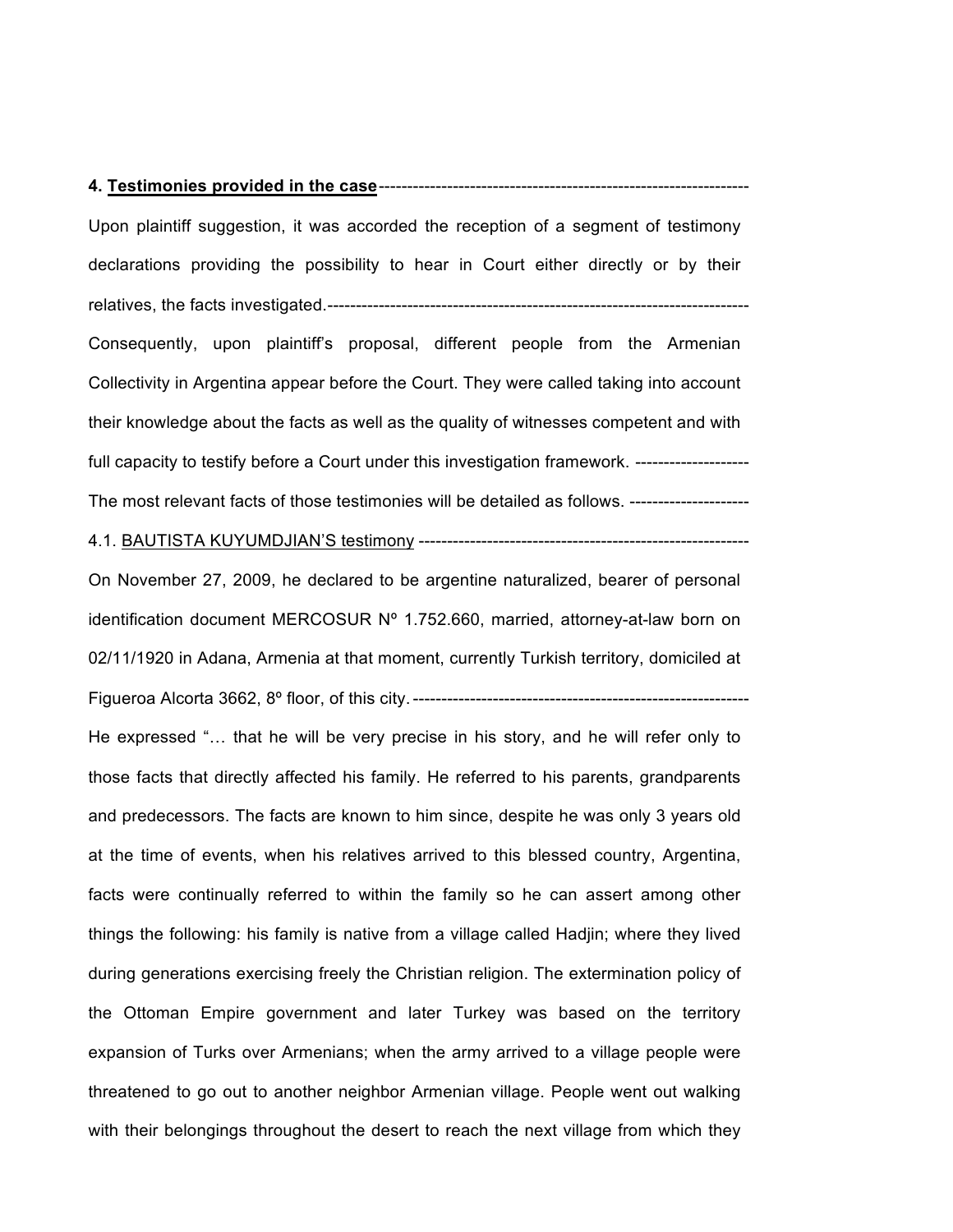were expelled later and obliged to go to another neighbor village. In their way, the army hounded people and they died because of starvation, because they were thirsty, exhausted, sick, or they were directly murdered with malice. His father used to tell an episode of a Turk soldier that opened a pregnant woman's womb and took the little baby not born yet, he stuck the baby in a bayonet and told Armenians, now go and pray for help to your God, to the God you believe on. Episodes like this were seen several times. Apart from their parents, the witness had heard in the city of Buenos Aires, a group of survivors of the village of Adjin gathered together in his parents' house talking about similar events. Stories narrated among them remembering with pain the moments they had to live. The reasons expressed during those meetings were the territory expansion policy of Turkish government and religious issues – since Armenia was the first country to adopt Christianity as official religion- and Turks converted into the Islam, found in religion one of the reasons to conduct the genocide. The attitude of the Turks towards the Armenians, with the bloodiest expression in episodes like that narrated before, was permanent throughout the whole Ottoman Empire that at that time covered Syria, Lebanon, and a great part of Europe. His parents could run away and sought refuge in Damascus, Syria thinking that in a more important city those acts were more difficult to be committed. Notwithstanding that young Armenian people both men and women, were persecuted, men were sent to desert and to army and women were violated and taken as concubines. In order to find more security, his parents settled themselves in Syria, Damascus; then they went to Adana, where the witness was born, and from where they also had to leave to find more security going back to Damascus, and lastly, find a Christian country where they could get refuge; so they were lucky to arrive to Argentina, where they found peace, the possibility of living, of being educated, and not being discriminated, and in the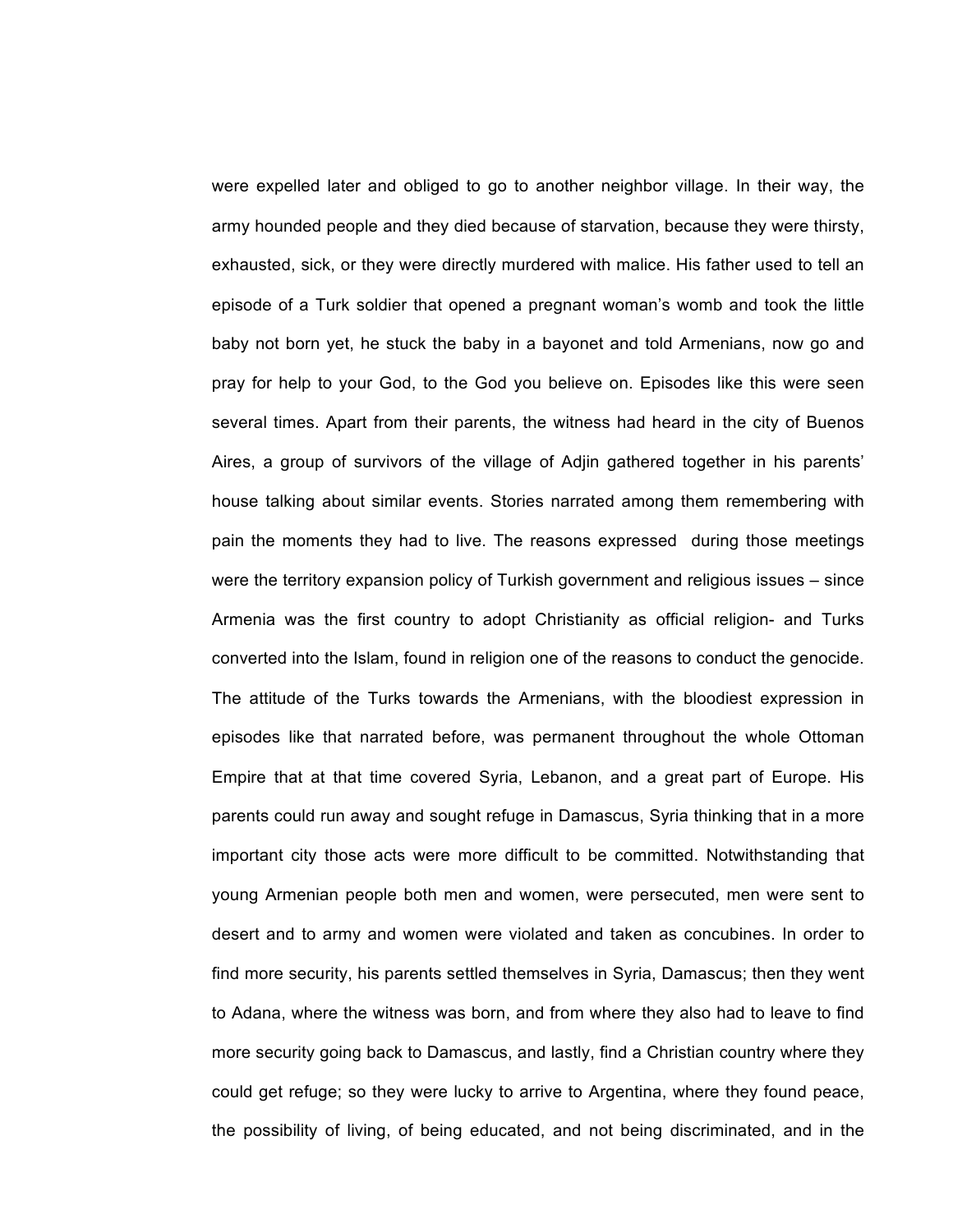case of the witness he received free primary and secondary education and also he went to the university and had the honor of being teacher in the Law School where he graduated. He also informed that he could only get in contact with his grandmother since his other three grandparents had been murdered and he had never met them. Upon the plaintiff's request Your Honor asked him which would be his desire regarding the case, and he said: that his only desire is to make known the truth and eventually do justice, with no economic compensation requested but the satisfaction to know that his parents and grandparents were not forgiven and to honor their memory…" ---------------------------------------------------------------------------------------------------

4.2. HAIK LOMLOMDJIAN'S testimony----------------------------------------------------------------

Testifying on November 30, 2009, being Argentine naturalized, bearer of identity document Nº 93.332.067, married, retired, born on 01/12/1917 in Marash, Turkish State, domiciled at Gualeguaychu 1050, of this city ------------------------------------------------

He stated that "… he considered himself a result of the genocide, born on 1917 during the genocide. That he always remembers his native city. That the city was a strategic point since the Crusades use that way to go to Jerusalem, that's the reason why there were so much reddish people in our village, Armenians are mostly dark-haired. In Marash, the Ottoman Empire did not enable the building of churches on the ground level, churches must be built underground, and those are his memories about the city. He also remembers killings, every five or ten years, the Turkish government declared a free day to attack Armenian villages and kill and steal them. He remembers that the former husband of his mother was killed by Turks on 1907, it was called the slaughter of Adana where among thousands of people, this person was killed when he went out of a shop running away from his persecutors. These killings took place every 5 or ten years. In 1905 the Great killing occurred, where more than two-hundred thousand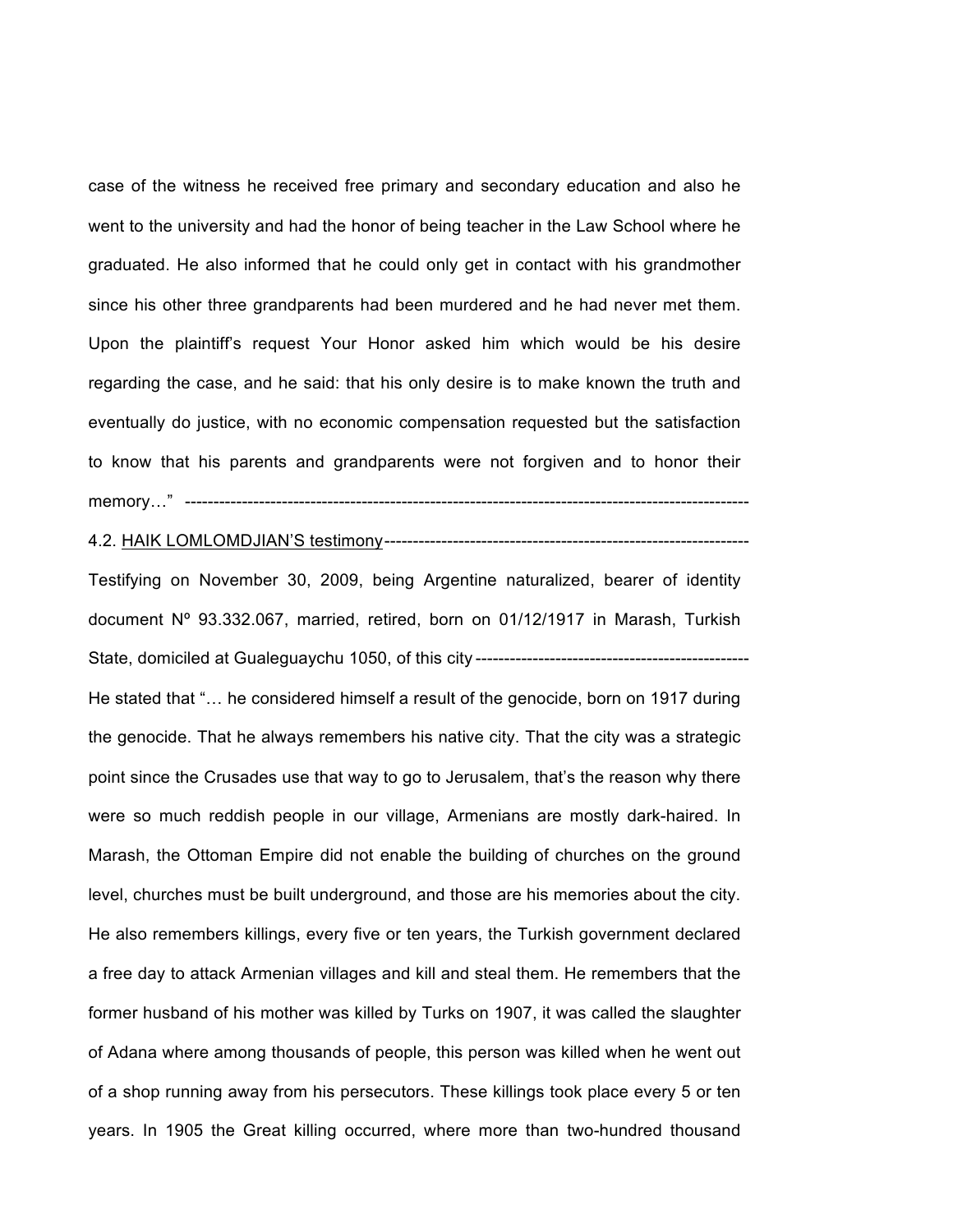Armenians were killed. His mother was widowed and pregnant. His mother's father-inlaw, had a daughter who was married the witness' father and who died during pregnancy. So his father and mother were orphans. When the Turk government ordered to go to the desert, the father-in-law, a not very intelligent man, thought: my son is just born, my daughter-in-law and my son-in-law are widows, I will ask them to get married so during their stay in the desert they can also take care of their grandchild. So they stayed at the south of Syria, in the desert, in a village near Damascus. In 1917 the witness was born and they went back to Marash expecting that the war against the Ottoman Empire was over so Armenians could be free, with their own government. In Marash there were 20.000 Armenians and 20.000 Turks. Armenians were storekeepers, farmers, and workers. The Turks were part of the government or the army and they gave orders to everybody. When they came back, the French army had occupied strategic points, but they could not occupy Marash fort since Turks were there. The French army had 300 Armenians volunteers that fought to win the war. However on January 20 1920, Turks began a revolt, attacked Armenians at their houses and again they should gather at churches and schools. His family got refuge in Betchalem, a German school from which they could not go out since outside there were snipers. French army defend themselves but did not attack. In a church there were 1500 Armenians that were burnt by Turks. The French commander in chief did not allow the army to save them. During the winter, there was an air bomb attack to the Turks. This was a way to deport them, making Armenians to go out from their shelters to deport them from Adana to Cyprus. It was a snowy mountainous way, so his grandmother and three of his sisters frozen themselves and died. One year later, as soon as the war was over, Turks went to see an Armenian catholic wealthy man who gave the French commander in chief his house to stay in.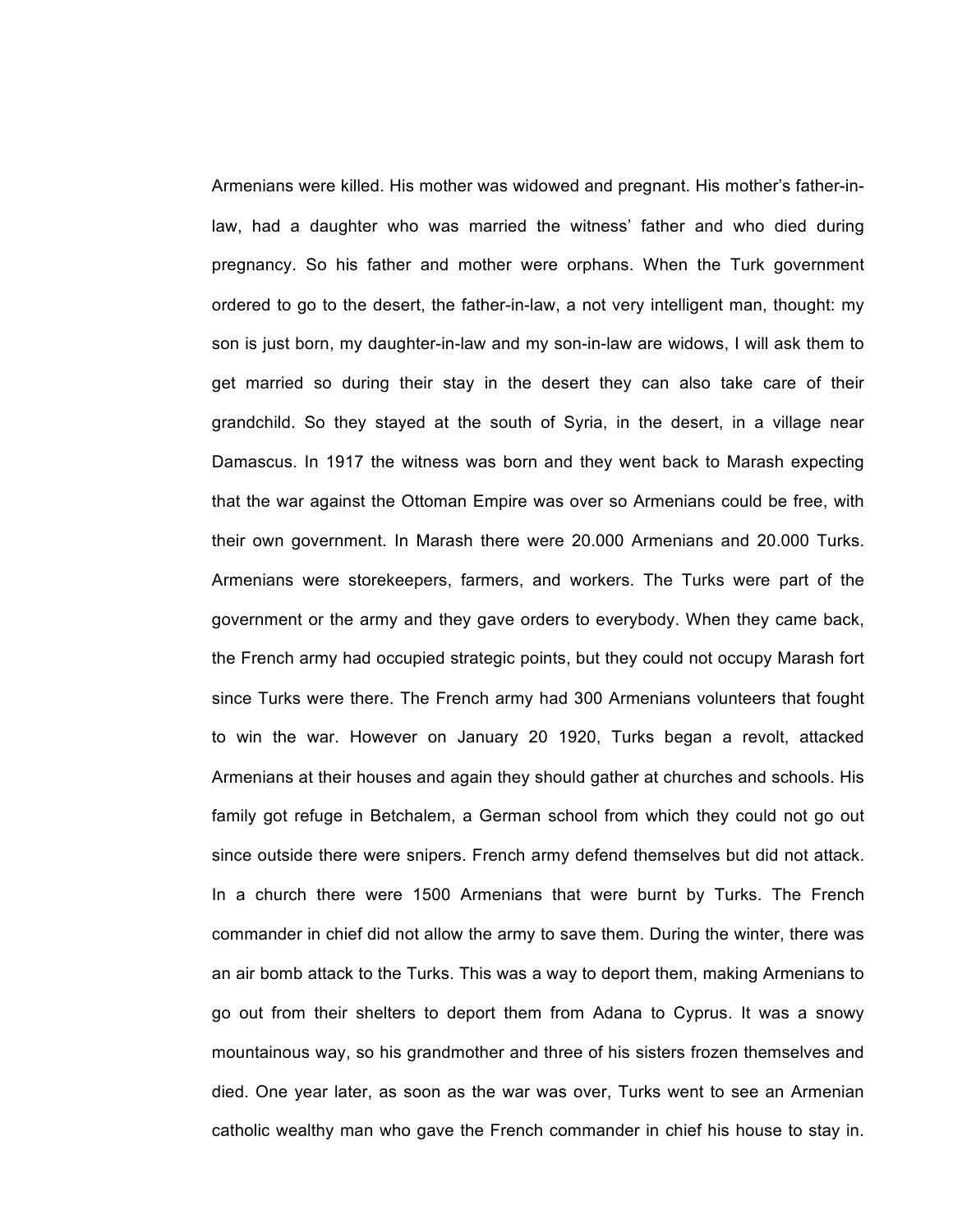They arrested him; they cut his head off and showed it on a pole over the city. The real thing is that French people, they believed they could free them, retired themselves contributing in that way with the massacre. Survivors decided to go out from Marash leaving everything they possessed. With his short age, four or five years, he went to see the burnt houses in the Armenian neighborhood. With hope his father started a caravan of more than a hundred people who abandoned everything to go to Syria with the intention of saving themselves. He remembers as a film that, as soon as, they went out of Marash they saw a gendarmerie control post; the caravan was stopped and they were asked: "Who is Artin" (his father and three other men were called Artin); they took them to the rear part. The caravan did not continue since they wanted to know what happened with those men. After a couple of hours, they came back running from the valley towards the caravan, they joined again to the caravan and continued their way. The first night, they sheltered themselves in a Church in Aitab, later they crossed a river and arrived to Alepo, where there was a huge tent where they could get refuge out of risk. There they looked for a place to stay and a job and that was their lives during that period. He indicated that from the 20.000 Armenians in Marash only 8.000 remained alive. He was asked to add any other comment to his story but he refused to do so, in consequence the act was finished, after reading and ratifying all sayings and signing after Your Honor and before me, which I attest…"----------------------------------------------------------------------------------------------

# 4.3. MARGARITA MARGOSIAN'S testimony --------------------------------------------------------

Testifying on December 1, 2009, being Argentine naturalized, bearer of identity document Nº 2.626.513, married, housewife, born on 08/08/1931 in the city of Cordoba, from the homonymous province, domiciled at Salguero 2121, 7º 15, of this

city ---------------------------------------------------------------------------------------------------------------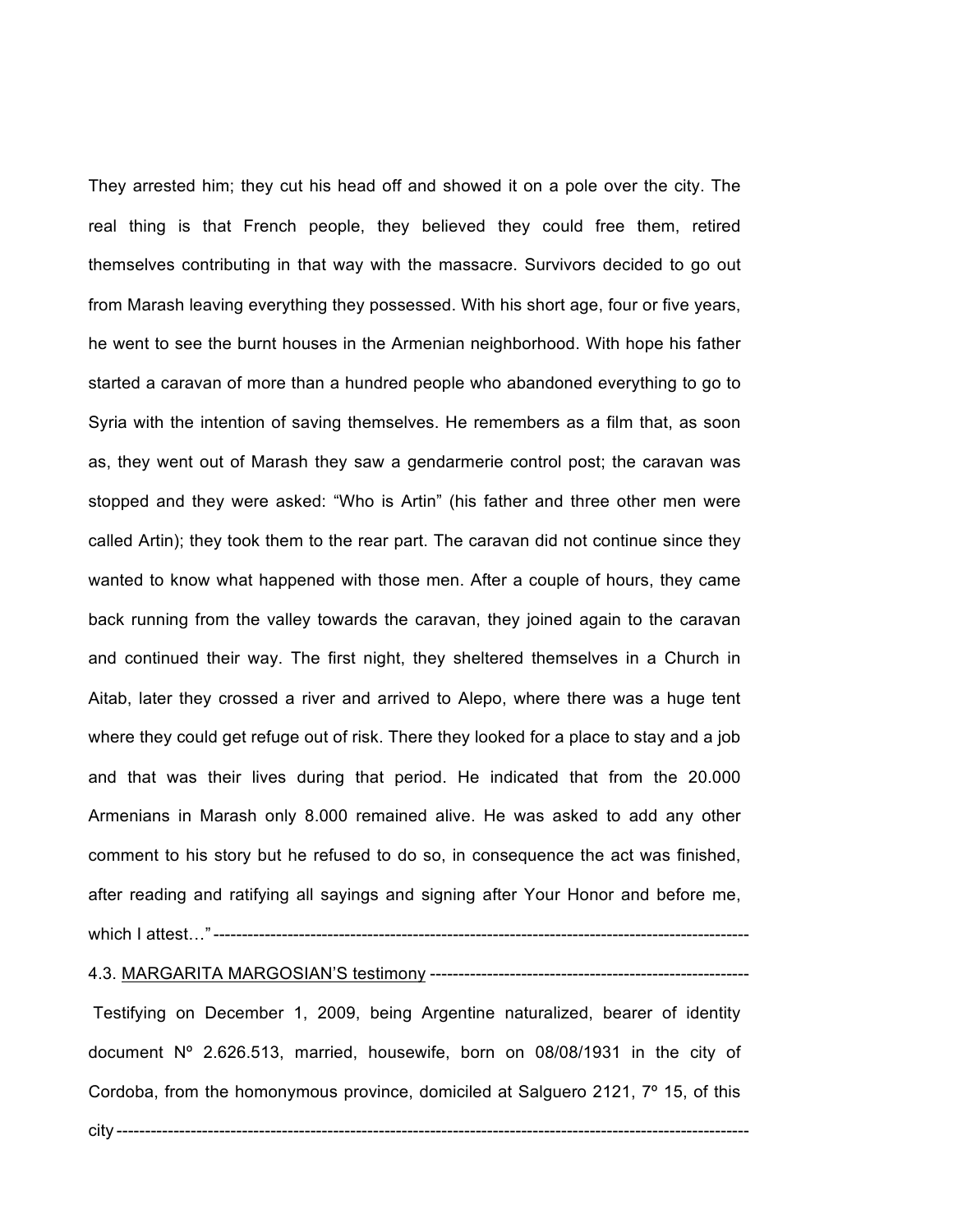She stated that "…her parents were born in an area near the center of Turkey, the place was called Anatolia. That her mother's family, consisted of thirty persons living in a house and they were a wealthy family taking into account the village's standards – Tomarza - Her maternal grandfather's brother, was bishop in a monastery. The Monastery was a place where poor families could get something to eat. Her grandfather received the tax collector at their house. When that person was there, girls could not go out to see him. They were hidden because if there was no money at home, the tax collector could take girls to sell them to a harem. In her mother's house lived a very young priest. The gendarmerie came to look for the priest and her mother and cousins asked them not to take the priest; however they tied up his hands to a horse's leg and drag him on the floor. Then they cut off his head. They did not allow the priest to be buried since they considered that his body should be shown in order to intimidate. However her grandfather (since he had certain influence) together with other men buried the priest during the night. She also declared that her father's family was very poor and her grandfather and father worked as shepherd. When all this events took place, they came to her grandfather's house to take him but he hid himself. They entered into a room where there were three women, her grandmother, her mother with a baby in her arms and a sister-in-law. They intended to take her grandmother with them but she suggested that they should take the younger women. One of the women hid herself and her mother with the baby in her arms began to fight to prevent being kidnapped. The man took the baby from her arms and smashed the baby against the floor, so her little brother died. The man took her mother to a place where they piled up dead bodies; however the most impressive thing was her neighbor with his tongue cut because he refused to talk. Everyone there, were bloody people, hit, with bruises, it was very impressive. The witness declared that her mother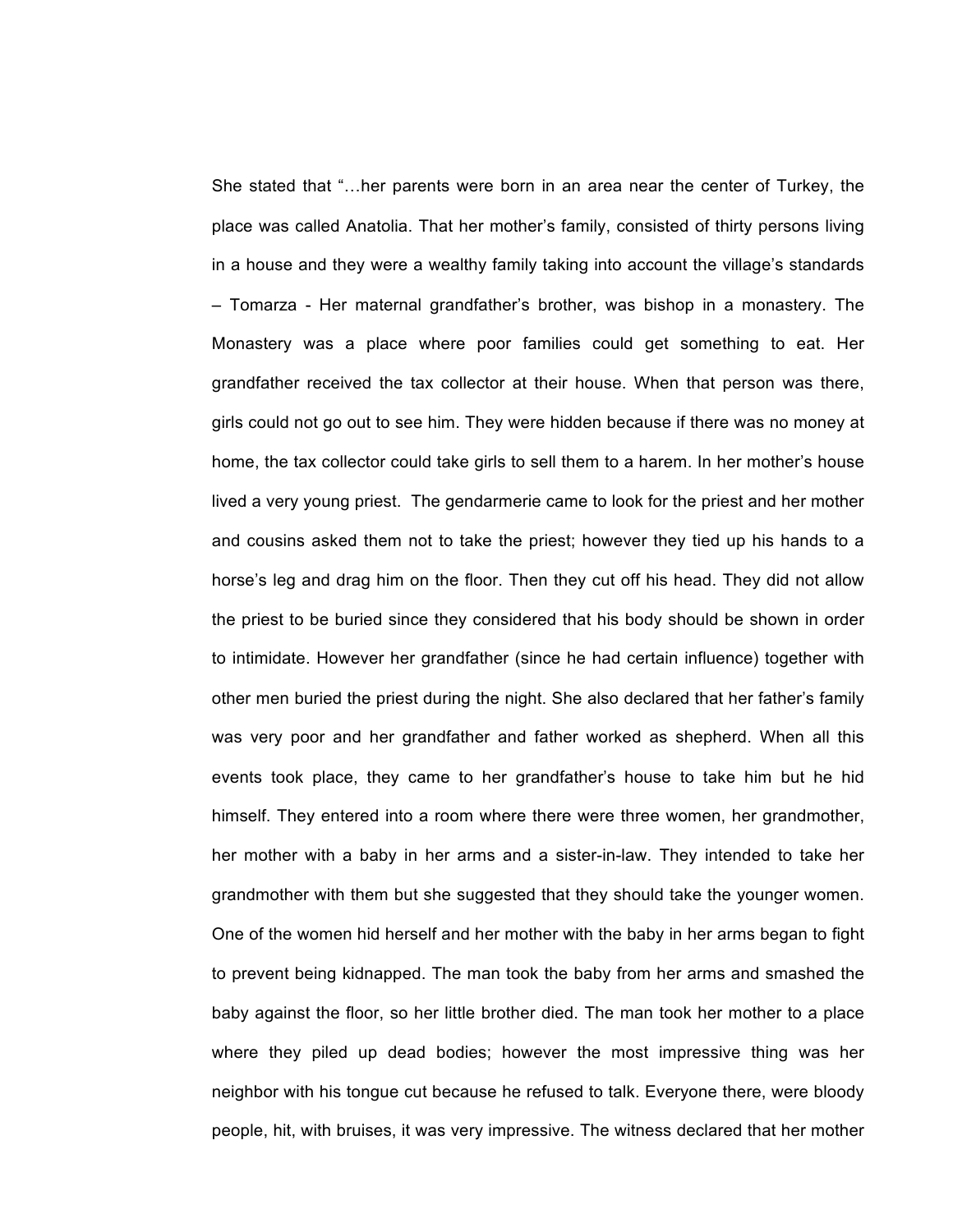was not touched or injured and that finally her grandfather surrendered (he was the person they were looking for). Her mother kissed his father's forehead and that was the first disappeared person of the family. There started the death caravan, her mother was with her mother-in-law, her parents and aunts and four children. The paternal grandmother was left aside in their way because she was ill. The caravan continued, they could not stop otherwise they were whipped, they wore no shoes or clothes; there her four brothers were died. During the way they died because of starvation, they drunk camels, donkeys or horses' urine and as they move forward babies began to die. Since they could not bury them, her mother during the night made a whole with her hands and there she placed the body of her son. They covered the grave with stones to prevent the body to be eaten by wild animals like wolves, dogs etc. That was the way in which she buried her four sons and the rest of her family. They arrived to a place known as "the death route" in that place they were divided into two groups, those that would continue over the route, on the one side, and those that would not continue, on the other side. Her mother that night could cross the dividing line and she saved herself. The place where they were conducted to die was the desert of Der-El-Zor. Then she went to a city called Adamo, where her brother was born; the baby could survive and died two years ago in Cordoba being 89 years old. That in the year 93 she began a journey together with her grandchildren and her daughter and brother in the opposite way they have done in order to find a cross, a stone, o any place where she could identify any of her brothers, but there was nothing. They also arrived to the village and began looking for her mother's house (she confirms that people from that place was very grateful and asked them why they were there) she found the house and when she opened the door a Turkish woman pointed her with her finger and told her that she was there because she was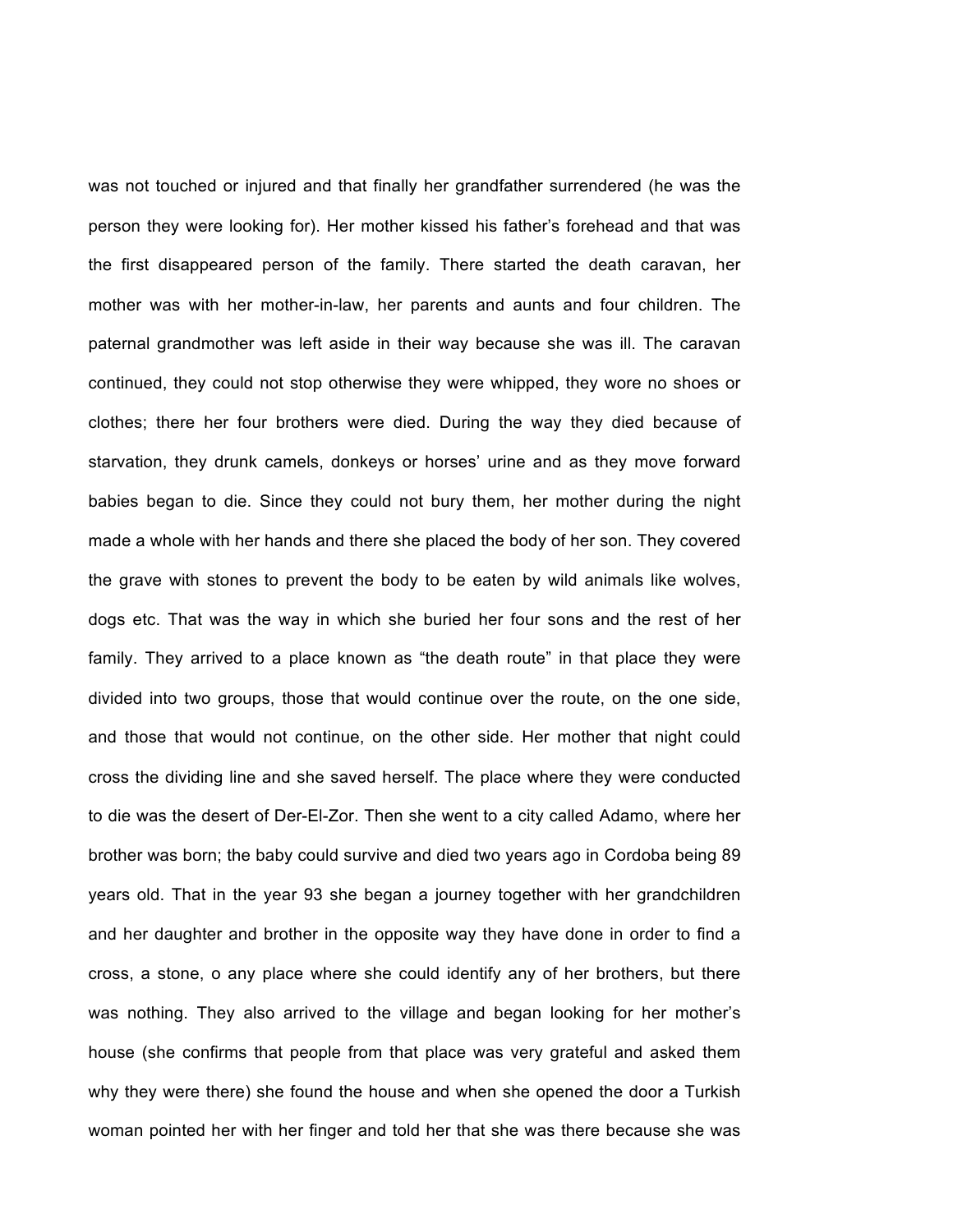trying to take the gold from the house. The witness denied that accusation because she understood something. She asked the guide to inform that she was there to know her mother's house and she showed the bag where she carried some stones for her parents' grave. She tried to go to a church where everybody had been baptized but they refused to show the place. Then a forty years old couple approached to her brother and told him: "I will take you to the church". They opened the door and it was very sad to see a church full of carbon, firewood, trucks, etc and in the altar with very golden letters, was written an Armenian prayer that was not destroyed. That should have been a golden painting. That her mother was affected to such an extent that some years later, in Argentina, revived those events, when military forces entered into the house where they lived to kidnap her niece and she reacted with horror saying "Turks" or "there comes the Turks". She would also like to add that the village from where her mother-in-law was native, Zeitún, was completely burnt with its inhabitants within…"----------------------------------------------------------------------------------------

#### 4.7 CARABET TOPALIAN'S testimony----------------------------------------------------------------

Testifying on November 24, 2009, being Argentine naturalized, bearer of identity document Nº 7.638.338, single, retired, born on 03/12/1927 in Pireo, Greece, domiciled at Cerrito 1530, 10º C, of this city --------------------------------------------------------- He declared: "…to be son of Artin Topalian and Hamik Kerorkion, both of the province of Konia, on the shore of the Mediterranean, that at the moment of events had a very little population since there were 200 families living there, that together with other three hundred or five hundred neighbor villages were expelled on 1922 because of the Kemalism "The Turkish National Movement". His father was soldier of the Turkish army, and during his absence there were vandalism in his mother's house and in other relatives' houses, so they were obliged to leave the place with a contingent of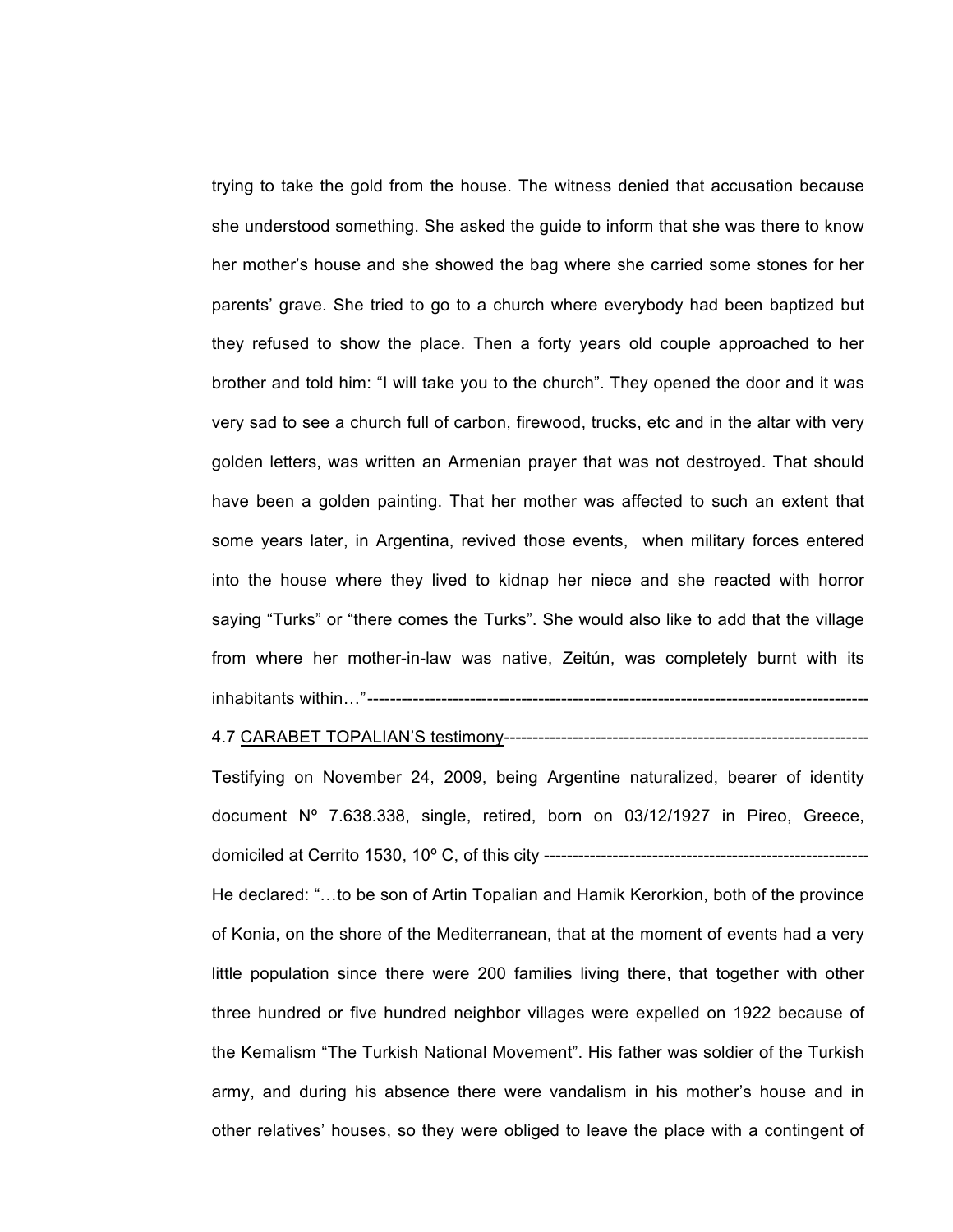people leaving in the route to Italy towards a camp in Greece. They lived there during years, until the witness was born in 1927 that is the reason of his origin. In the year 1929 his parents and his grandmother arrived to Argentina and they lived in Armenian neighborhoods were the community founded their idiomatic schools and he had the possibility of assisting them. That he based his knowledge of the events on his parents and family stories and by some institutions that formed together with other immigrants the idiomatic Armenian school and being part of the youth commissions that the community had been founding. That he had been part of the Institutional Armenian life when he was an adult man so he can transmit direct experiences and knowledge acquired as it was mentioned before. That his direct family suffered a brutal attack in his own house, and his mother was injured with a recently born baby, so they were obliged to abandon the territory. Directly from his parents, he can provide little information about the facts that took place during the years 1915 however he can provide information about the experiences shared when he was in contact with people of the community. Episodes narrated by direct relatives described a terrifying scene, they experienced the dead of their fathers, mothers, brothers, sons etc, and this is historically documented; they always asked themselves why did this happen, they have never been the subject matter of a conflict. However, there was a clear and permanent harassment intention towards them that made their lives impossible in the cities and villages where they used to live. When he made reference to vandalism, he referred to the burning of churches, houses violation, and killings over the street, and especially the caravans of people expelled from their cities directly to find death in their way. Those that were lucky to join an exiled camp saved their lives but that was not the case of people murdered as it was detailed. The Armenian problem in Turkey is part of the problem in the East. The famous Congress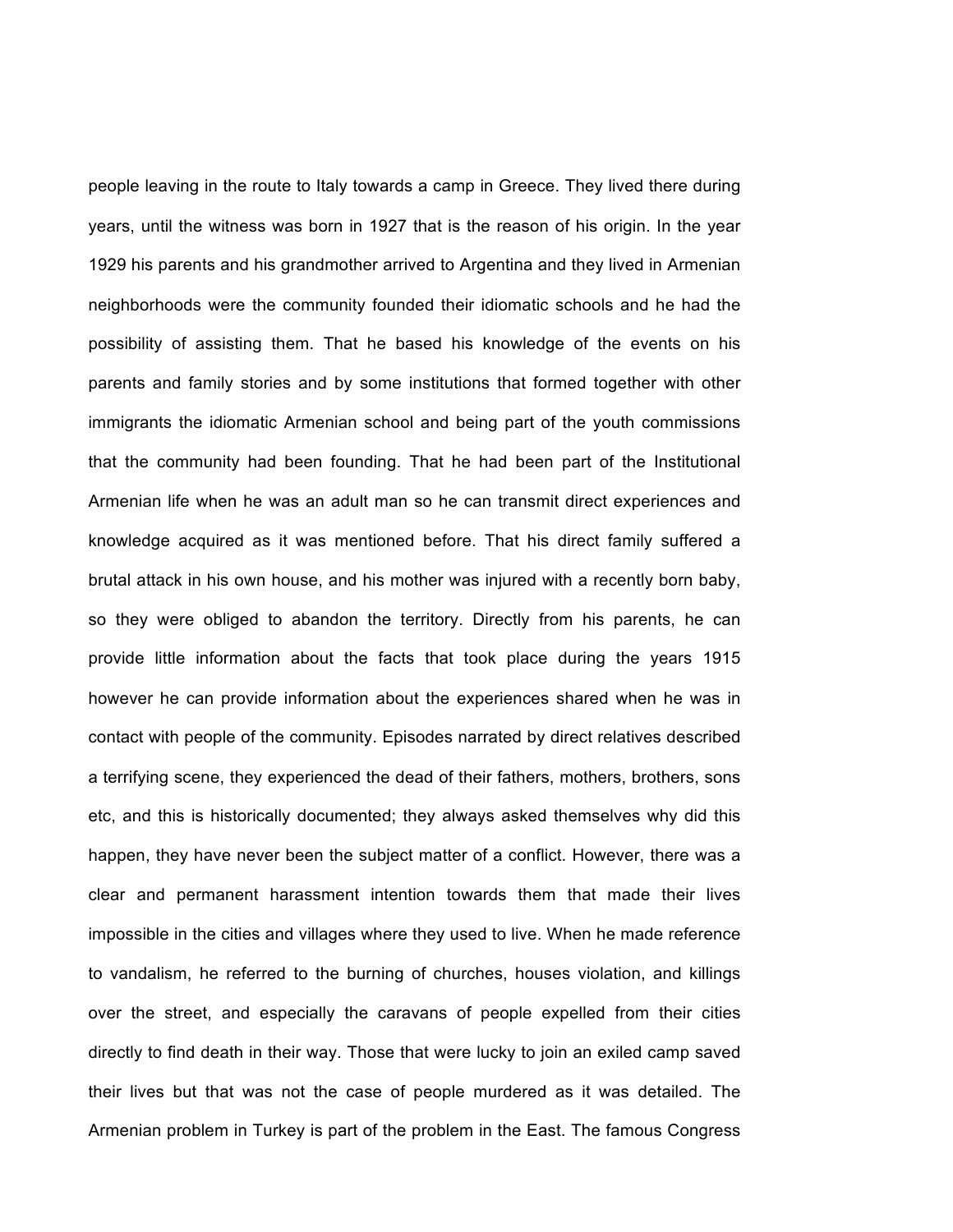of Berlin 1878 provided better living conditions due to harassment suffered from direct exportation vandals with excessive tax measures for farmers. This generates a resistance movement of right recognitions. Balkans movement of national recognition also generates the need to obtain national rights by means of International claims, young Turkish movement but different from the Balkans ethnics that separated themselves from the Ottoman Empire by secession of territory and conforming National States. Those movements were also attributed to some Armenians and there began harassment. However, they were interpreted incorrectly, since the Armenian did not expect independence, but to have a better way of living and the execution within the international diplomacy intervening in domestic issues that provoked pressure and violence towards the government, to silence the claims in the area. The Armenians adhered the Ottomanism, but they provoked a supra-national thinking, generating an excessive Turkish nationalism that provoked malice towards other ethnics particularly towards Armenians. And in that way there was a cruel State Turkish Policy against the Armenians. It should be highlighted the repressive events that took place on 1896 and 1897 known as Amit Massacres (Sultan) to refrain those aspirations that afterwards got worse when the Young Turks took the government executing an organized program of Armenians extermination. That the organization was in charge of an a Special Committee which was conformed of Talaat, Pashá Enver – Prime Minister – Enver – Interior Minister – and the third Nazim Bey who was the Security Minister; they gave the order of exterminating all the ethnic, without considering, ancient people, children, women, etc. Women were kidnapped and in most cases sold as slaves, children were given to the care of Turkish families or directly they were killed in the most savage way. He remembers that some people from his town died in the caravans. That it is clear that what happened was the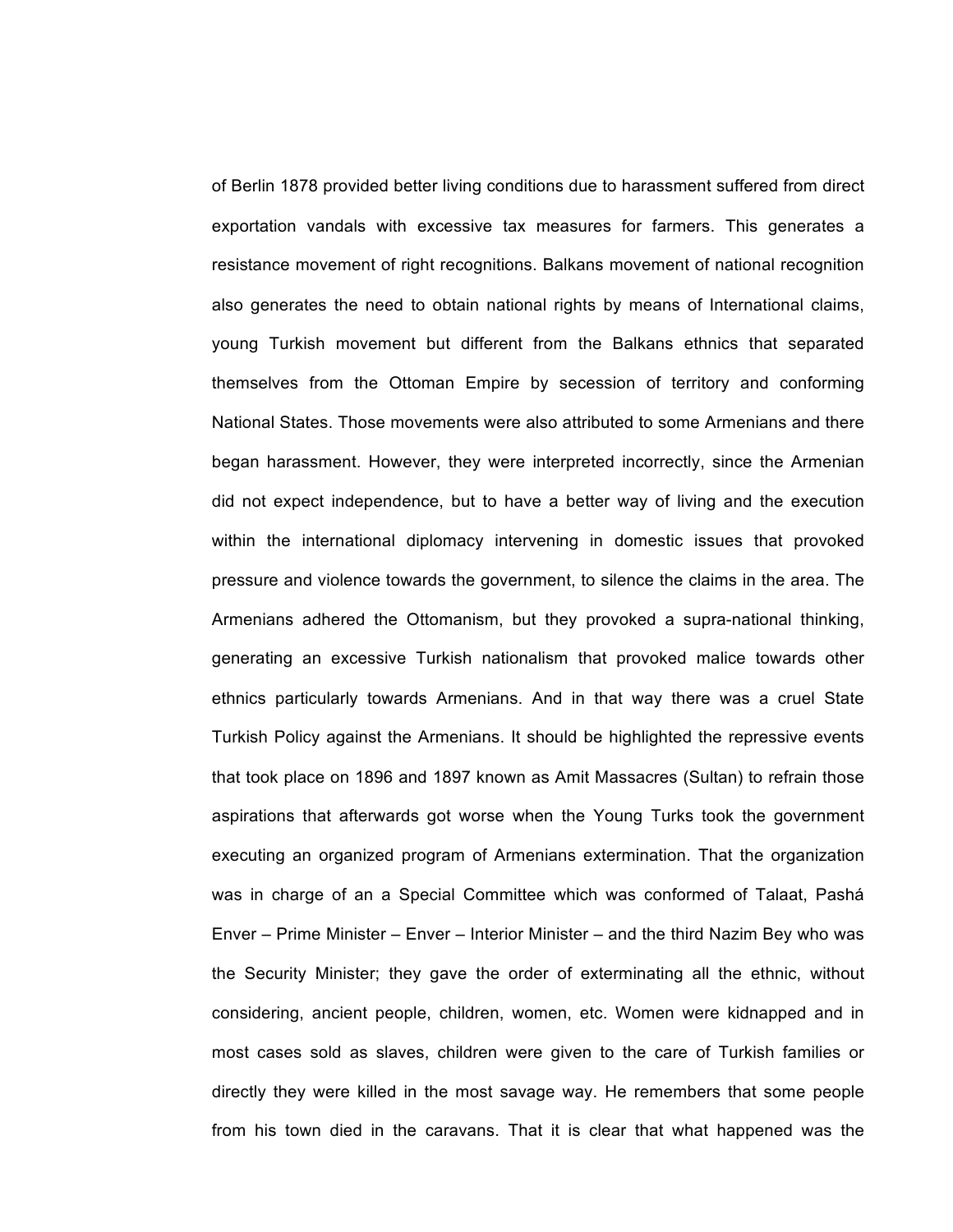extermination of the Armenians by the Young Turks, particularly from the farming areas and that constituted what is called "Historic Armenia". He was asked to inform if after the events that took place during the years 1915 and 1923, years in which it is estimated the facts occurred, the Turkish government continued to harass the remaining of the Armenians in Anatolia, and he responded affirmatively, existing from that time until today an implemented strong repressive mechanism that in a way or another continued with the crimes in the Armenian nation and furthermore today there is a typified crime consisting of making reference to the Armenian case as a genocide; circumstance that is made extensive to other similar events perpetrated by the same government, such as those that took place in Cyprus. He added that in 1956 there were events of vandalism against Greeks and Armenians, measures and laws to confiscate Armenians goods and properties during the years 1930, 1940 and 1950 and during the years 1960 there were repressive measures and some acts of insult to the churches that are now in Turkish territory. Going now to the origin of episodes the witness informed that it had been arrested in Istanbul, 250 intellectuals, bishops, priests, and social actors that represented the community and that they were murdered on April 24, 1915. Afterwards and according to an order provided to all governments, it began a genocide plan, the order was provided by the maximum authority Talaat Pasha. The order was to exterminate all Armenian ethnics without any contemplation. As from that moment all the nation, the cultural heritage, national symbols were subjugated besides the physical extermination of the components. He also would like to highlight for a better understanding of facts, that Armenian nation, was subject of the Ottoman Empire without conflict of any kind. That as form the transformation of the Monarchist system in the form of the so called Constitutional Monarchist and the government of the Young Turks , the Armenians continued being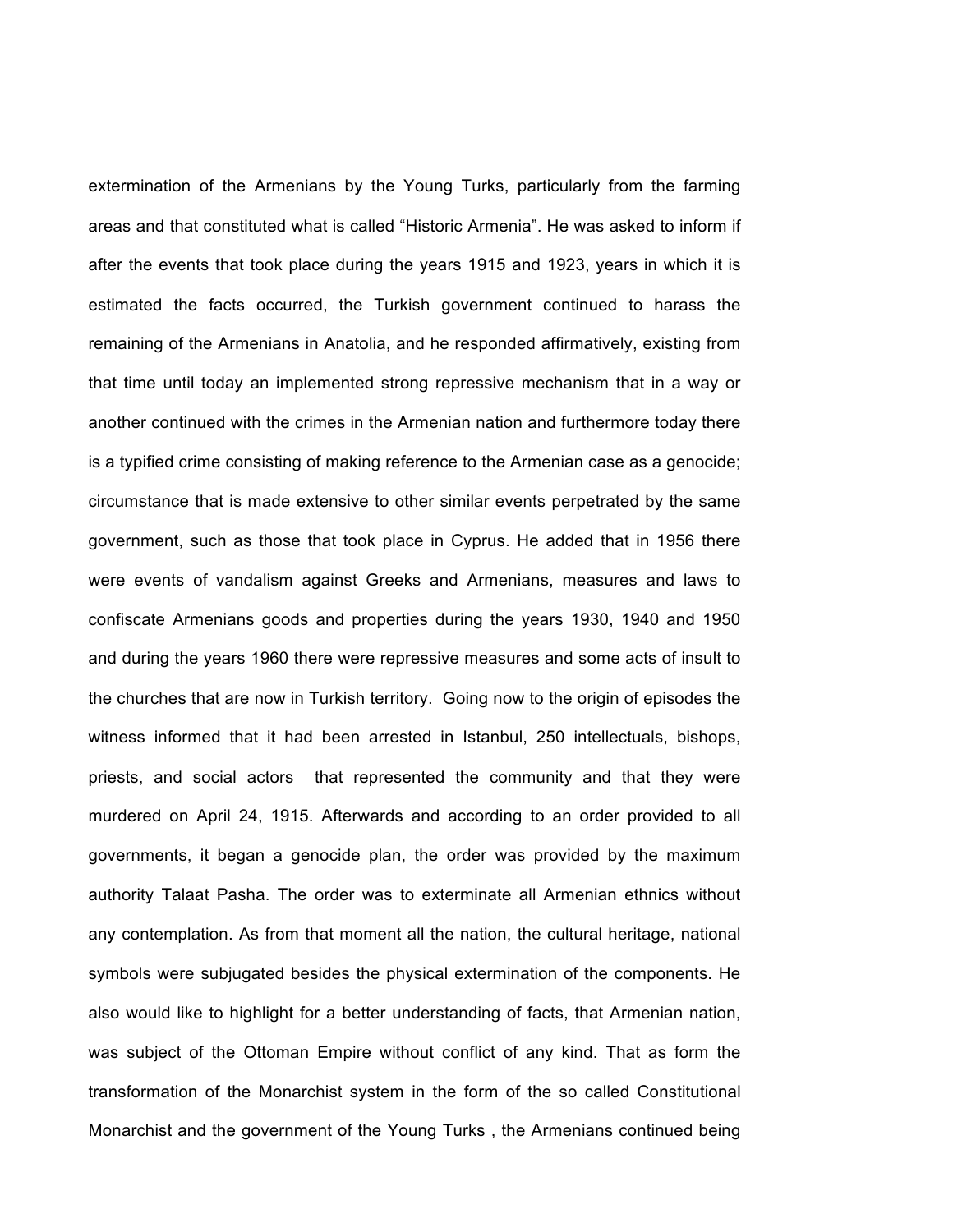a nation; so he can transmit direct experiences and knowledge acquired as it was mentioned. That his direct family suffered brutal attacks in their own house, her mother was injured with a baby of months and she was obliged to abandon the territory. Directly from his parents, he can provide little information about the facts that took place during the years 1915 however he can provide information about the experiences shared when he was in contact with people of the community. Episodes narrated by direct relatives described a terrifying scene, they experienced the dead of their fathers, mothers, brothers, sons etc, and this is historically documented; they always asked themselves why did this happen, they have never been the subject matter of a conflict. However, there was a clear and permanent harassment intention towards them that made their lives impossible in the cities and villages where they used to live. When he made reference to vandalism, he referred to the burning of churches, houses violation, and killings over the street, and especially the caravans of people expelled from their cities directly to find death in their way. Those that were lucky to join an exiled camp saved their lives but that was not the case of people murdered as it was detailed. The Armenian problem in Turkey is part of the problem in the East. The famous Congress of Berlin 1878 provided better living conditions due to harassment suffered from direct exportation vandals with excessive tax measures for farmers. This generates a resistance movement of right recognitions. Balkans movement of national recognition also generates the need to obtain national rights by means of International claims, young Turkish movement but different from the Balkans ethnics that separated themselves from the Ottoman Empire by secession of territory and conforming National States. Those movements were also attributed to some Armenians and there began harassment. However, they were interpreted incorrectly, since the Armenian did not expect independence, but to have a better way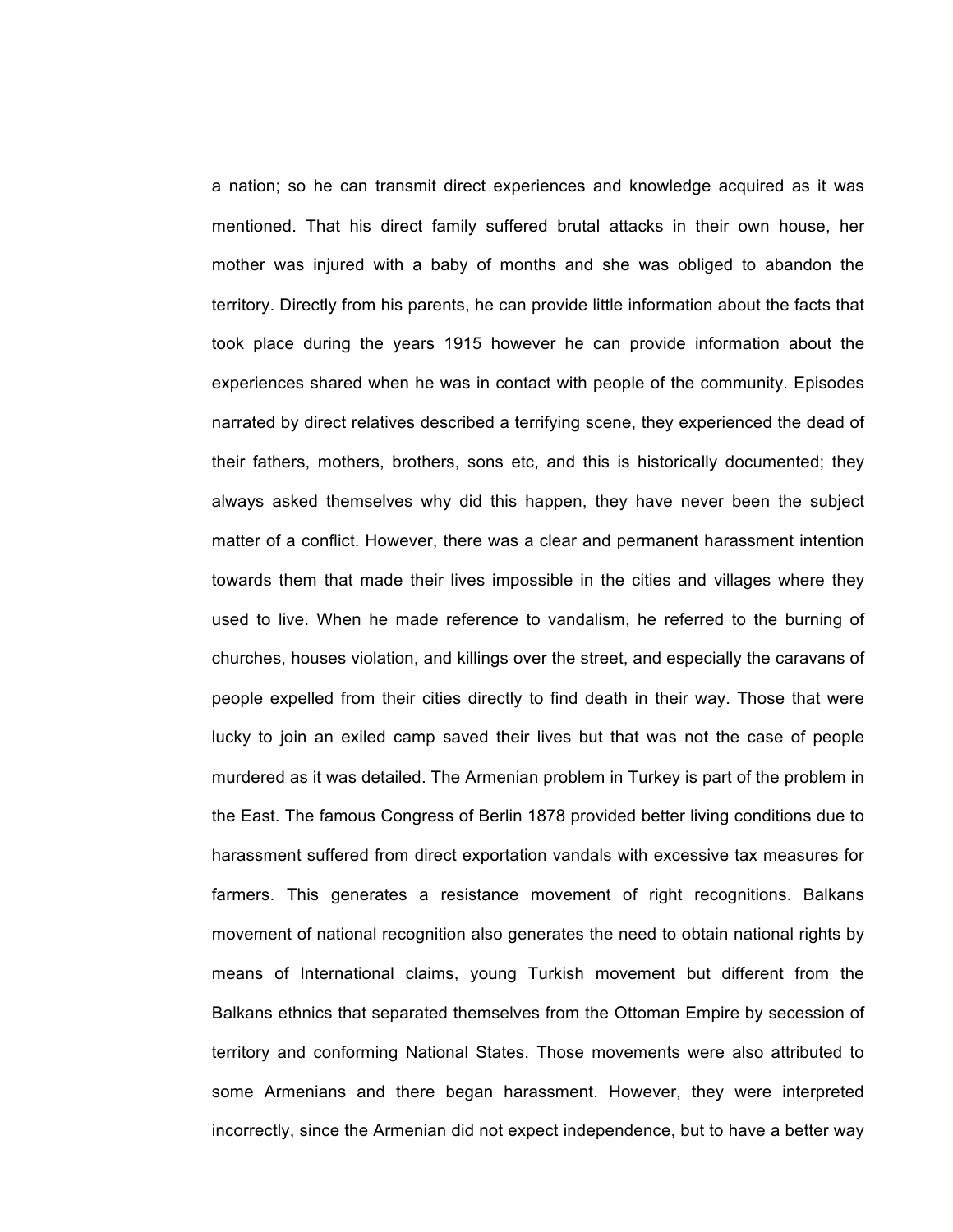of living and the execution within the international diplomacy intervening in domestic issues that provoked pressure and violence towards the government, to silence the claims in the area. The Armenians adhered the Ottomanism, but they provoked a supra-national thinking, generating an excessive Turkish nationalism that provoked malice towards other ethnics particularly towards Armenians. And in that way there was a cruel State Turkish Policy against the Armenians. It should be highlighted the repressive events that took place on 1896 and 1897 known as Amit Massacres (Sultan) to refrain those aspirations that afterwards got worse when the Young Turks took the government executing a plan organized by the monarchy without having declared war. This means that the extermination decision was directed over a civil population conformed by its original ethnic. Your Honor asked him to describe the evolution of harassment that finally resulted in events occurred during the years 1915/1923 and he stated: that in 1896/1897 as he previously informed there were repressive acts towards farming movements to avoid the reproduction of Balkans separatist movements. In 1908, the Young Turks declared the Constitutional Monarchy and the Liberal System and it was created a parliament where all ethnics participated in a representative way; but in 1909, a year later acts of vandalism and crimes were recorded in the village of Adana, the area called "Little Armenia" or "Silicia" that is now a very important city of Turkey. That 30.000 Armenians were murdered. That these are the events in which historically can be recognized the origin of genocide. That the witness and the community to which he belong desire that the Turkish Government recognizes these tragic facts and repairs the damage as it correspond…" ------------------------------------------------------------------------------------------------

### 4.8 ANTRANIK ARSLANIAN'S testimony -------------------------------------------------------------

Testifying on November 25, 2010, being Argentine naturalized, bearer of identity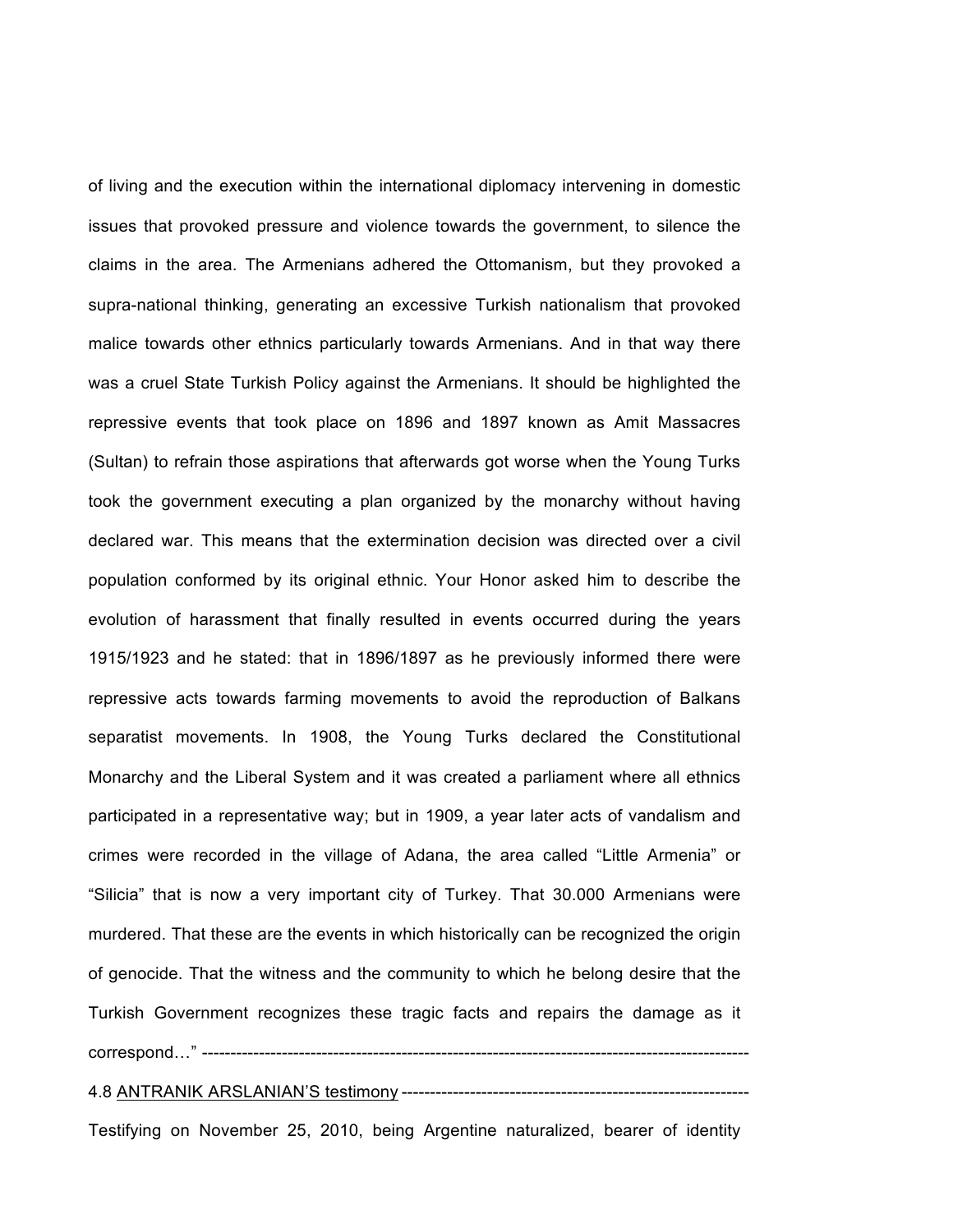document Nº 4.506.750, married, dentist, born on 10/26/1921 in Beirut, Syrian Arab Republic, domiciled in Pareja 4142, of this city------------------------------------------------------ He declared: "…that he is an Armenian genocide's survivor. He was born in the year 1921, eight days after his birth they should emigrate, since the Turkish government ruling after the Ottoman Empire collapse and the French government that occupied our lands instead of granting lands to Armenians as they had promised, granted them to Turks. That his mother and his father were survivors of deportation, who saved their lives miraculously, despite more than a million people were dead spontaneously. They did not waste a bullet, they had been taken to the desert from their houses, and approximately 80 or 90 people were taken to the desert of Syria and most of them died in their way because of starvation and illnesses. Caravans were directed by criminals taken from prisons and also accompanied by the Kurdish army that took the opportunity to adhere the Ottoman Empire, as Muslims. Most of the people were taken to the Syrian Desert on the Coast of Euphrates River. There was no food or water there. People starved and were thirsty and ill so they died. That his parents went to the desert with two sisters and a brother and that they died because of scurvy. There was no doctor in the caravan, so the most people died the better, and the caravan began to reduce. All caravans arrived to the city of Alepo one of the most antique cities in the world, and from there they went to the Euphrates, that began to turn red due to the blood of murdered people. He also noted that at that moment Syria was part of the Ottoman Empire. That his parents despite this tragedy were lucky to arrive the city of Hama and Homs, were they remained for two years approximately eating grass. Meanwhile, his brother and sisters died because of starvation and scurvy. The caravans of people taken to the desert were part of a systematic plan employed by the Ottoman Government to exterminate Armenians native of the lands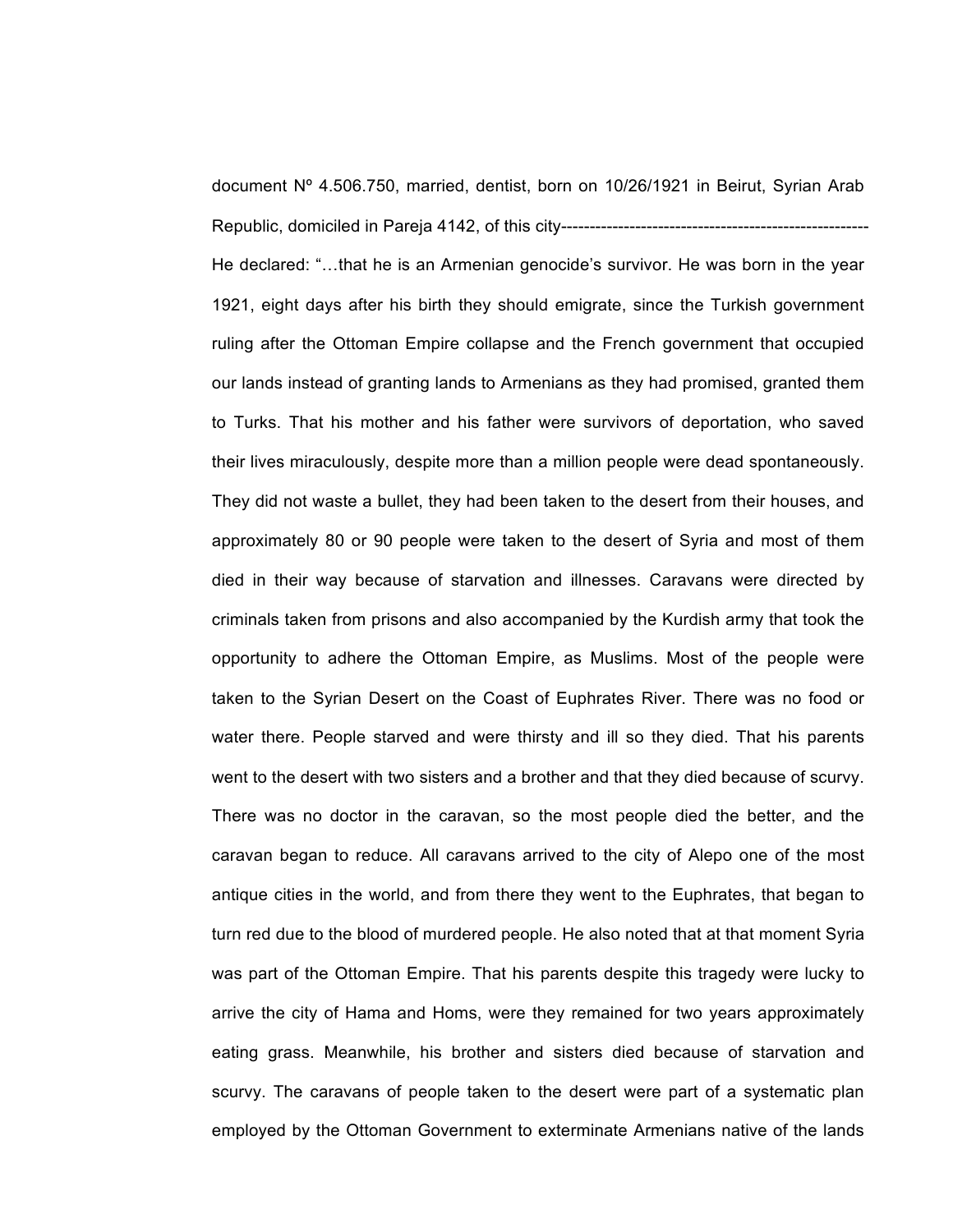where they lived during 4500 years. That according to the known history books, the Armenian history began in the Ararat Mont, where the Noah's Ark stopped. That Turks are invaders, they came from Liberia steppe, they were Mongols, and they took over Anatolia, the Balkans and dominated as from that moment as superior people despite most of them were illiterate. Armenians were considered as second class Turks' citizens and killing an Armenians was easiest than killing a dog. Unfortunately, in case the Turks find an Armenian woman of their like, that woman was taken to the harem. Regardless she was virgin or married. That was their plan to improve their Turk nationality intellectually, and Armenian women were treated worse than a slave. Armenian youth simply asked for respect and to be recognized as a minority. They never pretended independence from the Turks, they were Turk's citizens with Armenian nationality. Despite all this, the Turks had already designed the plan to exterminate the Armenian problem and a million and a half of them were murdered. The only thing they pretended was to be respected as citizens, and that they had never asked for independence. All this happened during the First World War that began in the year 1914, and Armenians were among two fires: as Caucasians one part was under the power of Turks, and the other was under the power of the tsarist Russian Regime. The Armenians that were in the tsarist Russia must fight in the army. And the same way those that were in the other side in favor of Turks. Since the Turkish plan was to exterminate the Armenians, soldiers that served for the Ottoman army were murdered without compassion in that war. Those that saved their lives from the genocide came back to their towns and found their cities burnt, ruined, the churches were destroyed and they intended to recompose their lives. Unfortunately, there appeared the kemalist movement supported by the French government; Hadjim that had approximately 30.000 habitants survived 5.000. And when they tried to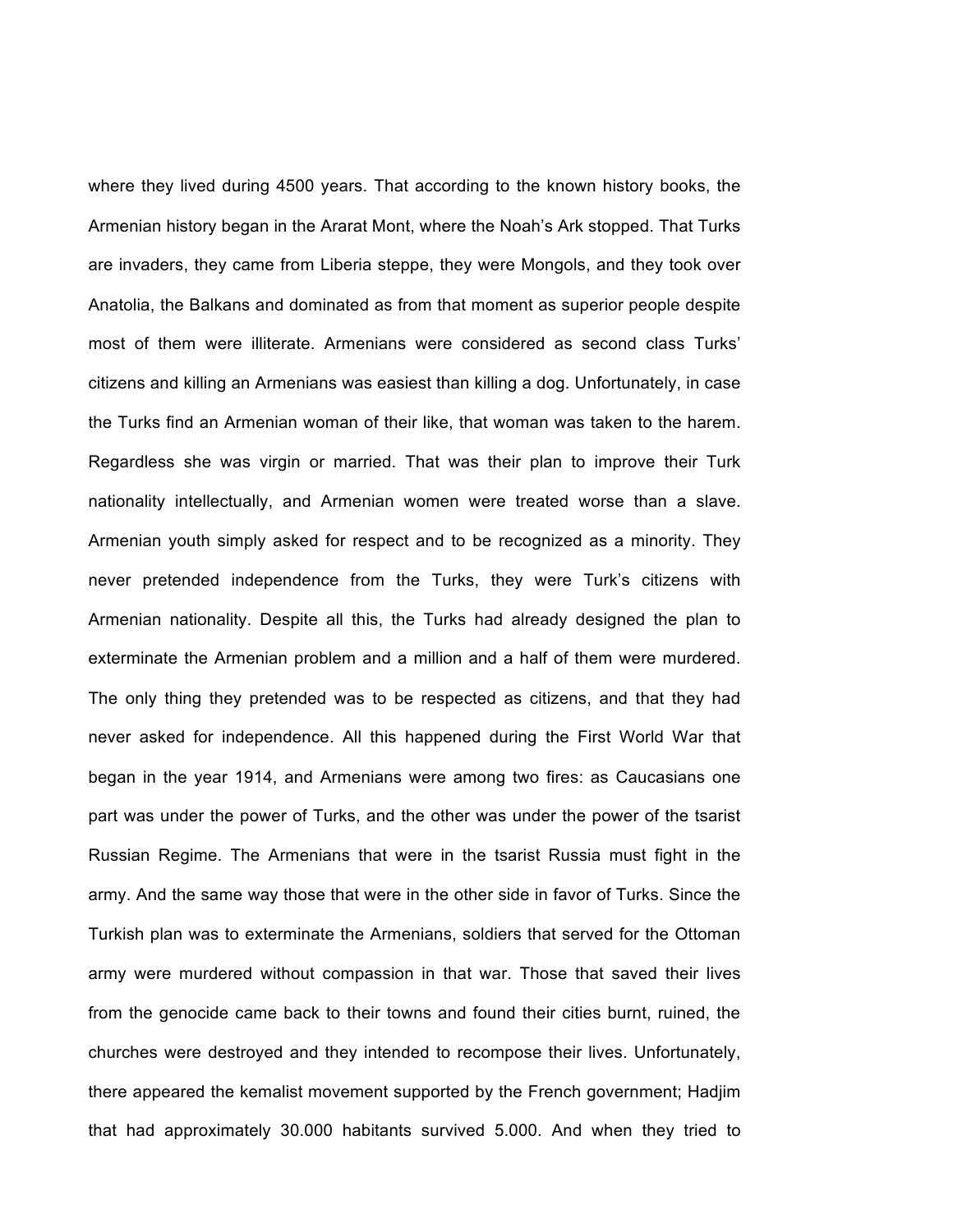defend themselves from Kemal, 4.500 out of the 5.000 habitants were dead. His parents survived that second killing and the witness was born in the neighbor city, currently called Adana. Before that, his brother that was also born there died because of measles. Mustafa Kemal's policy was to exterminate the remaining Armenians and with eight days of life he could get into a Greece boat in the Port of Mersin, the boat came to save the very few Greeks remaining. This precarious boat travelled all over the Eastern Mediterranean sea and since they were refugees every port they arrived refused to receive them. They arrived to Portsaid in Cyprus and they did not receive them, in Esmirna either, in Constantinople either. They did not have water in the boat and fortunately the boat arrived to Pireo in Athens. There were three or four boats and they were taken to an open area were they settled a shantytown. They did not have water, or shelter and his parents every morning began building some mud bricks and they could survive despite the very bad economic condition of Greece after losing the war. The witness submits an investigation on the Armenians Genocide carried out by Claude Mutafian, in which it is very well explained how was the plan carried out, the report is kept in the Secretariat Office for Your Honor's request…"---------------------------- 4.9 SIRANOUCH BADANIAN DE DERMOSESSIAN'S testimony ----------------------------- Testifying on November 26, 2009, being Uruguayan, bearer of identity document Nº 4.810.567, widow, housewife, born on 12/08/1926 in Lattaqie, Syria, domiciled at Directorio 2386, 1º 5, of this city ------------------------------------------------------------------------

She declared: "…That her parents were born in Zeitun. It was a mountainous town in the Valley of Taurus. Both of them were born in different villages. In May 1916 occurred the greatest Turk attack against the village and her father was 19 years old. She knew because her parents told her, that some time before there were several attempts to be taken out from their houses, and that there had been fights and battles.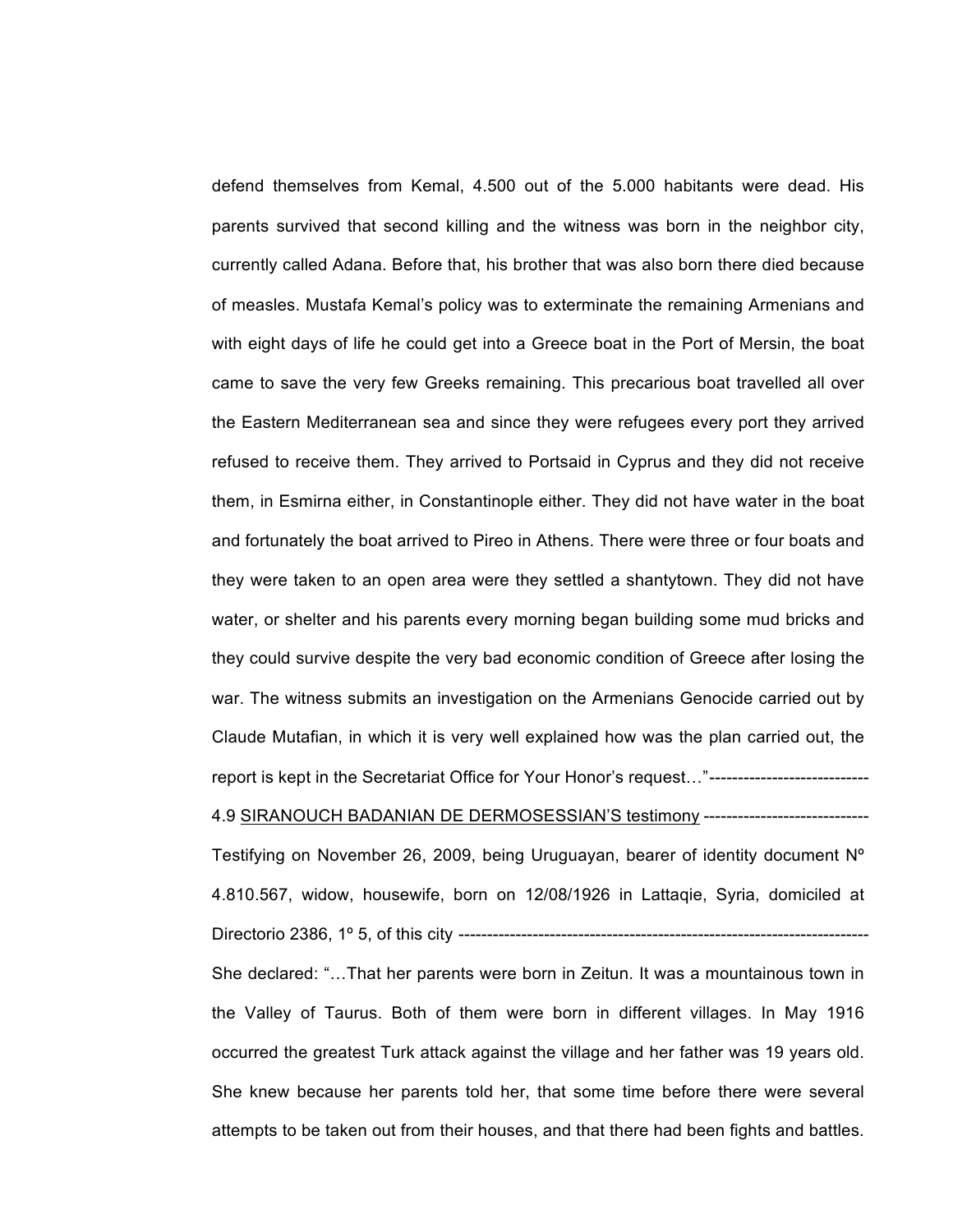Her father told her that Turks had always been repelled thanks to the strategic position of the village. But in May 1916 Turks sent a greater army to achieve their objective. As they moved forward, they burnt houses, murdered Armenians and took them out of their houses of course; the few Armenians that could run away, found refuge in churches, but Turks took them out the churches, and burnt the churches, so they found themselves obliged to get refuge in a fort, in the upper area of the village. That Turks had designed a plan to take them out the fort, so they convinced the Armenian bishop of the city of Marash, the capital city of the village, asking him to go and tell the native people of Zeitun who were in the fort, to surrender and they would not be suppressed and that they would be transfer to another area. So her parents that were nearly dying in the fort decided to go out. In the moment they went out they were attacked by the Turks and his grandfather was killed. When her father was trying to run away, he was stabbed and the few people that could go out were taken as prisoners. They were taken from that place in a convoy to a village in the north of Syria – Ras-UI-Ain, where they met hundreds of Armenians. They had never received food, they stayed there for a time in a kind of quarter and one day they were obliged to go out in caravan towards the desert of Der-EL-Zor. In a very big caravan, where most of the people died, one Turkish soldier tried to violate her grandmother. Her father was together with other two brothers and a little sister. When the soldier tried to abuse her grandmother, she resisted and was murdered. She remembers that during the night when soldiers were sleeping they dug a grave and buried their mother. At dawn they were obliged to continue walking and suddenly they saw a group of Kurds on horses that tried to kidnap his brothers. The eldest was twelve and the youngest was 8 or 9. The eldest one stood in their way to protect them, he was murdered and her father was shot in his shoulder. The wound left him a scar in his shoulder; she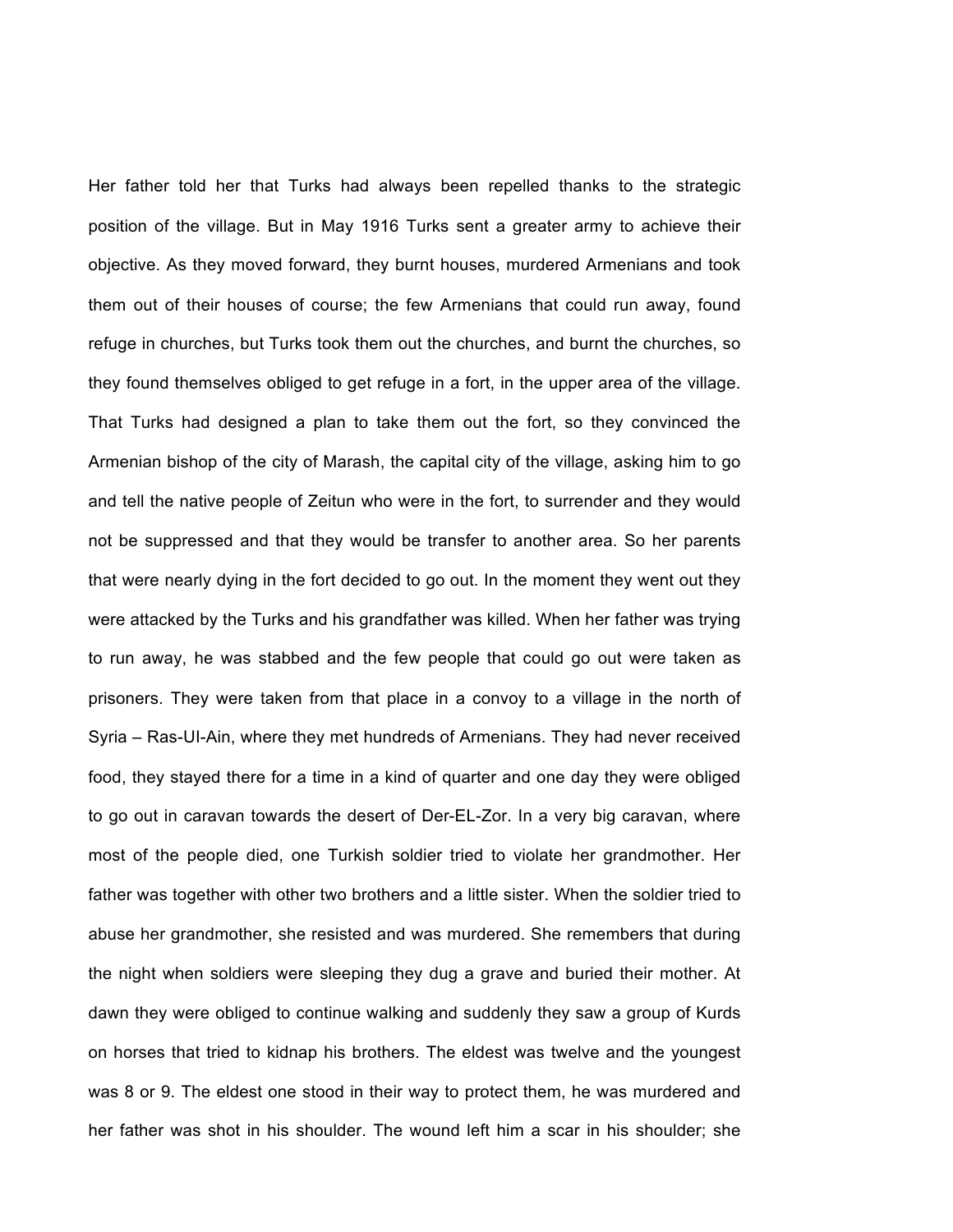remembers that perfectly because she saw it. When it was getting dark, the Turks verified the area, and believed that everybody was dead and left. They were left at the mercy of luck. Injured as he was, her father reached an Arab village where people lived in tents. They saw him naked, she noted that Turks left Armenians without clothes and shoes, and knowing what had happened to Armenians these Arabs gave him some food, cleaned his wound, and dressed him with Arab clothes and turban so as Turks could not recognize him. Arabs asked him to leave the village as soon as he could because the Turks were verifying all tents in order to find any survivor remaining. So her father walked a lot, living of begging, eating what people gave him, getting into carts passing by and after that he arrived to the north of Iraq to Bakuba city. There he found several Armenians, some of them from the same village he was native and everybody told the same terrifying story and since her father was an educated man - second year of teaching training in the village – they read the Bible and prayed. Some time after being in that tent, her mother together with her father arrived with another experience. When her mother was a child went to live with her grandparents since her mother was very ill when her sister was born and could not take care of both. Her father and grandparents were in the same village but at certain distance. When Turks entered her house to remove her father, they also tried to kidnap her mother and her sister, but she resisted so Turks killed her mother and her sister. Her father told that story to the witness. After some time Turks arrived and removed them from their house, her mother could only remember going out with her father and grandmother, she could not remember anything about the rest of the family and she did not know what have happened with them. She together with her father and grandmother were taken to the village of Ras-Ul-Aim where the witness' father was taken and began walking through the desert in caravans with no food or water.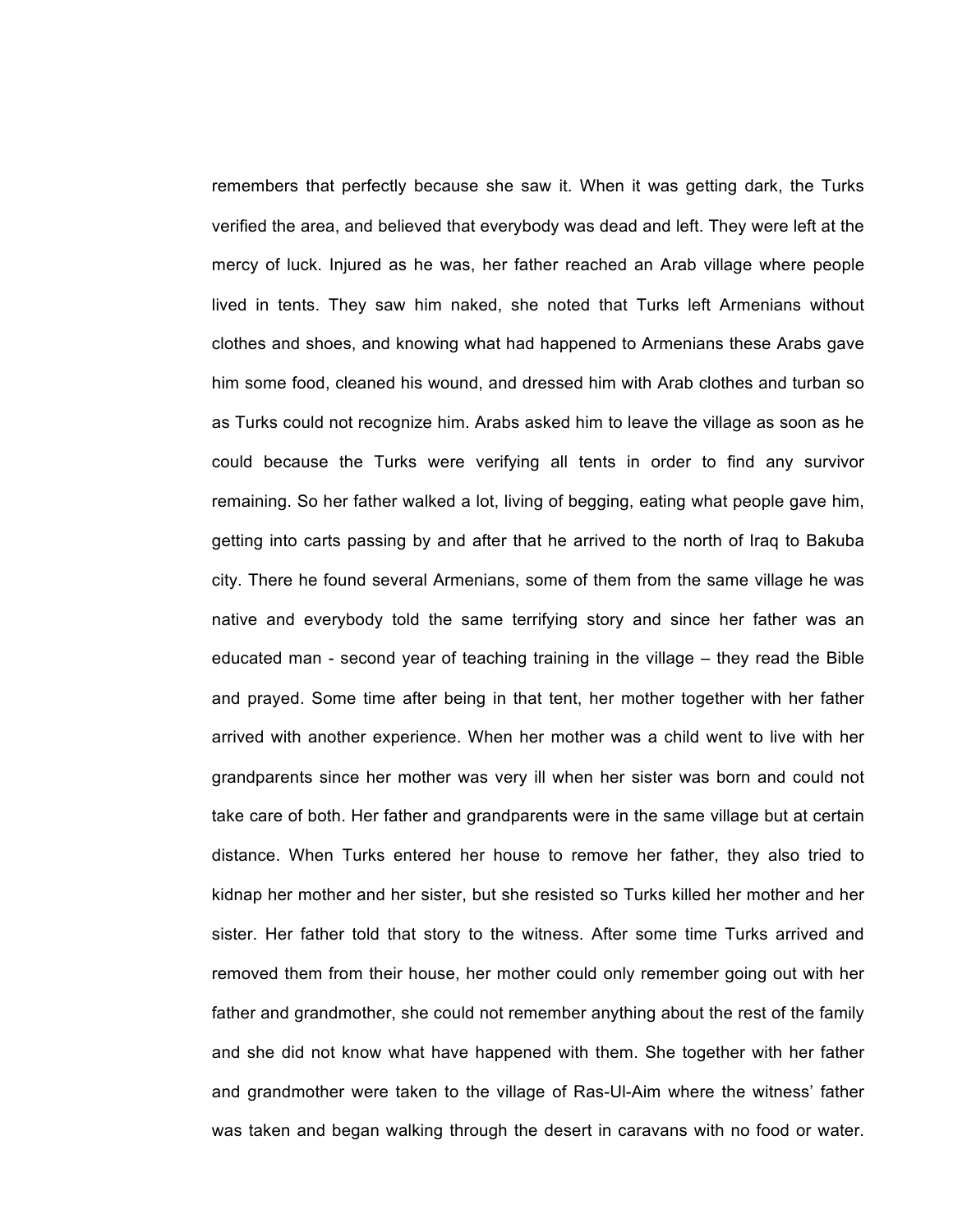She remembers that since they were hungry her grandmother pulled up some grass from the side of their way and they ate that and because of that she became sick and fell down. They tried to help her but Turks obliged them to continue their way. In those conditions the witness' mother and her father arrived to the Arab tents. There, they ate and then continued their way towards Bakuba 1 Iraq, where she and the witness' father met. There began the story, they married in Bakuba, and her father decided to work so they went to Bazora but he could not get a job there so they decided to move to Bagdad. There her father began working in an English petroleum company and after some time they arrived to Syria where her father found out the story about his brother. He received a letter in which he told him that a Kurd took him to live with his family but that the French army that was looking for Armenian children rescued him and took him to an Armenian orphan in Greece. Your Honor asked the witness to explain, as much as she can, if her parents could be conscious about the reasons why Turks carried out the described terrifying events, she said that based on several conversations held with her parents she can understand that the genocide was executed because of territory expansion reasons and religious hate. They burnt churches that evidences that hate. That Enver Pasha, Talaat Pashá and Kemal Ataturk basically, were the responsible persons for the killing. And before that, the sultans of the Ottoman Empire were responsible. The witness would like to express that her parents did not have the opportunity to hold a wake over their family, and they could either know where they are buried. These had been very painful events that made her parents cry and of which they spoke very little since they destroyed most of their relatives…"----------------------------------------------------------------------------------------------

## 4.9 MARGARITA EULMESEKIAN'S testimony ------------------------------------------------------

Testifying on December 2, 2009, being Argentinian, bearer of identity document Nº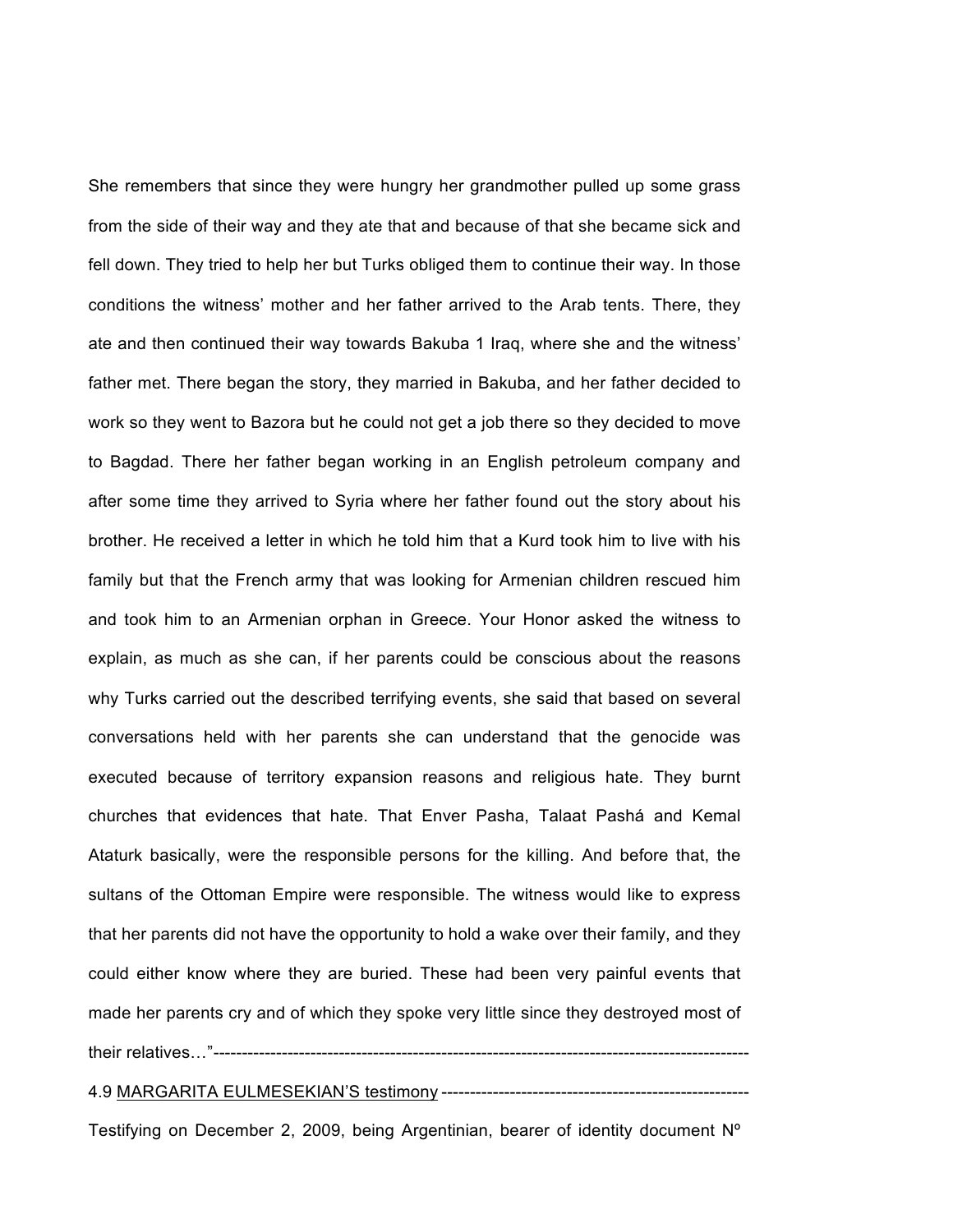3.949.208, single, teacher retired, currently director of the San Gregorio Cathedral's Choir, born on 07/15/1933 in Cordoba, domiciled at Virrey Olaguer y Feliu 3090, of this city---------------------------------------------------------------------------------------------------------

She declared: "… that her father was called Abraham Eulmez, and he was born in the Province of Anatolia, Hadjin on 1901, his father died very young so he began his primary studies in his native city in an priest's school. From the very beginning priests recognized the intellectual conditions of her father, his diligence and his willing to learn, so they dedicated special attention to him and her father learnt French, Turkish, and Armenian, he also served as altar boy, what helped him to be autodidactic and to form himself. In the year 1915 he was ready to begin his secondary studies when problems with the Armenians began so he could not complete his secondary studies. Abraham together with his mother, his sister and his sister's husband and other relatives and neighbors began their deportation way towards the Desert of El Zor with all the vicissitudes this implied. There were young women that hid their beauty. Leaders and intellectuals had been murdered as the first part of the plan. They arrived to the area of Rakka, near Adana another city of Armenia, there were arrestments before continuing. There Abraham attracted the attention of a village leader that advised about the dangers and took them and moved them under his protection to the next village. During deportation they had been exposed to every kind of horror, undoubtedly with extermination objectives. Their objective was that the Armenians people disappeared from the world. Since they were superior to the Ottoman people their existence represented a danger for them. In that settlement they received information that things were calming in their missed village and that there were possibilities to come back, so by 1920, with his protectors' knowledge Abraham came back to Hadjin together with his family where he and his neighbors began re-building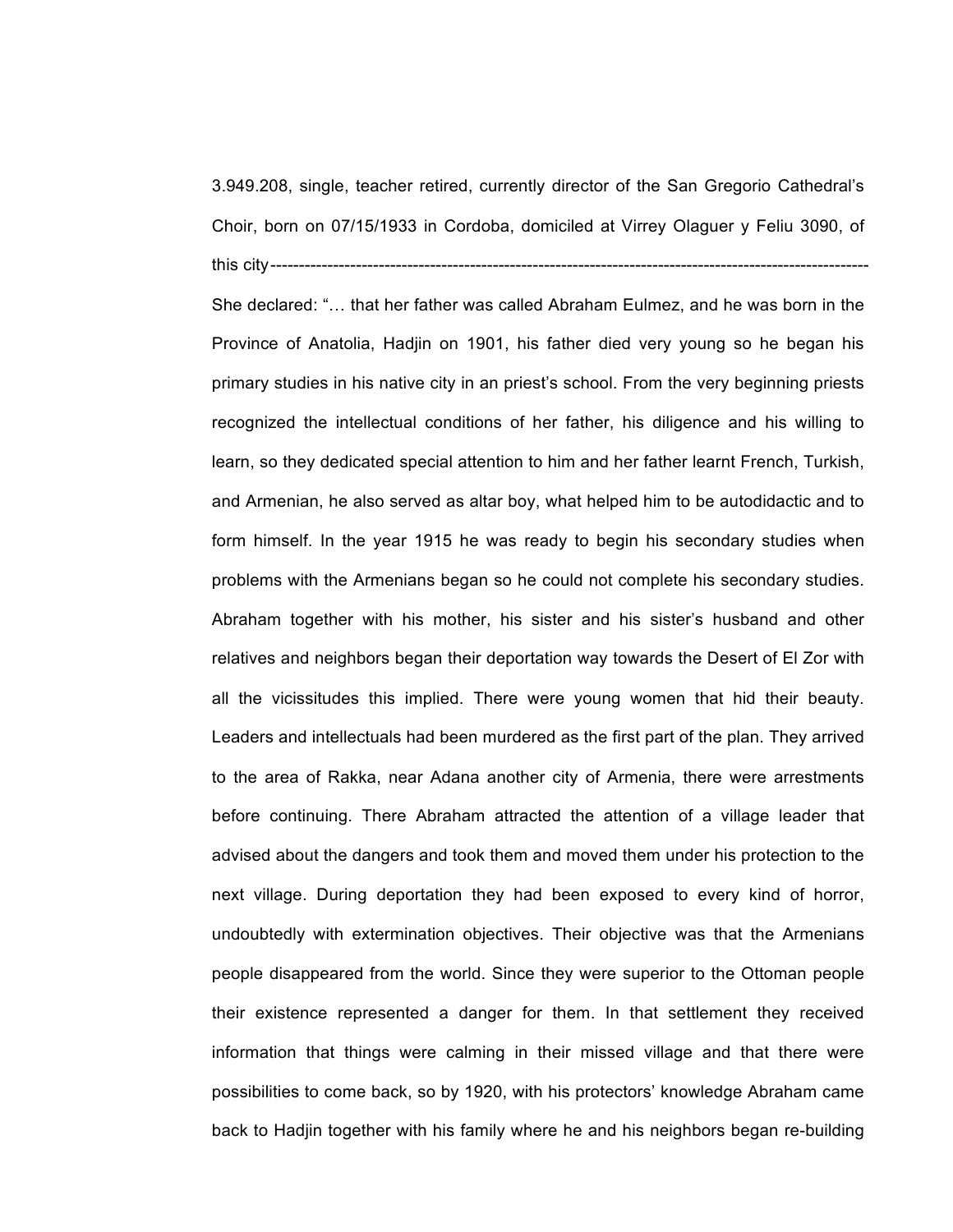the village so as to make it again their place of residence. Some time later, that hope was frustrated. Turks and the neighbor countries began a new attack to Hadjium and they should face the attack in minor conditions and after 9 months of self-defense they defeated the enemies and went up the mountain. This is an historic episode in Armenian history that is reminded all over the world and is known as "Hadjium Self-Defense of Nine Months" That there is a song referred to that episode dedicated to the French allied of air help that never arrived. After that, they could go down the mountain and get to the city of Adana, in that place, his father joined other compatriots. This took place in 1921 in the active fight of her father. That deportation process meant violations, harassment, tortures, death, and very few people survived. From there he continued his way to Syria, Lebanon, to the city of Jazir where he met her mother, both were teachers, they fell in love and got married; After that they went to France. In 1947, her father was sent to New York as Latin American representative to the International Congress on the Armenian Case. In 1957 he went again to United States of America in order to obtain some funds for the reconstruction of Hadjium in his mother country, that is to say the Soviet Armenia. After that he got ill and died very young; once someone told me that his death began in 1915. This is an evidence of the great damage suffered by the Armenians, she informs that Gomidas, an essential factotum of Armenian typical music, that is also a fundamental stone for the nation culture, died in 1935, after getting crazy, being this a direct consequence of the Armenian Genocide and horror…" ----------------------------------------------------------------------

### 5. **The Resolution Instance. Document Attachments** -----------------------------------------

In pages 954/5 of these proceedings is enclosed the plaintiff's, Gregorio Hairabedian, presentation who enclosed to the docket a detailed report of national documents that they have been gathering during the investigation, and that are those mentioned in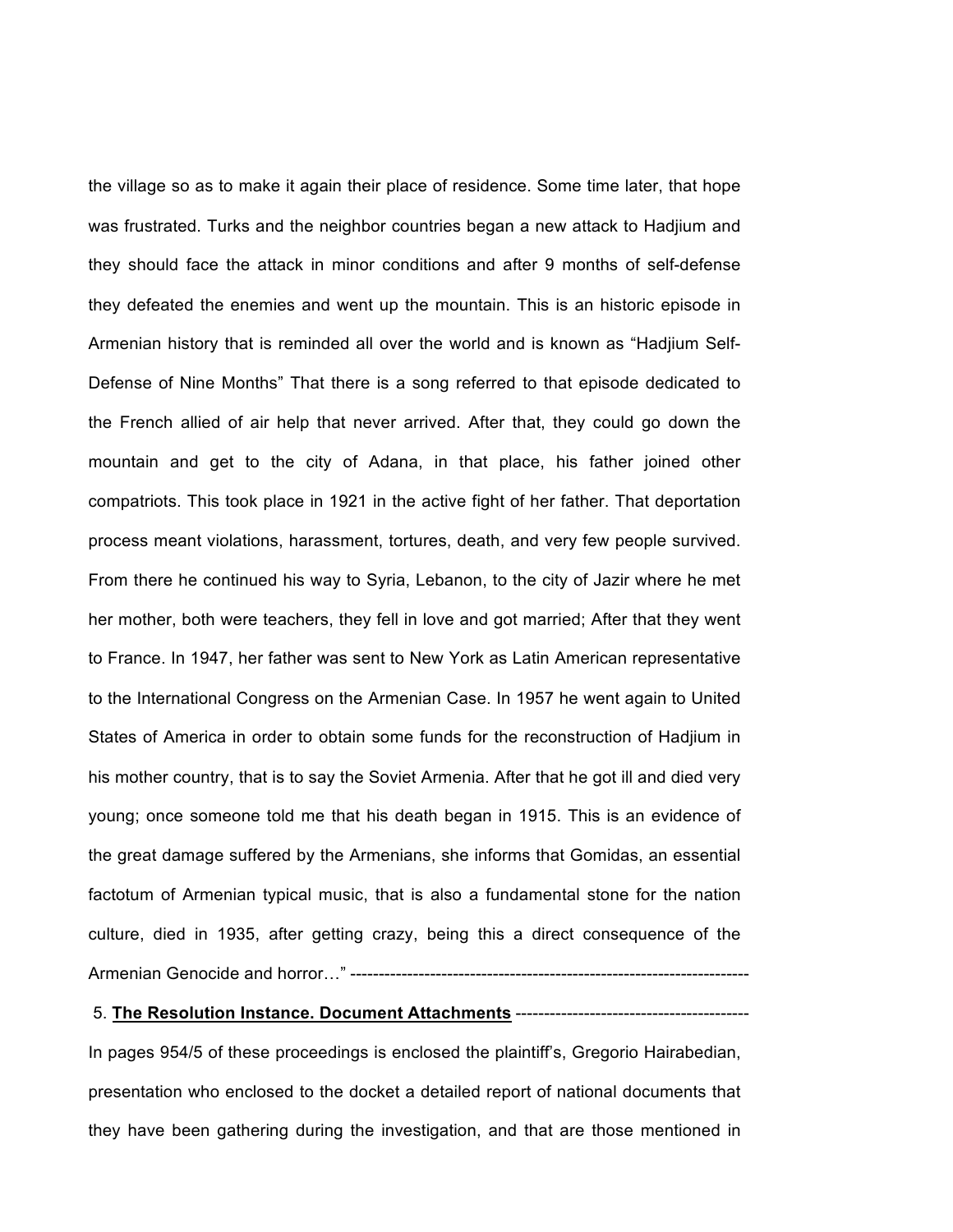the corresponding section of this present resolution.---------------------------------------------- Furthermore, according to pages 966/92 of these proceedings, the presentation made by Mr Gregorio Hairabedian per se and Isaac Nigoghosian acting as Vice-president and representing the Administrative Institution of the Armenian Church; Rubén Víctor Kechichian, President of the Charitable Armenian General Union; Bartolomé Ketchian, President of the Argentine-Armenia Chamber of Commerce and Industry; Adrián Lomlomdjian, President of the Armenian Cultural Union; Vicente Hovassapian, President of the Physical Culture General Armenian Union; Gladys Markatian, President of the South American Charitable Civil Armenian Association; Isabel Tchalian, Vice-president of the Union of Marash Armenian; Sergio Nahabetian, President of the Tekeyan Association; and Chaké Kopoushian, President of the Armenian Residents of Hadjin; all of them with legal advice of Mr Carlos Andrada, attorney-at-law, Registration Nº CPACF. T 26. F831; requesting a declarative resolution of Truth and to decide on this action -----------------------------------------------------

6. Historic context-------------------------------------------------------------------------------------------

In order to understand the meaning of the events, that are to be reconstructed, it is necessary to context the field and the historic circumstances before the events. As a better understanding tool of the process that triggered the Armenian extermination carried out by Turkish Government.--------------------------------------------------------------------

This is not the opportunity to reproduce three thousand years of history of the Armenian Nation; proper issue of historic complications. Either is this procedure vector the debate environment about the historic intention of that nation; and it should be noted that any discrepancy regarding the information, references and further circumstances detailed, are proper of a scientific discussion that this Magistrate will respectfully refrain to deal with. -------------------------------------------------------------------------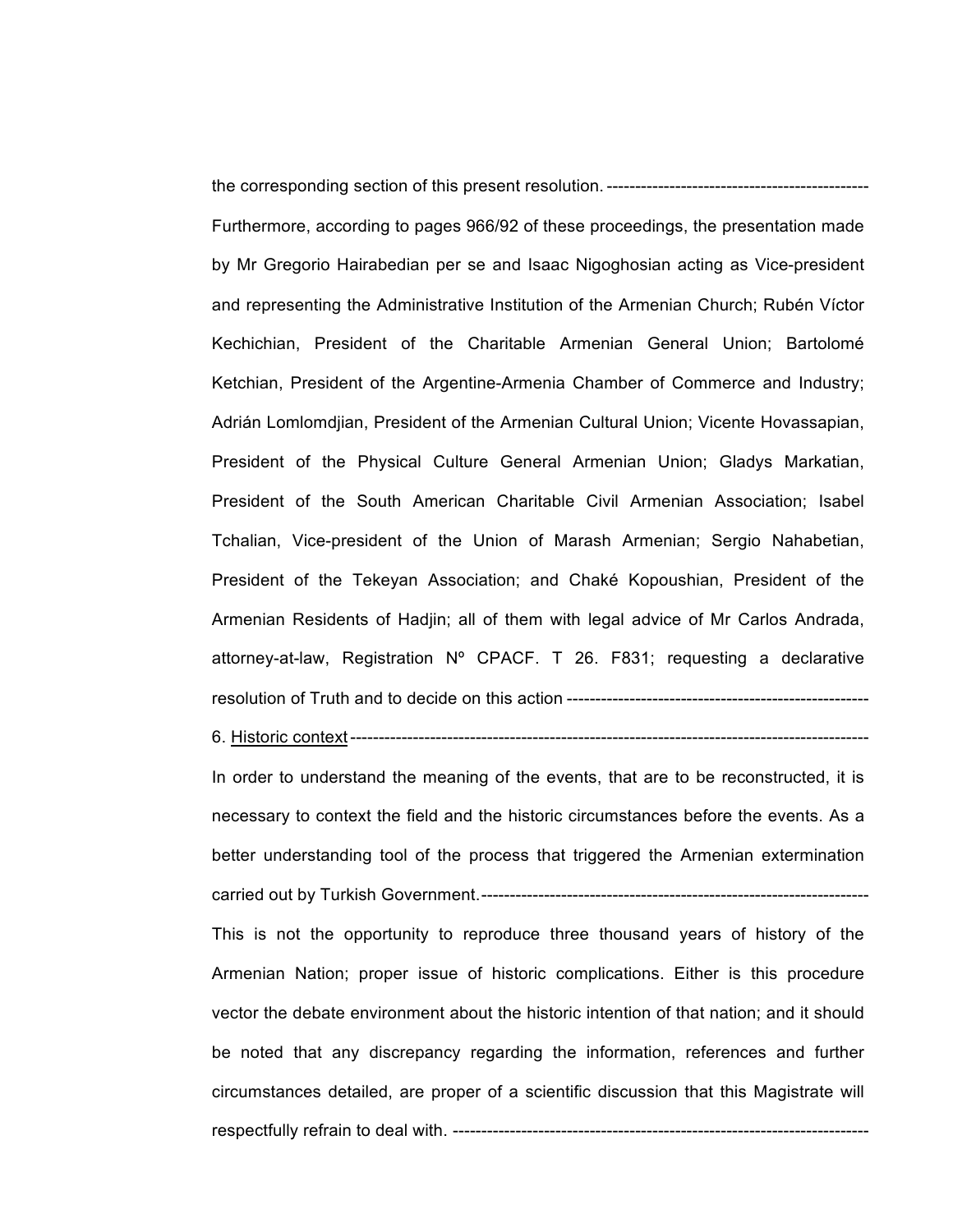This is a brief, precise and short detail of the evolution immediately before the events and we are based on the bibliography and documents submitted by the plaintiff; people who are interested in this aspect can improve and investigate in depth.------------ For the purpose of this declarative resolution, it will be detailed the sequences that are functional to order the speeches and reports attached.-------------------------------------------- First of all, I will make reference to the territory where the Armenian nation was

historically settled and the circumstances related to that issue. ----------------------------------

6.1 Armenian Territory--------------------------------------------------------------------------------------

The original territory of the Armenian Nation is located in the physical place between the Euphrates River and Caucasus, near the lakes known as Van and Sevan, with a topography characterized of tall plateau and deep valleys.---------------------------------------

The Armenian Community, residing during centuries in that region, is distinguished because of the language that derives from and Indo-European root and the religion that derives from the autocephalous Christianity as from the Century IV. The history of this nation, very extended, was very prolific considering the periods of dependency and partitions, always with episodes of dominations and/or their own independence processes of the millennium after Crist.----------------------------------------------------------------

As an interesting feature, we should recognize that Armenia, experienced as from the ending of XI century in the region of Cilicia, in front of Cyprus, one last and prosperous kingdom that declined in the year 1375, as from the Ottoman domination, that divided the Nation in two Muslims enemy States, one of Sunni root (the Ottoman Empire) and the other Shiite (Persia). Towards the year 1600, the Russian invasion to the Persian Armenia was the deciding factor of coexistence as from then on, of a Western Armenia, under the Ottoman influence, and an Eastern Armenia, with a little proportion of Iranian territory.-----------------------------------------------------------------------------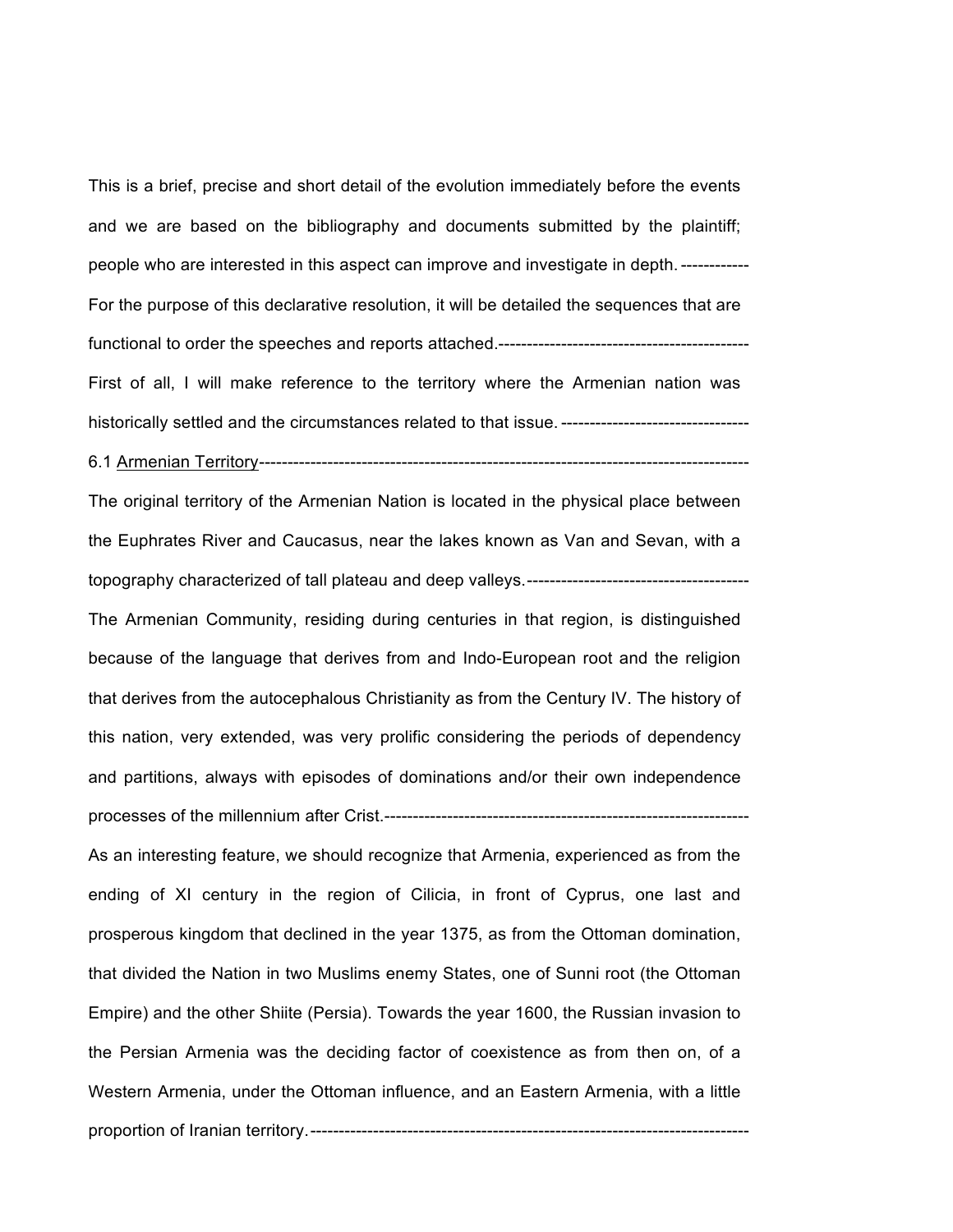In the period comprised between this sequence an the events of genocide, the existence of the Armenian nation under the Turkish domination was settled in the so called Great Western Armenia (between the River Euphrates and Arax) Minor Armenia (regions of Malatia and Sivas on the West of Euphrates) and the Cilicia (located over the northeastern corner of the Mediterranean); and the existence of several and important communities extended in different places of the Imperial territory (Ottoman), among them stands out the community settled in the city of Constantinople, where the Armenian Patriarch resided, who was the representative before the Imperial Authorities.--------------------------------------------------------------------------

6.2. The First Genocide -----------------------------------------------------------------------------------

The Armenian nation submitted to the domination of Ottoman Sultans was an important agent of development of the Empire in terms of economy and culture, being functional to it and maintaining in peace the condition of dominated nation within that Imperial scheme in a marked inferiority stage but not hostile.----------------------------------- In few words, Armenia enjoyed within the Ottoman Empire a kind of protection, since Armenia could develop moderately, as long as it were functional to the Imperial interests and without affecting the domination scheme. ------------------------------------------ The crisis experienced by the Ottoman Empire as from Greece independence, process that began in 1821 and finished on 1830, was the event that triggered the Imperial break down, and that was considered by the Western European Powers as a risk in front of the expansion desires of the Russia of Tsars.-------------------Towards 1876, with the Sultan Abdul Hamid, the Empire had within its boundaries, important minorities of Christians in European territories (Serbians and Bulgarians) and in Minor Asia (Greeks and Armenians). The defeat suffered by Abdul Hamid in the beginning of his realm, in hands of Russians, provoked the urgent British support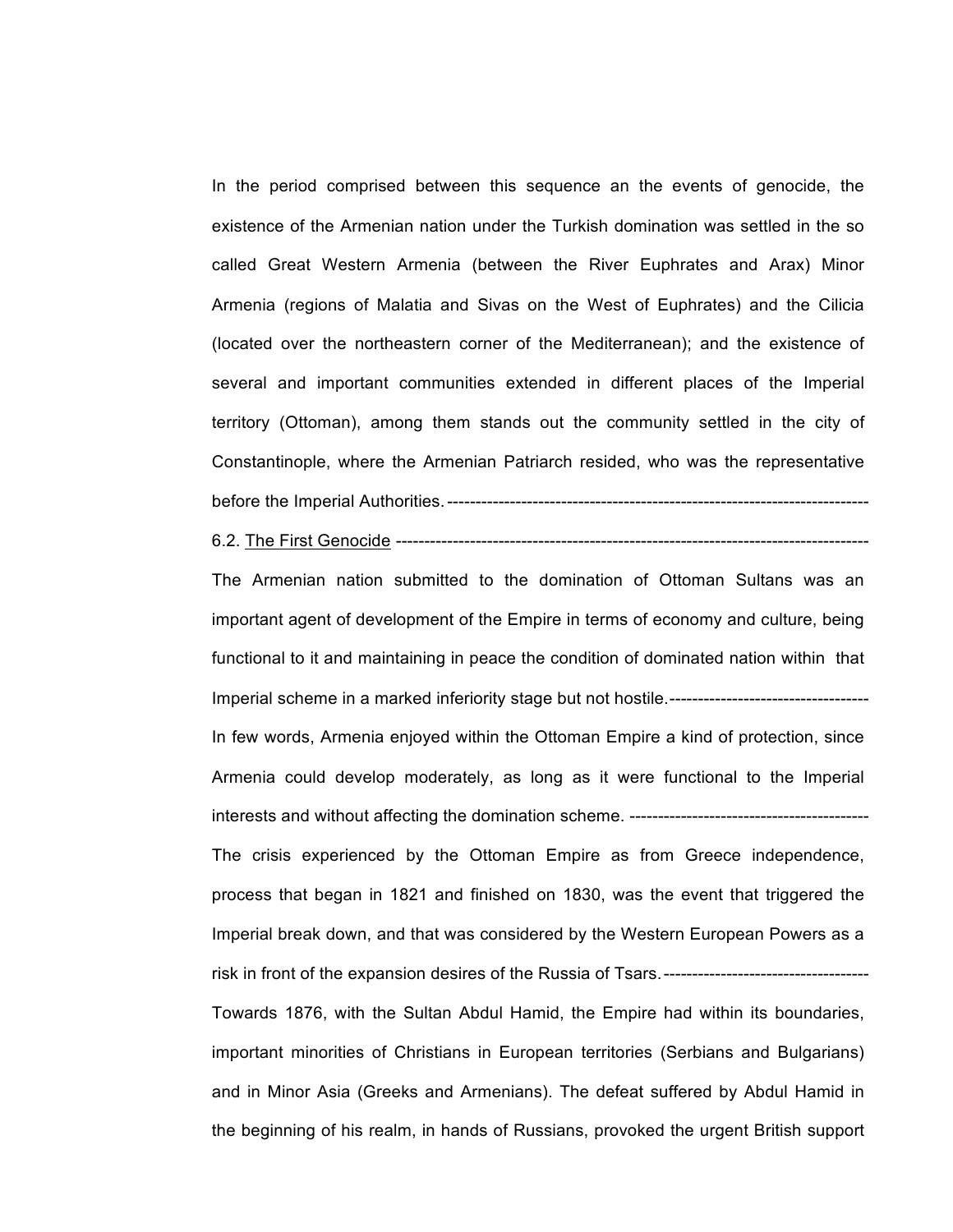to the Ottoman Empire, in order to avoid the incidence of the victorious Russia.----------- Under that protector umbrella, Armenian people in the Empire were concentrated specially in Cilicia and the six western villages, namely: Van, Bitilis, Erzerum, Diarbekir, Jarpert and Sivas; although it should be noted, they were in a degradation context of their situation, that generated political articulations in the community, in order, at least, no to make their situation within the Empire get worse. ----------------------- This generated the creation of several political parties, all of them that even due to the different ideological tendencies that they may have (it should be noted that this is a period with great ideologies) were worried towards the Armenian situation and its future. This is the historical context in which the genocide of the Armenian nation took place as from the year 1894. -----------------------------------------------------------------------------

The first of the genocides took place between the year 1894 and 1896 and began with the well-known Sasun Killing on the West of Van Lake, then, a year later and due to the reform claims of the Armenian' s parties, new killings ordered by the Sultan Abdul Hamid were generated. ------------------------------------------------------------------------------------

Even more, with the activation of rumors among the Muslim community in the East of Minor Asia regarding certain conspiracy against the Empire, that directly and as an answer to that political situation, initiated the killing of Armenians with the silence of the Imperial authorities. ------------------------------------------------------------------------------------

Armenian historians estimate that victims of that period amount to the terrifying number of 200.000 or 300.000 Armenians, crimes that took placed followed by other reprehensible events such as forced migrations and thousands of conversions to a Muslim religion in order to avoid death or migration. -----------------------------------------------

The so called Hamidi Regiments served as labor of the Muslim repression, they were arrested in the past Kurds riots.--------------------------------------------------------------------------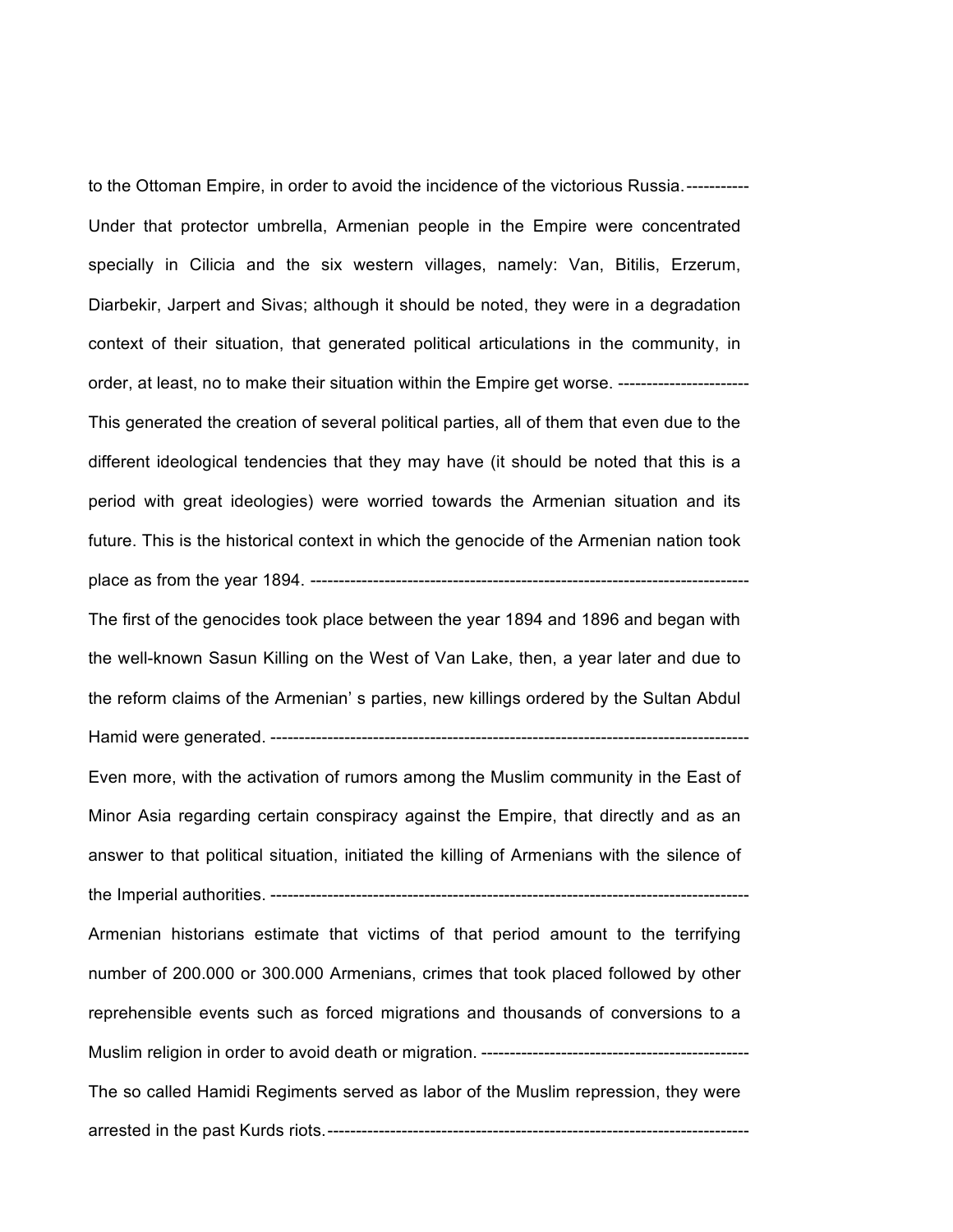The seriousness of the events occurred, did not generate significant reactions on European Powers, which politically considered the Ottoman Imperial consolidation, as functional to their interests contrary to those of the Tsar Russia. -------------------------------This inaction, encouraged the repressive acting of hamidi focused on Armenians who were obliged to organized themselves in resistance; enabling a kind of legitimation of Sultan's positions tending to promote the idea of an "internal enemy" agitated by the Sultan. ---------------------------------------------------------------------------------------------------------

On the one hand and at the same time, the deep crisis of the Ottoman Empire was also the reason of the development of Reactionary Turkish nationalist groups that were worried about the hypothesis of a break down and incompetence of the Sultan to handle the crisis, accelerated by the military defeat of year 1878. ------------------

This also announced the division of European Provinces in the Empire in a short time, what implied a sensitive and sustainable hypothesis about the breakdown of political and national Turkish structure. This is the origin of the so called "Pan-Turkism"-----------

6.3. Pan-Turkism and the Young Turk Revolution--------------------------------------------------

The Turkish nation comes from the region of Turán in Central Asia.---------------------------They gradually began migrating from Cental Asia towards Minor Asia (to the west) where they finally settled in XI Century (as it was stated before) and whose presence is consolidated after the siege of Constantinople 1453, with a strong expansive pretention towards the West of Europe, nations to which historically rivaled during ages. --------------

The European procession's loss encouraged the development of Pan-Turkism, completely inspired in the Ottoman doctrine that pretended the merger of a new nation that is to say the union of all Turks from Bosphorus till China. ---------------------------The nations that hindered this union should be taken away -Slavic and Arabs-,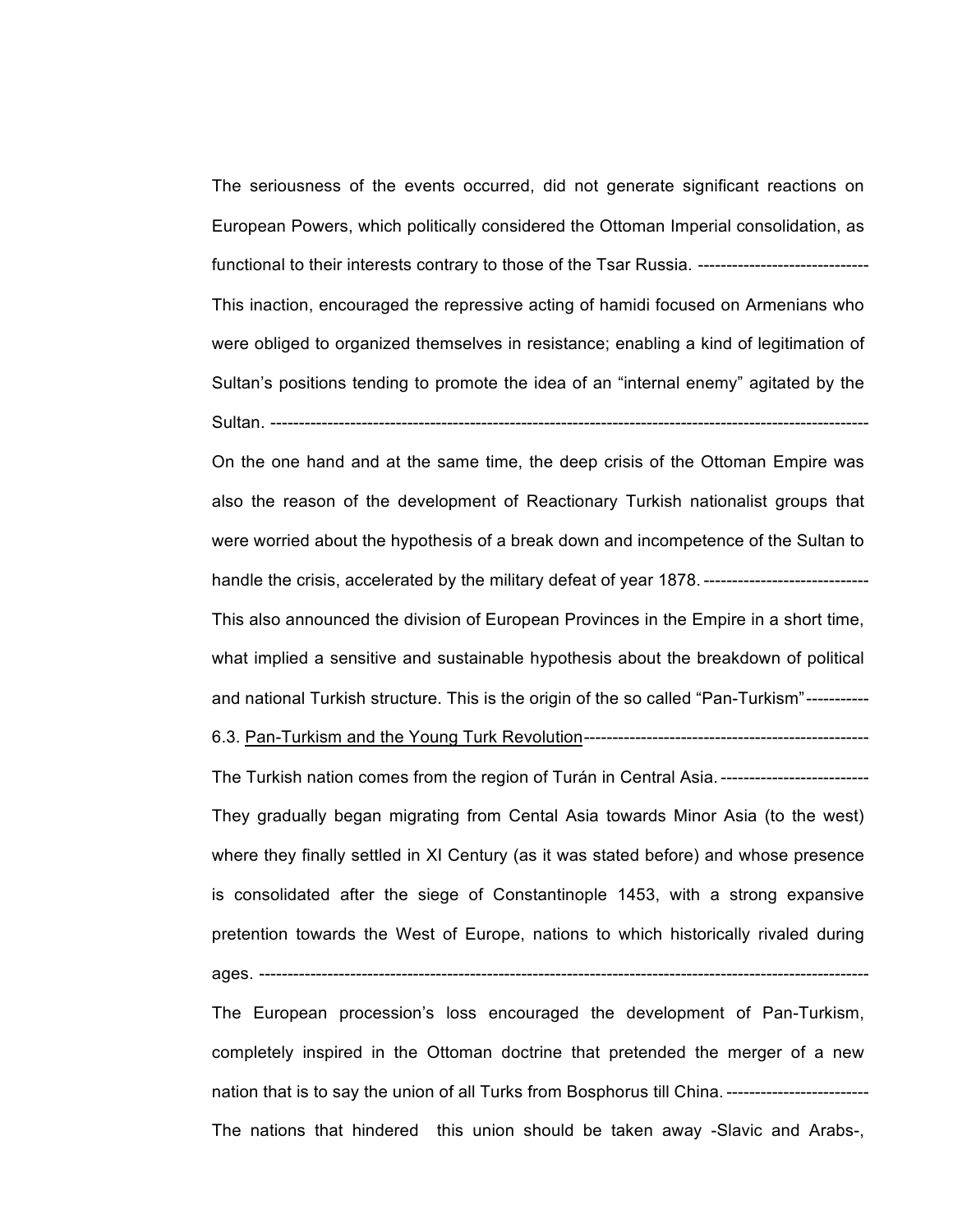expelled – Greeks – or exterminated – Armenians- since they represented a geographic barrier between the Ottoman Turks and the Tartars form Caucasus (today Azeri). So Pan-Turkism, proposed the massive sacrifice so as to preserve the national Turkish integrity, which was addressed to Armenians according to history.------------------

The outcome of the Ottoman Empire crisis occurred in 1908 when Young Turk Revolution took place; the revolution was directed by the so called Committee of Union and Progress or Itihad that at the beginning ventured a favorable situation of the liberal desires of non-independence of Armenians' parties.

As a shock of the antique Imperial system, the Armenian town of Cilicia experimented in the year 1909 a second programed killing, first the city of Adana with an amount of 30.000 Armenian victims. The European policy continued to be silence, and impunity the norm.-------------------------------------------------------------------------------------------------------

In 1913 there was a military coup in Constantinople with a Pan-Turkism inspiration. As a paradox the Government was integrated respectively by a representative from the navy – Djemal Pasha- of War – Enver Pasha – and of Interior – Talaat Pasha, in other words, the Young Turks.-----------------------------------------------------------------------------------

6.4. The "Paramilitaries" Young Turks------------------------------------------------------------------

In 1914 and as part of the Pan-Turkism Revolutionary Program the Young Turks organized in the hamidi way the so called "Special Organization" under the orders of two medical doctors, Nazim and Behaedin Chakir. -------------------------------------------------

In that moment the First World War was started, this provided an ideal scenario for the genocide plan. Turkey, that under the influence of the leader Enver, took part in the conflict supporting the German interests, and began the Campaign in Caucasus against the Russians, and took the opportunity to conform the army with Armenians that were obliged to fight.----------------------------------------------------------------------------------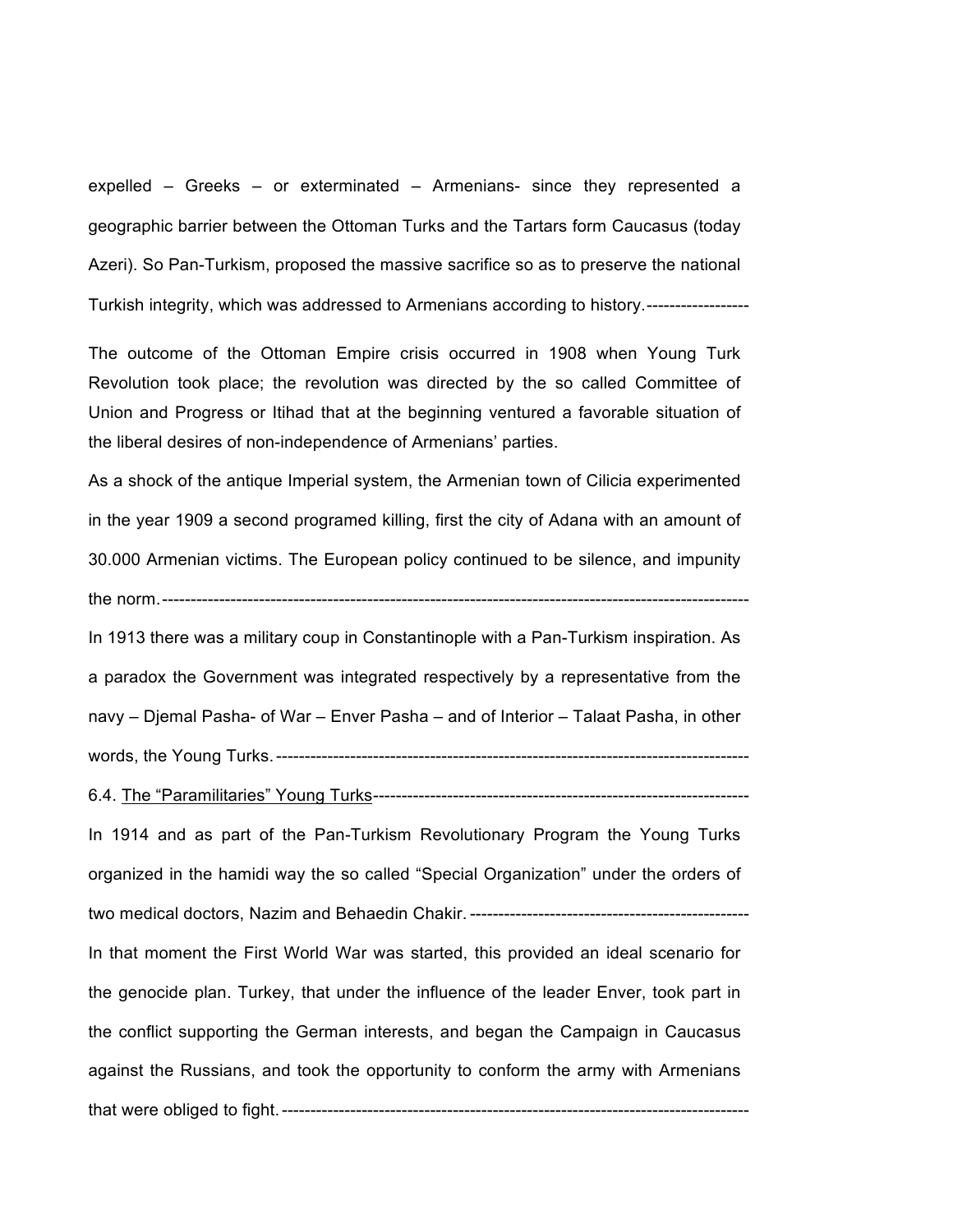At the same time and since there was an important Armenian community also at the Russian side (Caucasian Armenia) they were also recruited to fight in favor of Russia of the Tsars, so Armenians from both sides confronted in a savage campaign with terrible results for the Ottomans.------------------------------------------------------------------------

One of the consequences of the defeat was that Turks attributed responsibilities of the battle to Armenians that were recruited in a compulsory way and unarmed.---------------- Another consequence of this campaign, was the self-defense of Armenians veterans of Van, who were temporarily saved due to the Russians advance, they were presented as insurrectionists, reviving the ghost of an internal enemy and finding a future legitimation for a physical extermination. ------------------

On the other hand, interests of the Powers in conflict were literally indifferent about the Armenians, that as they were irrelevant for French and British, but significant for the alliance between Turkey, Germany and Austria, they were left exposed to a latent (and imminent) hypothesis of killing; as if the Armenians were a kind of ethnic dregs necessary to exterminate in order to consolidate the Ottoman Power in Minor Asia and Caucasus and also to find within the power of the Young Turks, a vital representative of their hegemonic interests for the Consonant Powers. ---------------------This is the situation framework in which the brutal genocide of the Armenian nation was implemented, that is to say, in other words, how was historically tested the plan of extermination of a complete nation, before what Nazis called "the final solution"------- And in this historical context are based the terrifying narrations detailed in this Court, in the words of sons, grandchildren, great-grandchildren of survivors Armenians or just involved in this judicial proceeding by means of the investigation carried out by Community Representatives constituted as plaintiffs about the significance and cruelty of the events, which will be reported giving the importance and the scope this instance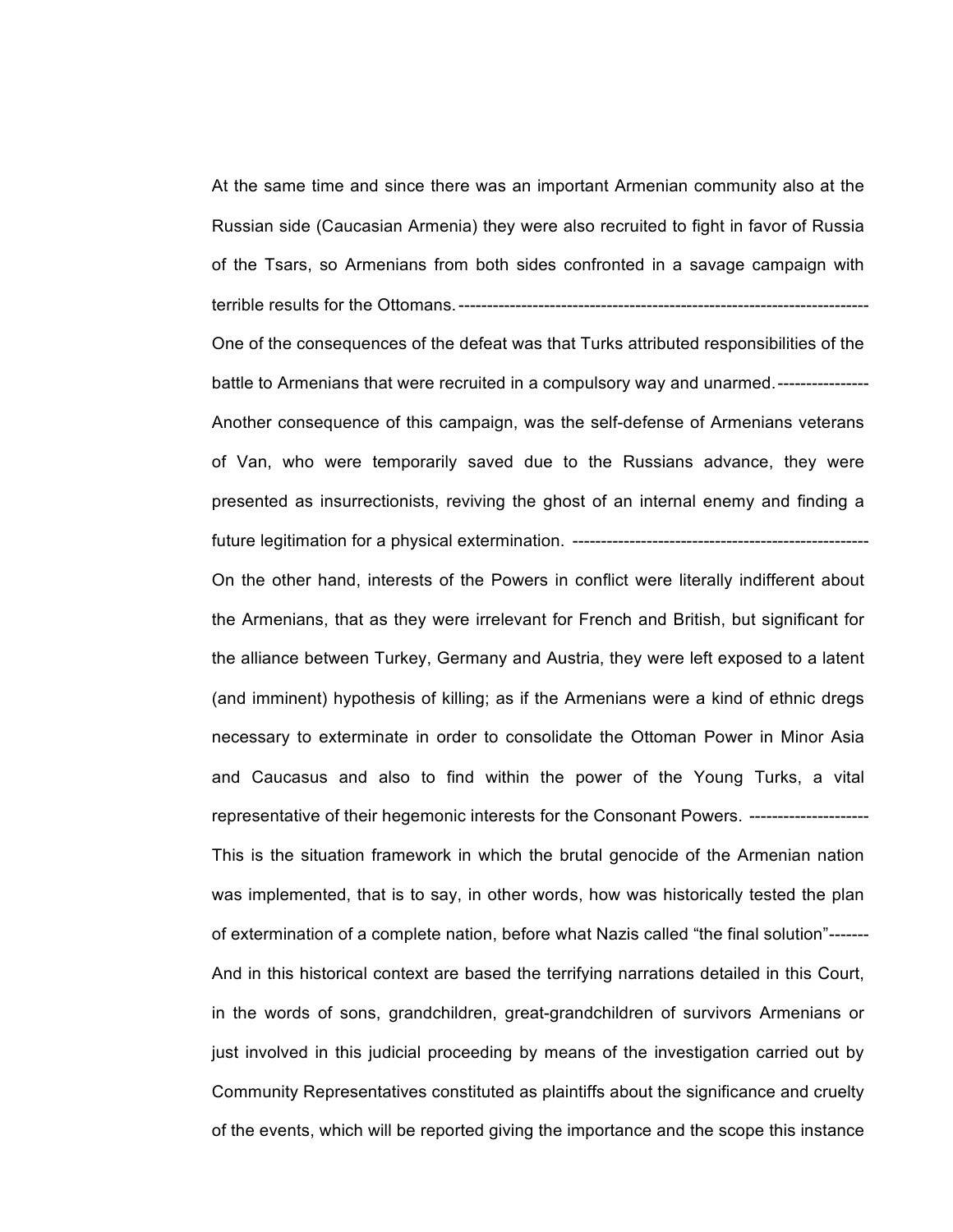deserves. ------------------------------------------------------------------------------------------------------

7. The concept of Genocide-------------------------------------------------------------------------------

The Real Academia Española defines genocide as: -----------------------------------------------

The "systematic extermination or elimination of a human or social group due to race, religion or political reasons.." -----------------------------------------------------------------------------

(New Encyclopedic Dictionary Espasa, Espasa Calpe Publishing Company, Spain, Edition 2000)--------------------------------------------------------------------------------------------------

The brief and strong definition, testify the cruelty of the concept "…systematic extermination or elimination…" that is to say, colloquially refers to the action of making vanished off the face of the earth a human or social group due to the detailed reasons.--------------------------------------------------------------------------------------------------------

More specifically and as it was pointed out by the plaintiff parties, the Convention on the Prevention and Punishment of the Crime of Genocide (CPPCG) which purposes emerge from Resolution Nº 96 of the United Nations General Assembly on December 11, 1946 in section 2º, defined a number of acts that correspond to the category of genocide, being essentially all "…the acts committed with intent to destroy, in whole or in part, a national, ethnical, racial or religious group …" --------------------------------------- The norm takes the concept defined by Rafael Lemkin as "… actions that attack the essential living conditions of a group and that are directed to exterminate it…"------------- So the cited article, mentioned the actions that are characteristic of this crime: ------------ "…killing members of the group; causing serious bodily or mental harm to members of the group; deliberately inflicting on the group conditions of life, calculated to bring about its physical destruction in whole or in part; imposing measures intended to prevent births within the group; and forcibly transferring children of the group to another group…"---------------------------------------------------------------------------------------------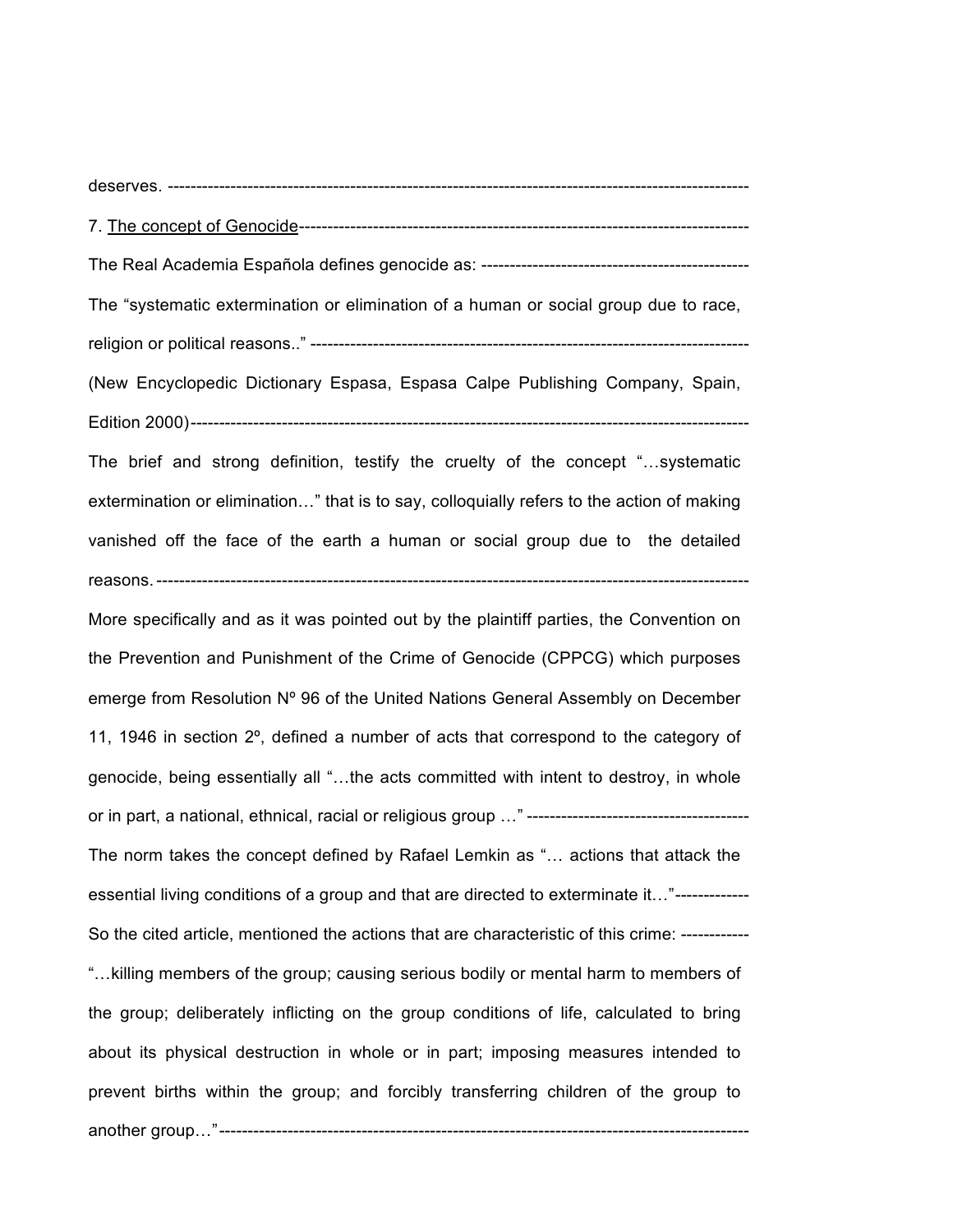This is the definition included in the article 4.2 of the Statute of the International Criminal Court constituted "ad hoc" for the former Yugoslavia, 2.2 of the similar for Rwanda and 6 of the International Criminal Court. Are instruments of the Customary International Law and "ius cogens"--------------------------------------------------------------------- In our legislation, it is known, the Section 75 of National Constitution, sub-section 22 includes as Supreme Law of the Nation, the treaties and international conventions subscribed by the Argentine Republic; circumstance that enables the application of the international legislation referred to, as from that constitutional mechanism.------------

7.2. The seriousness of its significance ---------------------------------------------------------------

The object of extermination is no other than a human or social group which is identified because of its race, religion or simply the way of thinking. ----------------------------The concept is irrational and repugnant to any civilized order as it is any proposition that categorized people based on their ethnic origin, religion, or political tendency. Moreover in case the proposition intends to point out a social group in order to stop their existence. --------------------

If war is unacceptable, how much unacceptable is a historical process that includes the perpetration of a genocide? Who has the power of exterminating our fellows? Which kind of law may justify the extermination of social, ethnics or religious groups? How can it be justified the implementation of a systematic plan to eliminate people or social groups? -----------------------------------------------------------------------------------------------

However and unfortunately, the seriousness of these questions, was not and had never been, a preventing factor of the several events of killing and barbarity of the history of the humanity; even less of the enormous genocides that characterized last century, despite the "evolution" of the human thinking- Jewish extermination in the Nazi's Germany, sadly known as "the final solution" and the "tested" extermination of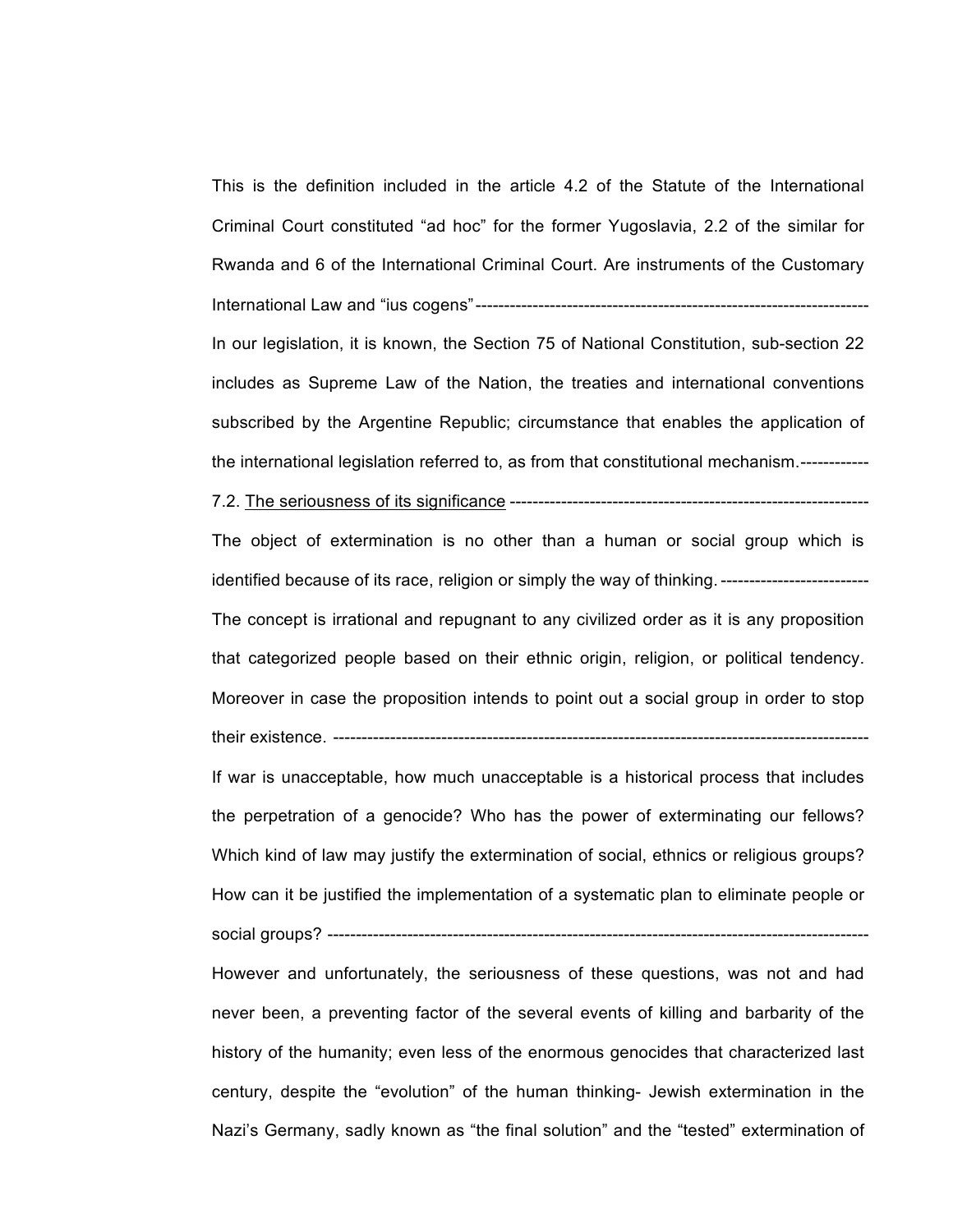Armenians by Turkish authorities.-----------------------------------------------------------------------

In particular, and inherent to this last and terrible chapter of history, as it was observed, the convergence of different political factors, made the massacre possible and together with that, the silence, or knowledge of the great powers of that moment regarding the events ----------------------------------------------------------------------------------------

That is to say, no genocide had occurred if the Turkish State would not have designed and instrumented it; and the great powers in conflict would not have enabled it.----------- So, the Court proceeding on which I have been dealing with, will be the scenario of the present declarative resolution that results to be the product of a work that turned to be really efficient, thanks to the invaluable collaboration of Armenian communities in the Argentine Republic and the legal representatives constituted in the process.-------

7.3 Its ontological distinction. Crimes against humanity. ------------------------------------------

The referenced distinction comes from the text of the before mentioned Convention (CPPCG) and to the purposes of this instrument, it enables to duly characterized the events under investigation on the concept of genocide, with ontological independence regarding the facts that may be characterized as crimes against humanity. ----------------- Section 2 of the Convention, requires as an essential integrative element of the type, the concurrence of one intentional specific element or also called "mens rea" and/or "dolus especiales" that is in the intention of the author of the acts detailed in said legislation of eliminating completely or partially a group mentioned in the Convention. Victims are not selected by their particular qualities but because they pertain to a group.-----------------------------------------------------------------------------------------------------------

That is to say, from that definition, it is clearly derived that the distinctive characteristic of the crime of genocide, is based on the specific characterization of that kind of malice, and its absence does not prevent from punishment like any other crime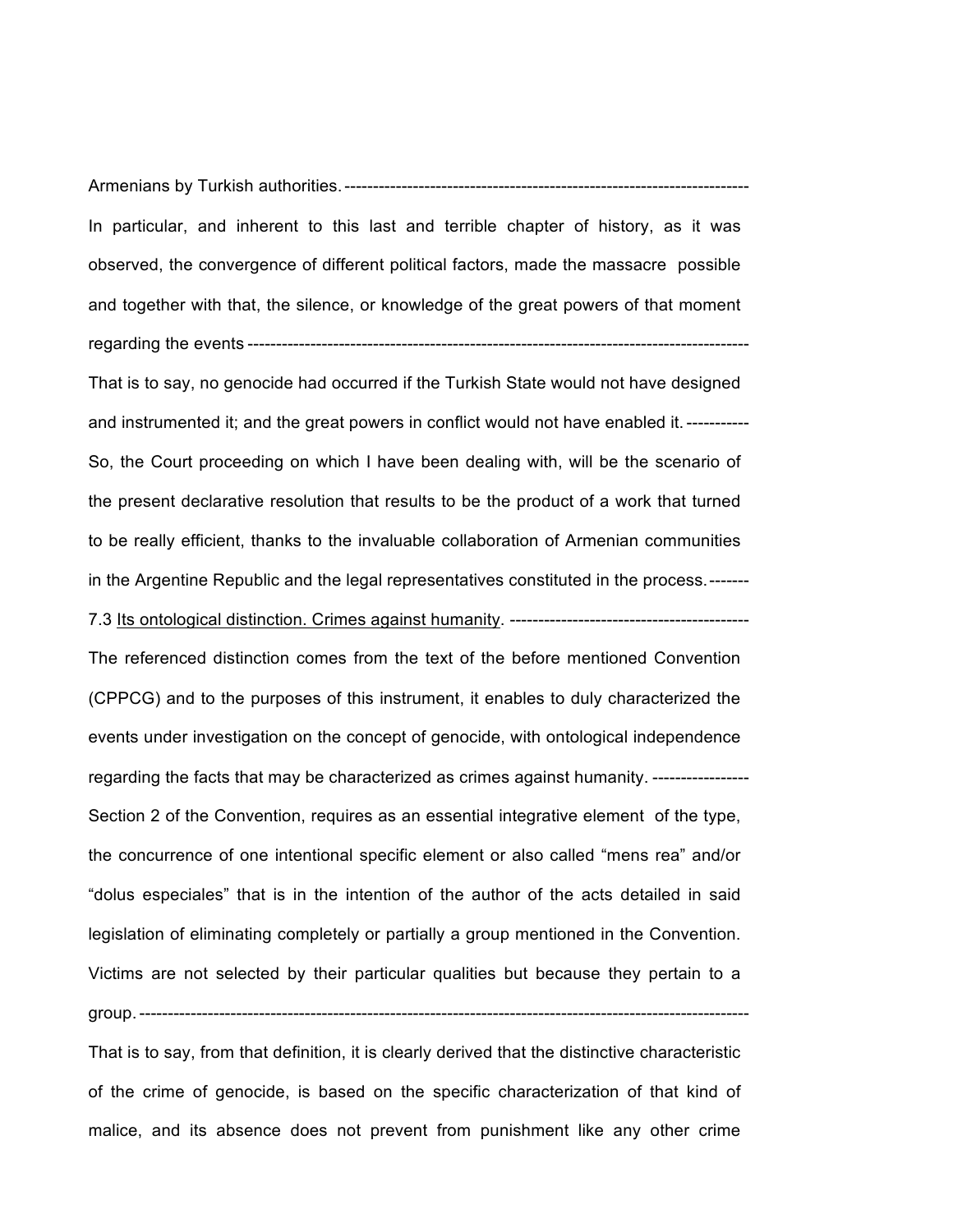(tortures etc.) when due to its terrifying features has a superior level than common crimes, but does not achieve the genocide entity. So you arrive to the category of crimes against humanity that differ from the concept core of the genocide crime and the subjective element before mentioned.------------------------------------------------------------ According to the several testimonies and documents submitted in these proceedings, it results very clear and proven that facts credited deserve to be legal qualified as "genocide" according to the description that emerges from the mentioned conventional instrument to which they adjust-------------------------------------------------------- This is the conviction that assists to me, that is sufficient for the criminal pursuit, even with the objections regarding its efficiency that may offer as time goes by  $-$  to the protection of the imprescriptibility of punishment, as well as the right of the victims (and their successors) to know at least, the acts committed in a full scale, and what had come of their relatives in this terrifying context of extreme pain.--------------------------It is true: it results really new the nature of this process, its particular characteristics and the condition, has for example motivated, the appropriate decision of the General States Attorney's Office of moving aside the process, due to the reasons pointed out by Mr Osorio, and also afterwards because it was assumed again the intervention through the Human Rights Public Office -------------------------------------------------------------- And the decision of this Court of Appeals, always taking into account the particular characteristics of this proceeding, has understood that the real interest of the plaintiff is based on clarifying the facts and the pursuit of a declarative resolution of truth regarding those events. ----------------------------------------------------------------------------------- However its orthodox condition does not block the validity of the criteria held by the Supreme Court of Justice in relation to the need of a deep investigation of crimes against humanity and the imprescriptibility of the criminal pursuit; that on the clarifying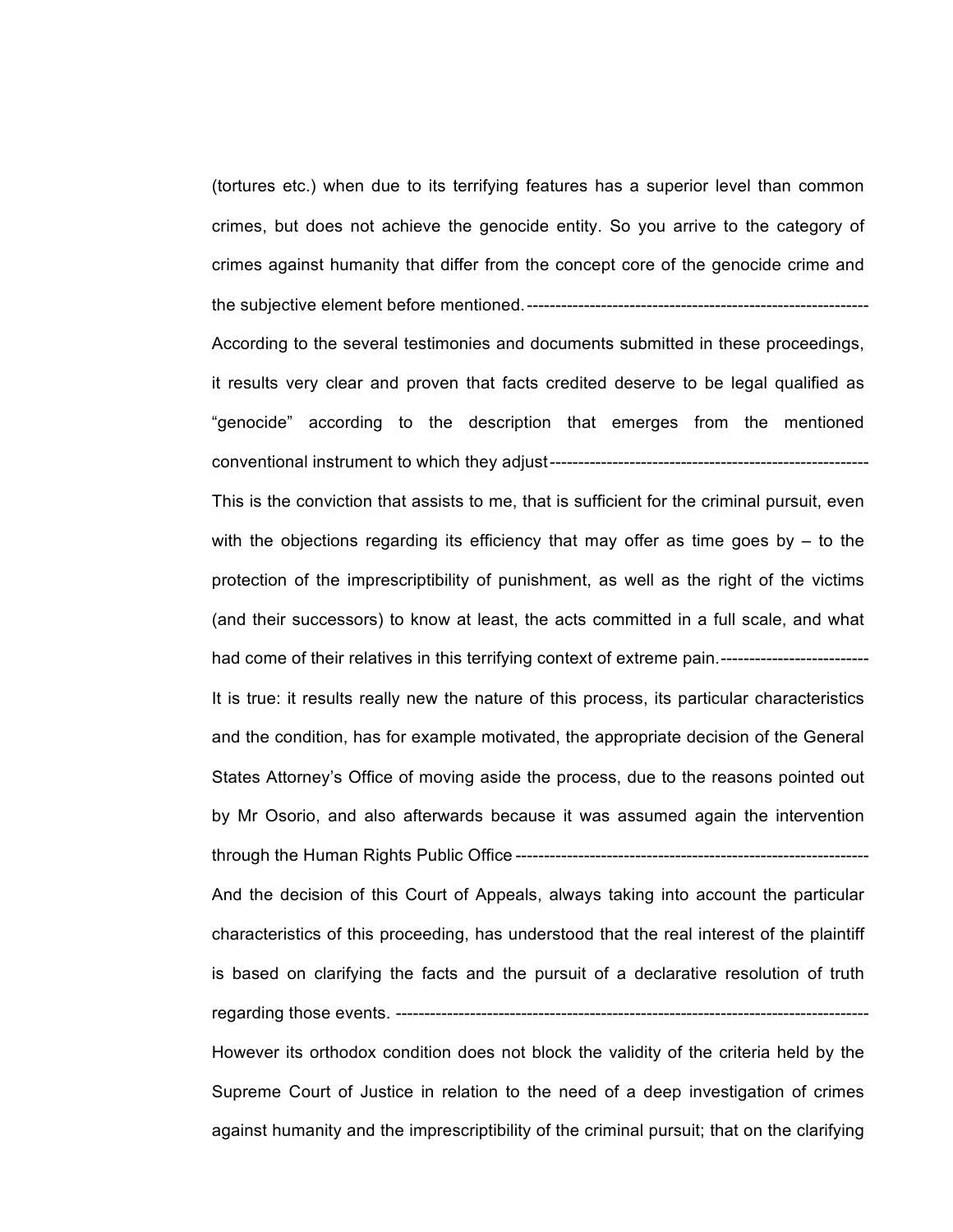and declarative nature of this process (in the defect of a punitive effect) does not notice any legal obstacle for the progress of this declaration.------------------------------------ Therefore, I will immediately make reference to the legal precedents of the National Supreme Court in relation to this issue and that adjust perfectly to law. ----------------------

7.4. Supreme Court of Justice's legal precedents regarding Genocide -----------------------

The significant detail of the plaintiff's requisition framework, in the Supreme Court's legal precedent quotation, turns really abundant all the description, even though when within this topic, it will simply correspond to make a brief reference to its decisions in which it had been noted the special treatment given to crimes against humanity and among them those related to genocide. As well as, all the significance consequences derived from that criminal condition. And as a result of those arguments, the legal significance of the facts reported by the Armenian Communities and the clarifying request.---------------------------------------------------------------------------------------------------------

The reference I will mention, is not arbitrary grounded, but has been adequately discriminated regarding its sense and virtue in relation to the present investigation, that as it is known, does not pursue a punitive effect but just the clarification of facts known as the Genocide of the Armenian Nation of years 1915 to 1923.---------------------- The plaintiff's first quotation refers to the decision of the case "Priebke Erich o/ extradition request" (NSCJ dated 11/02/1995) as it resolved "… the fact of giving death to seventy five Jews that were not war prisoners, nor acquitted, condemned or passed to the disposition of German military Court, nor to the German police, out of the three hundred and thirty five murdered people under the particular circumstances of this case, configures "prima facie" a genocide crime. This is resolved without diminishing other possible qualifications of the event that will be contained within the crime of genocide… The qualification of crimes against humanity is not based on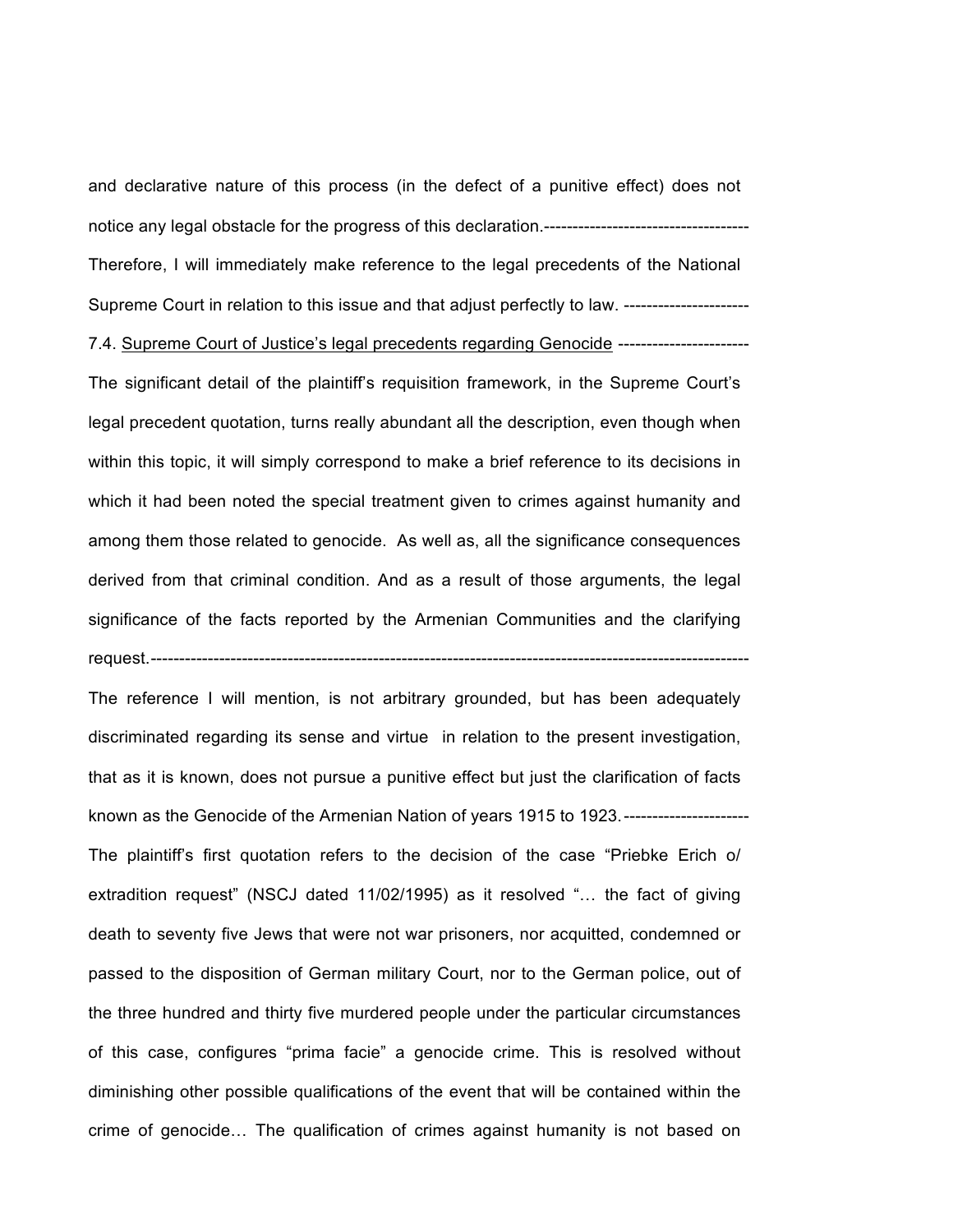States' willingness … but on the principles of "ius cogens" of International Law. ---------- Afterwards, the Supreme Court resolved on August 24, 2004, the case entitled "Legal resource deducted by the State and the government of Chile in the case Arancibia Clavel, Enrique Lautaro o/ aggravated conspiracy and criminal association and others  $-$  case N° 259" grounding an important doctrine, with a great extension level and with the most resonant grounds detailed as follows:-----------------------------------------------------

"…11) that strictly and based on the definitions used by the "a quio" it corresponds to qualify Arancibia Clavel's conduct as a crime against humanity since the group to which he pertained, was accused of persecuting Pinochet's political opponents in Argentina through kidnapping, torture, disappearance of persons, and murder (over which there are no doubts) with the consent of state's officers..." --------------------------------

"…13) that it cannot be held that if homicides, tortures, and disappearance of persons are considered crimes against humanity, the fact of being part of an organization aimed at committing those crimes, is not, since that assertion should represent a contradiction, every time this last is considered a preparatory act punishable on others…" ------------------------------------------------------------------------------------------------------

"… 16) that crimes like genocide, torture, disappearance of persons, homicide and any other act directed to the persecution and extermination of political opponents … cannot be considered as crimes against humanity, since they attempt to people's rights as it is prescribed in Article 118 of Argentine Constitution ..." --------------------------

"… 21) that the exception to this rule (the prescription) is configured for those acts that constitute crimes against humanity since they refer to facts that are not strange for the whole society regarding its magnitude and significance. This makes them to be present not only for our national society but also for the international community. In this sense, it was said that "both crimes against humanity" and those traditionally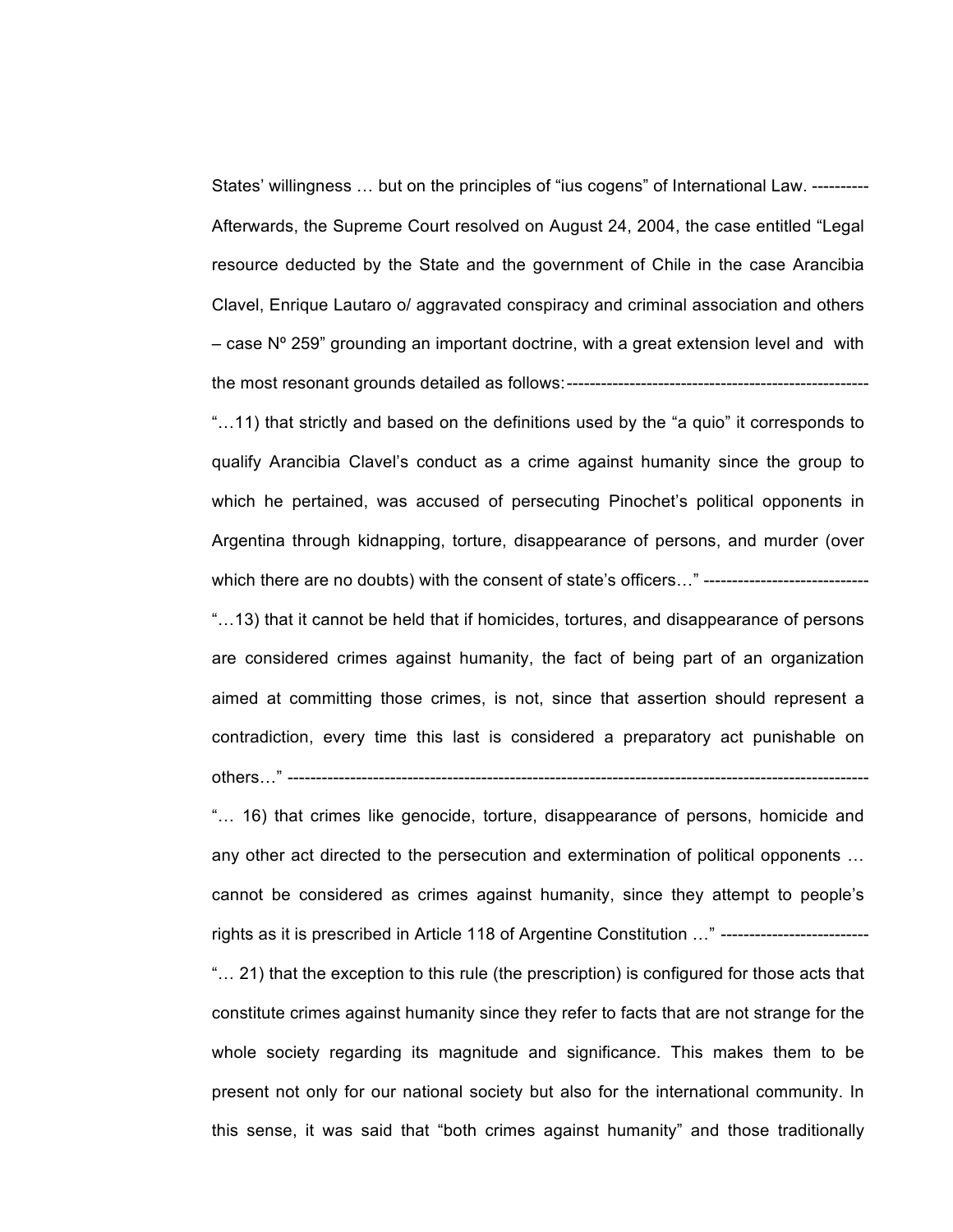called "war crimes" are crimes against the "right of people" to which the whole world compromises to eradicate…." ---------------------------------------------------------------------------

´"… 30) that the Articles of modern treaties have operative presumption, being, most of those Articles clear and complete for their direct application in the member states and individuals without being necessary a direct implementation; and moreover the acceptance expressed by means of conventional adhesion or ratification it is not exclusive in order to determine the existence of ius cogens…"----------------------------------

And as a conclusion "… 36) by virtue of the precedent mentioned, taking into account that the Argentine State assumed before the Inter-American judicial order not only a respectful position regarding human rights, but also a warranty position: it is in principle, imputable to the State any violation of rights recognized under the Convention, carried out by actions of Public power or people acting under their official character. Notwithstanding that, there does not either finish the situations in which the State is obliged to prevent, investigate and punish the violations against human rights, nor the situations in which the responsibility may be compromised by effect of a violation to those rights…"---------------------------------------------------------------------------------

In order to strengthen the non-expiration of crimes against humanity, on June 14, 2005 the Supreme Court in the case entitled "Simon, Julio H. and other" referred to the progressive development of Human Rights International Law – and the scale that said normative provides, Article 75 paragraph 22 of National Constitution, that excludes State of authority to adopt decisions with effect in the renounce of punitive effects on crimes against humanity. --------------------------------------------------------------------

See "…they prevent the clarification and the punitive effects of acts contrary to rights recognized in international treaties on the matter – Section 75, sub section 22 National Constitution- that prevent the guaranty responsibility of the Argentine State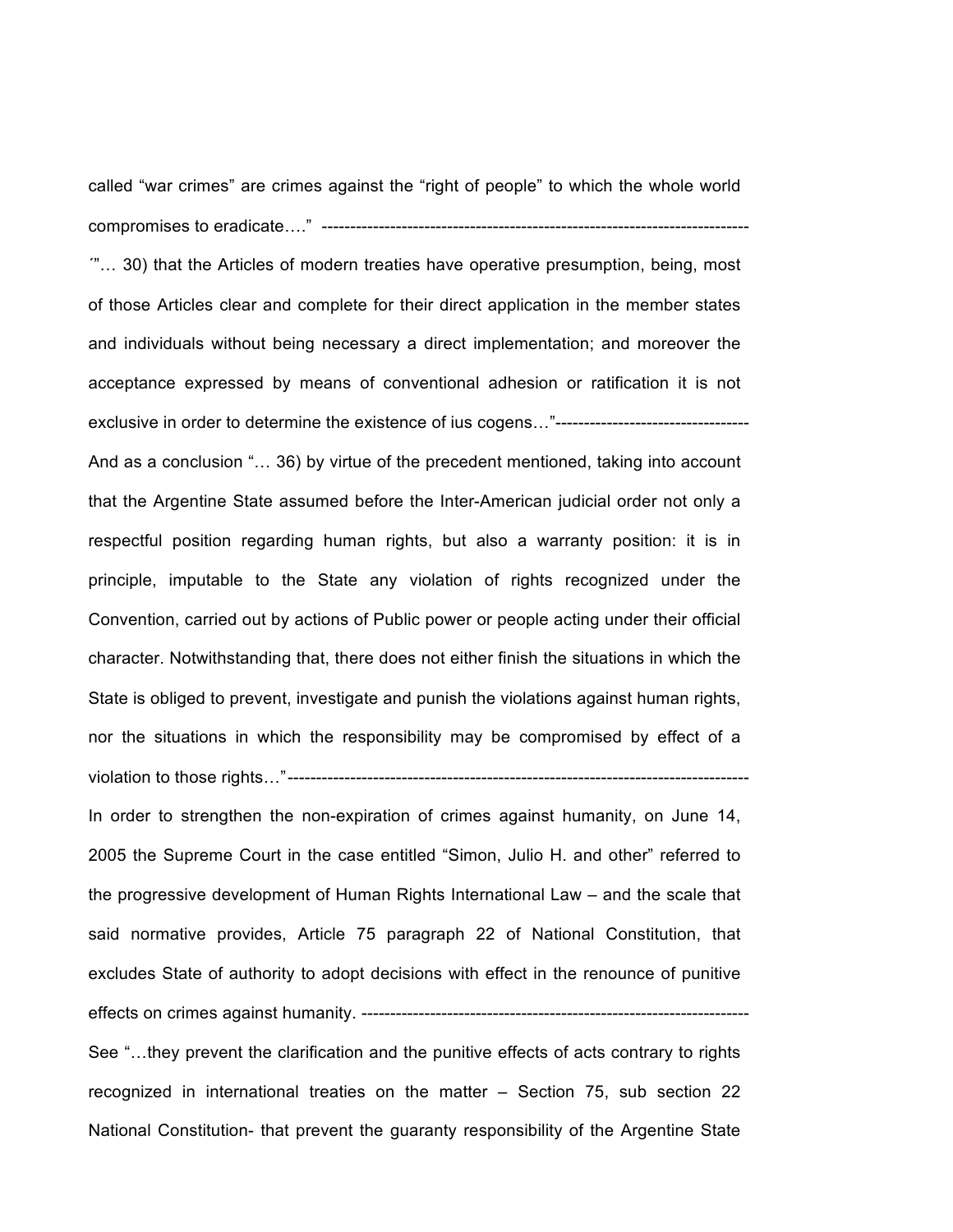and that are admissible…"--------------------------------------------------------------------------------

In that way, considering the expressed criteria, these proceedings are fully validated and have sufficient legal grounds for the clarifying and declarative purposes brought about by Associations and Community Foundations that appear in these proceedings.-

7.5. Plaintiff's grounds. The Assumption of the Court ---------------------------------------------

This entry of the declaration has special significance since here it is expressed the reasons that make the plaintiff submit the present petition.-------------------------------------- Essentially, this Magistrate considers that his activity in this process, as unusual or new that it may result, should be adjusted to gather the evidence submitted by the plaintiff party, to facilitate and provide the authorized procedure instances for that purpose; and to issue a decision according to the procedure objectives, in an effective homologation of the plaintiff's valuation, with the corresponding evidencing component----------------------------------------------------------------------------------------------------

And this Magistrate respectfully homologates and takes as if it were of its own, all the plaintiff's specific valuations that based on the evidence gathered enable to conform the poof of these proceedings; since in this case the jurisdictional organ operates as instrument to obtain the documents and testimony that approach to the truth, whose real construction is of the plaintiff's knowledge (and his represented parties) -------------- It should be noted that this procedure vector is not a field in which any proposal is homologated, without analysis about the truth of documents and testimonies gathered. ------------------------------------------------------------------------------------------------------

However, since the origin of the evidencing elements are fully proven and with no questioning about its veracity and authenticity, as they are composed of official files from the nations to which Rogatory Letters were issued, the analysis of these conditions result really overabundant. Furthermore, the articulation of its extremes, in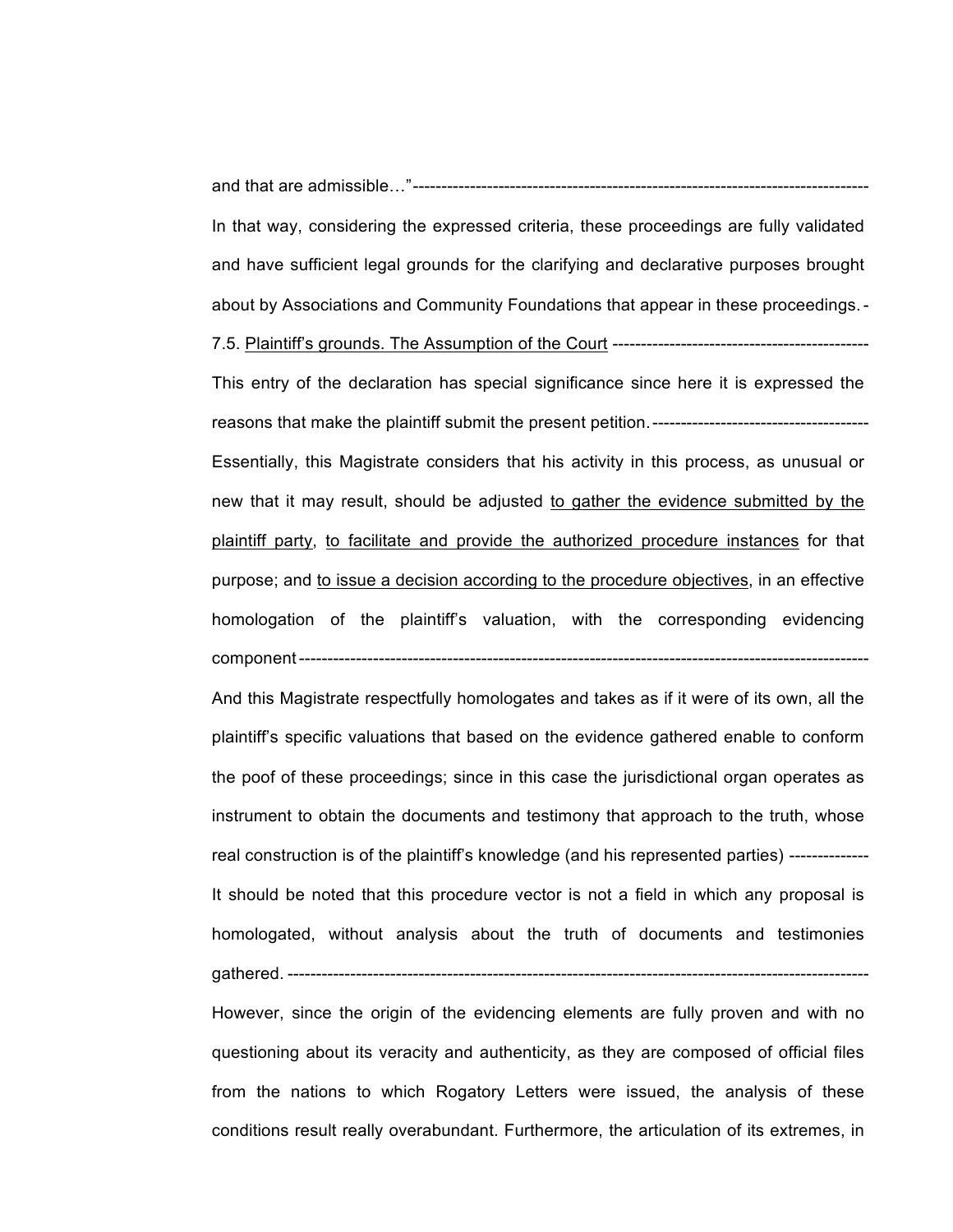the factual construction of Armenian genocide is proven by several testimonies of historians and scholars of the subject matter, who definitively did no other thing than agreeing in the events of Armenian killings in the Turkey State during the period between the years 1915 and 1923, and interpreting the reasons and causes, even with the characteristics proper of any particular approach, with a high level of consonance ---------------------------------------------------------------------------------------------------

This Magistrate is neither an historian nor a witness of these significant historic facts. He is just a judicial entity that validates and enforces as law by means of his decision, the results of the investigation carried out in order to obtain a clarification of the events, based on the evidencing elements obtained and submitted and the reasons of the plaintiff that I will make proper.----------------------------------------------------------------------

So, I will reproduce as if they were my own words, what has been expressed by plaintiff as reason and cause of his request:----------------------------------------------------------

"… According to the evidencing elements submitted in these proceedings, Armenians were destroyed in their own and historical territories invaded and occupied by Turks as from the XIII century. More than two thirds out of the two million Armenians existing then in the jurisdiction of the State of Turkey, were murdered (one million and a half) and/or deported, their properties were confiscated (either personal or real property) … According to the collected evidencing elements in different countries it can be clearly, expressly and without contrast noted the configuration in the case of the genocide perpetrated against the Armenian nation of all the typical actions described in Article 2 of the Convention. From the simple reading of documents from United States, Belgium, France, England and Germany and from the testimony provided in these proceedings, it its clearly observed the existence of homicides, serious injuries to the physical and mental integrity of people persecuted, submission and destructive life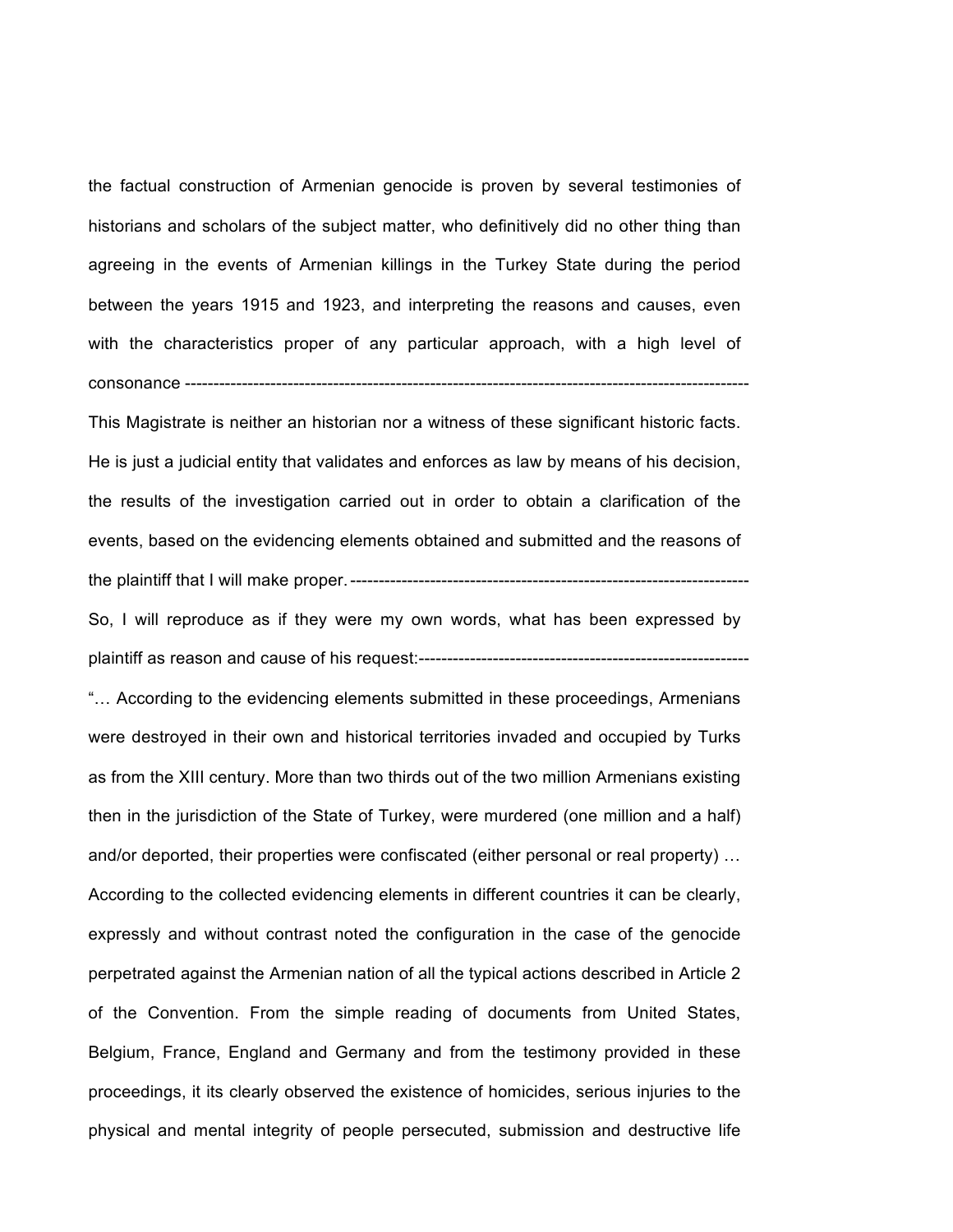conditions, measures tended to prevent births and forced movement of children…" ----- Bringing up the subjective aspect of the referenced crime – genocide according it has been described in these proceedings "… it is clearly observed, from reading the evidencing attachments I, II and III, that there exists, as an immediate objective of Turkey, an intention of destroying Armenians either completely or in part specially during the years 1915 and 1923. It is also necessary to point out that the destructive intention existed every time the responsible people knew that there were an intention of eliminating the group, basing said affirmation in particularities and systemic commission of the crime of genocide…" --------------------------------------------------------------

And as evidence of this assertion, it is expressly mentioned the document identified as "Secret Report on deportation of Armenians" from the German Empire's Embassy in Constantinople and subscribed by lieutenant colonel Stange that says: ------------------

"… In view of all the events it can be considered as certain: the deportation and destruction of Armenians had been resolved and organized by the Committee on Young Turks in Constantinople with the support of members of the army and volunteers. In order to help to carry out this task on land, there were at a local level, the following members of the Committee: Hilmi Bey, Schakir Bey, the member of Parliament by Erzurum Seyfoulla Bey; apart from local officers: Vali Tachsin Bey, the Police Director Chouloussi Bey and finally who acted more cruelly apart from the Police Director, regarding the execution of measures, Mahmud Kiamil Pascha…"--------

"… The expulsion of Armenians out of their homes in the provinces of the east of Anatolia and their relocation in other areas are being carried out in a savage way. According to a reliable report issued by Catholics of Sis, up to now 30.000 Armenians were deported from its diocese. Zeitun and the neighbor cities, Albistan, Dort Yol,

Other documents of the same nature expressed the following:---------------------------------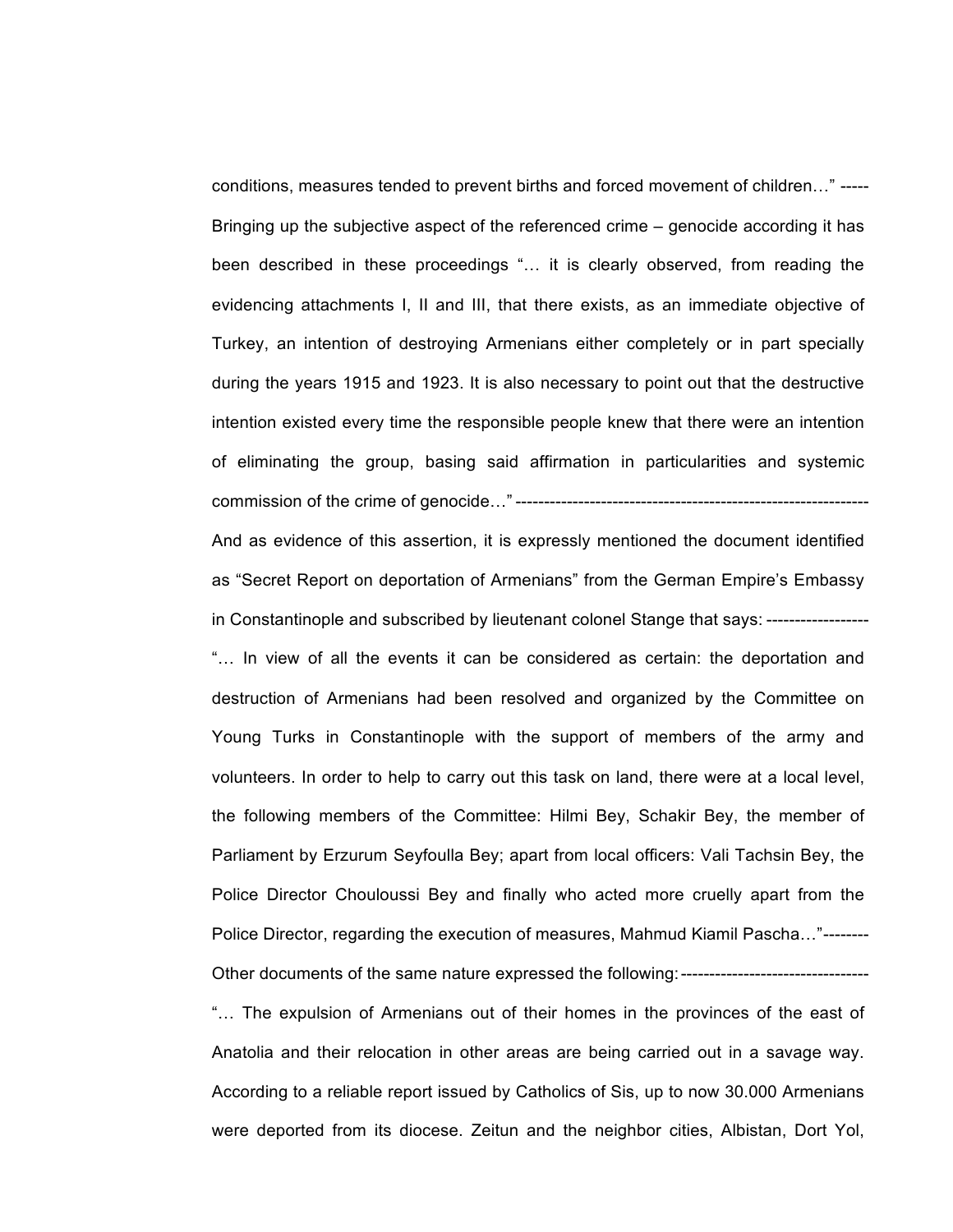Alahash, Hassan Beyli- and even smaller places- were completely cleared up…It is evident that the expulsion of Armenians is not only motivated by military considerations. The Interior Minister, Talaat Bey … referred recently to this without restrictions before Dr. Mordtmann who at present works at the Imperial Embassy. He said that the Sublime Door intends to take advantage of the First World War with the objective of making tabula rasa with internal enemies, local Christians, without other countries' diplomatic interferences. This task was also helpful for German interests, allied of Turkey, since Turkey could result strengthen… Some days after that… the Armenian patriarch expressed before the same officer that the measures adopted by the Sublime Door were not aimed at making the Armenian nation to become temporarily undefended, but they were aimed at expulsing them from the Turkish territory o moreover to their complete extermination. Deportation is as much severe as killing, and it would not be surprising if Armenians tried to defend themselves, however they will have no success possibilities "… as a badly treated animal that attacks their tyrants…" (Document titled "The Expulsion of Armenians from Eastern Anatolia, N° 372, directed to the Secretary of State of the German Empire)----------------And for better understanding, the plaintiff recently attached other documents of the same origin and significance, showing with such an emphasis the commission of crime of genocide and its design and instrumentation by the Turkey State. ----------------- There is a short summary of consular documents of the German Empire submitted by plaintiff ---------------------

1. A letter from the German Consulate in Alepo to the Empire Chancello Von Bethrmann Hollweg, on December 20, 1915 evidences the following: ----------------------"… The deportations commissioner sent by the Ministry of Internal Affairs openly declared here: "we desire an Armenia without Armenians". This is the principle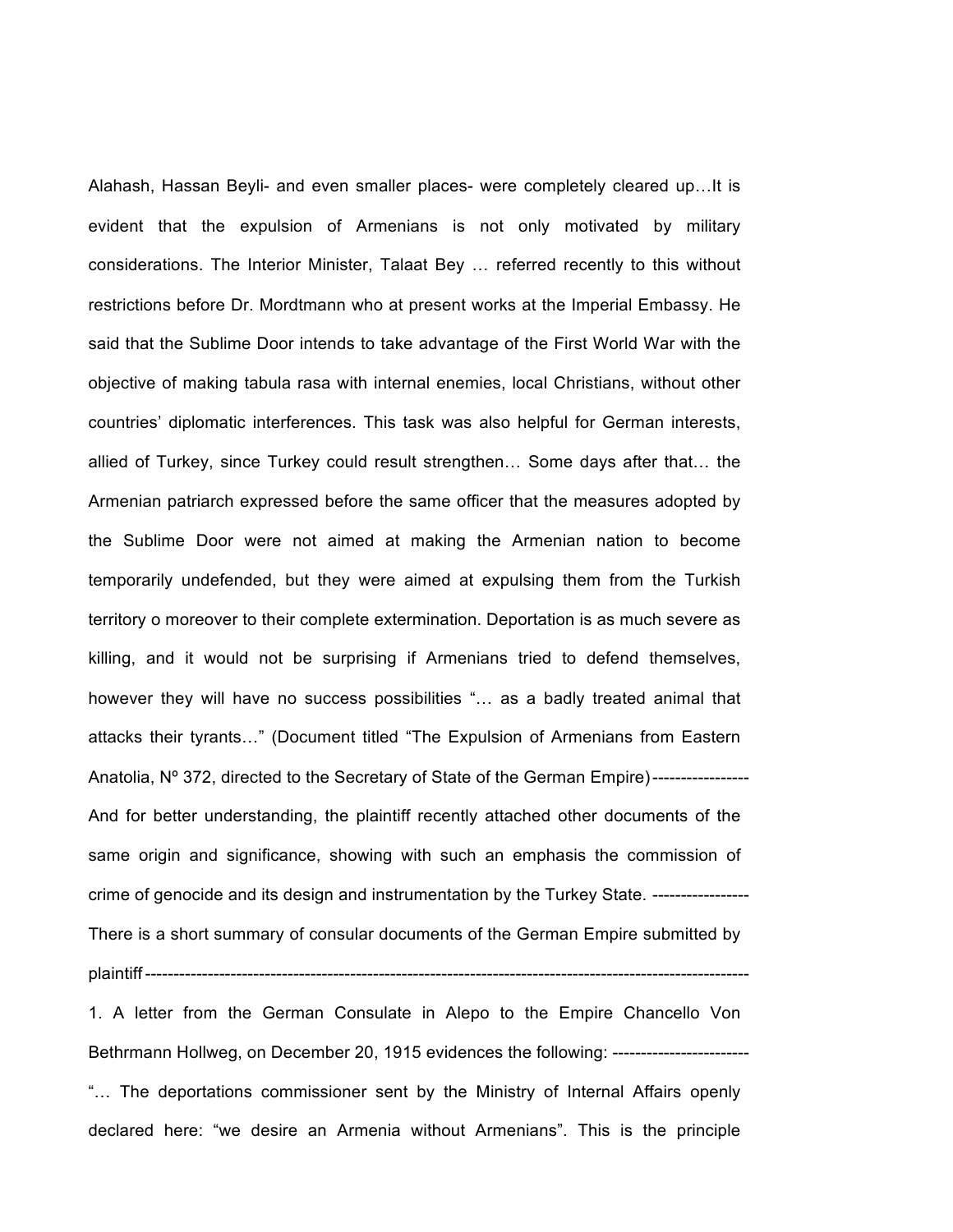applied and that is still applied by Government and it implementation resulted in deportation, in most of cases on foot, of 4/5 of the Armenian Nation, including women and children, from their places of residence in Minor Asia to Mesopotamia and Syria…During those caravans that lasted weeks and months, the greatest difficulties were those regarding food, even in cases in which the supply of food was organized and planned, and most of the deported people died because of starvation, exhaustion, and illnesses and continued dying day after day, beyond the government and the population motivated to kill them… In the western area, during several deportations the 75% of the people died, as long as women and children were taken to Muslims harems ... under such circumstances it is risky to deny the amount of 800.000 murdered, as it was published by the British's…"---------------------------------------------------

2. Another letter directed to the same Chancellor dated February 1, 1916 from Alepo, it expressed:--------------------------------------------------------------------------------------------------

"… I submit to His Excellency the following reports attached regarding the Armenians deportation … 2) Copy of a report of Engineer Bastendoff, who during the deciding events was employed during weeks in Ras ul Ain y Tell Abiad in the building of the train to Badgdad, and there is no doubt about his credibility. His oral reports were even more terrifying. However, the written report contains enough facts to have an idea about the deliberate and intentional killing of deported people by the Turkish States' organisms. The repeated testimony of Armenians that the deported caravans were intentionally directed from one side to another without any fixed destination, just to "walk up to the death" can be evidenced here in an example..."----------------------------

3. The testimony of the Consular agent Wilhelm Litten directed to the German Chancellor in Turkey, from the same city of Alepo, on February 6, 1916 evidencing a terrifying narration.------------------------------------------------------------------------------------------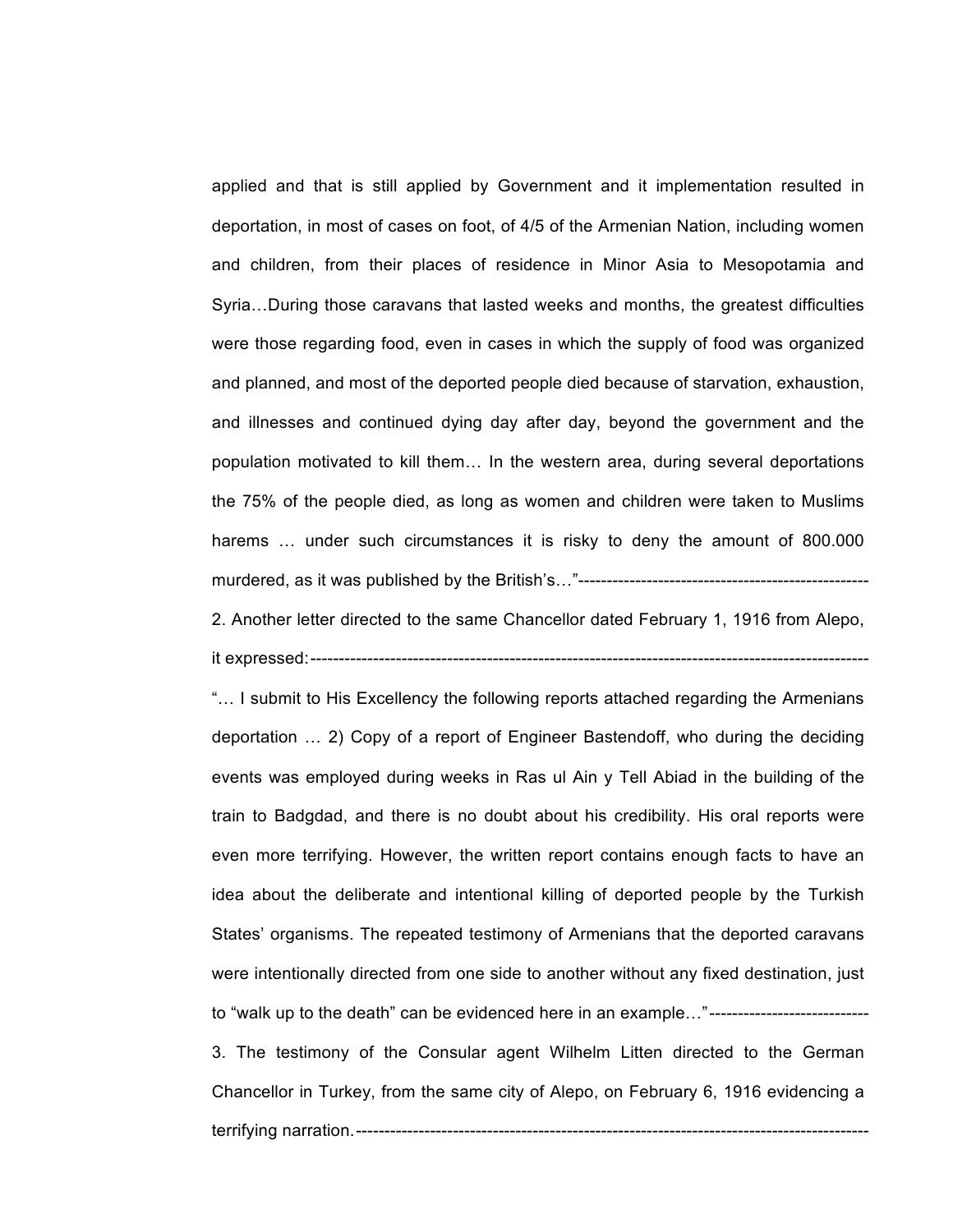"… Dear Mr Chancellor, Summary: I have seen with my eyes about a hundred dead bodies and several graves recently dug in the way from Der Zor to Meskene. It cannot be counted the graves unified in the cities as well as in cemeteries. I saw 20.000 Armenians approximately. But in all figures I mention, I limit myself to estimation to those I've really seen. I never moved away from the street, for example and I have not looked for in distant neighbors of Der Zor. So the real amount of people deported should be greater. I have not seen those that are still on the left margin of the Euphrates either. I have traveled a partial way. To the North of Meskene, in the direction to Bab and to the North of Der Zor in direction to Rebel Aim there were important Armenian camps expecting to be moved. So, any persons travelling after me doing the same route may count 10 times more dead bodies from those I have registered. In every part of Turkey were the desert area limits with the populated area, there will be in these days similar tragedies with hundreds of thousands participants. Turks do no call Armenians as prisoners but as emigrants (muhadschir) and so are they called to themselves. The official report called "evacuation" to this manner of killing. The cruelest of all! Officially everything is in perfect condition. They had not taken a cent violently… surviving people are not taken anything away. They can buy whatever they wish… If they find something to buy! And nobody can assert easily who is the real killer! What will happen with them? I asked during the travel to some Turks. The answered: They will die… the absolute obedience of faithful gendarmes to government, to whom it never came to their minds that service oath can also obliged a transitory disobedience and to request the modification of and order to which is enough justification the cold of winter, the terrible hot of the summer, exanthematous Typhus, and lack of food. Those that died in their way were ottomans subjects and Christians. Capitulations were annulled; in Turkey we are equal to ottomans citizens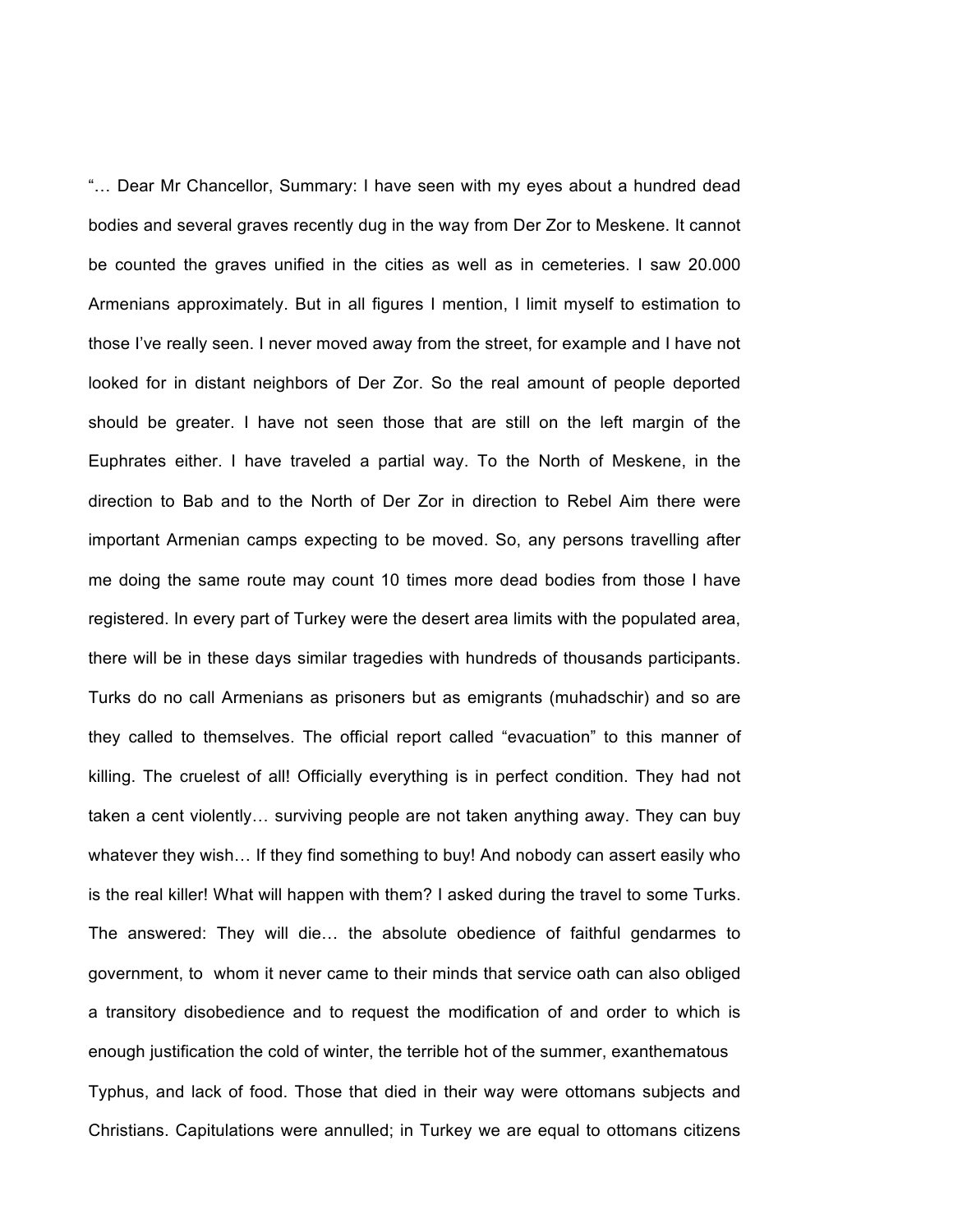of Christian faith. We can only pretend equal treatment! I am sure that everything manifested is according to my knowledge, Sincerely Wilhelm Litten" --------------------------4. And finally as a definite sample of the barbarity described, I should highlight, that here we quote some of the documents, but not all the reports gathered by the plaintiff, paying tribute as follows, to a piece of writing sent to the German Embassy dated July 21, 1918, that describes:----------------------------------------------------------------------------------

"… Armenians persecutions in the Eastern provinces arrived to their final phase. The Turkish government in executing the program: Resolution of Armenian problem by the destruction of the Armenian race, does not let itself to be influenced by our warning, or the warning of the American Embassy and the Pope's delegate or by the intimidations of the allied forces and even less by the consideration towards the public opinion in the West; now they are about to dissolve and to disperse the last groups of Armenians that resisted the first deportation… These events are also known by the Sublime Door which in several opportunities confronted our warnings regarding the Armenian issue. However, we are not, as several times it had been said, but our enemies who showed the Turks the way to submit the suspicious elements of the community, regardless the human rights principles…"-------------------------------------------- Continuing the statement, the plaintiff considered to adequate the evidence to the already referenced Convention on Genocide according to the following conclusions:---- "… This party considers that it is duly proven that in Central Anatolia, Armenians between 20 and 45 years, mobilized by the Ottoman army since the Empire began a war, were brutally executed. Women, children and elderly people received the order to deport in April 1915 that was followed by violations and executions. Deportations caravans had been systematically attacked by extermination command groups conformed by prisoners and bandits recruited by the Administration: it was the so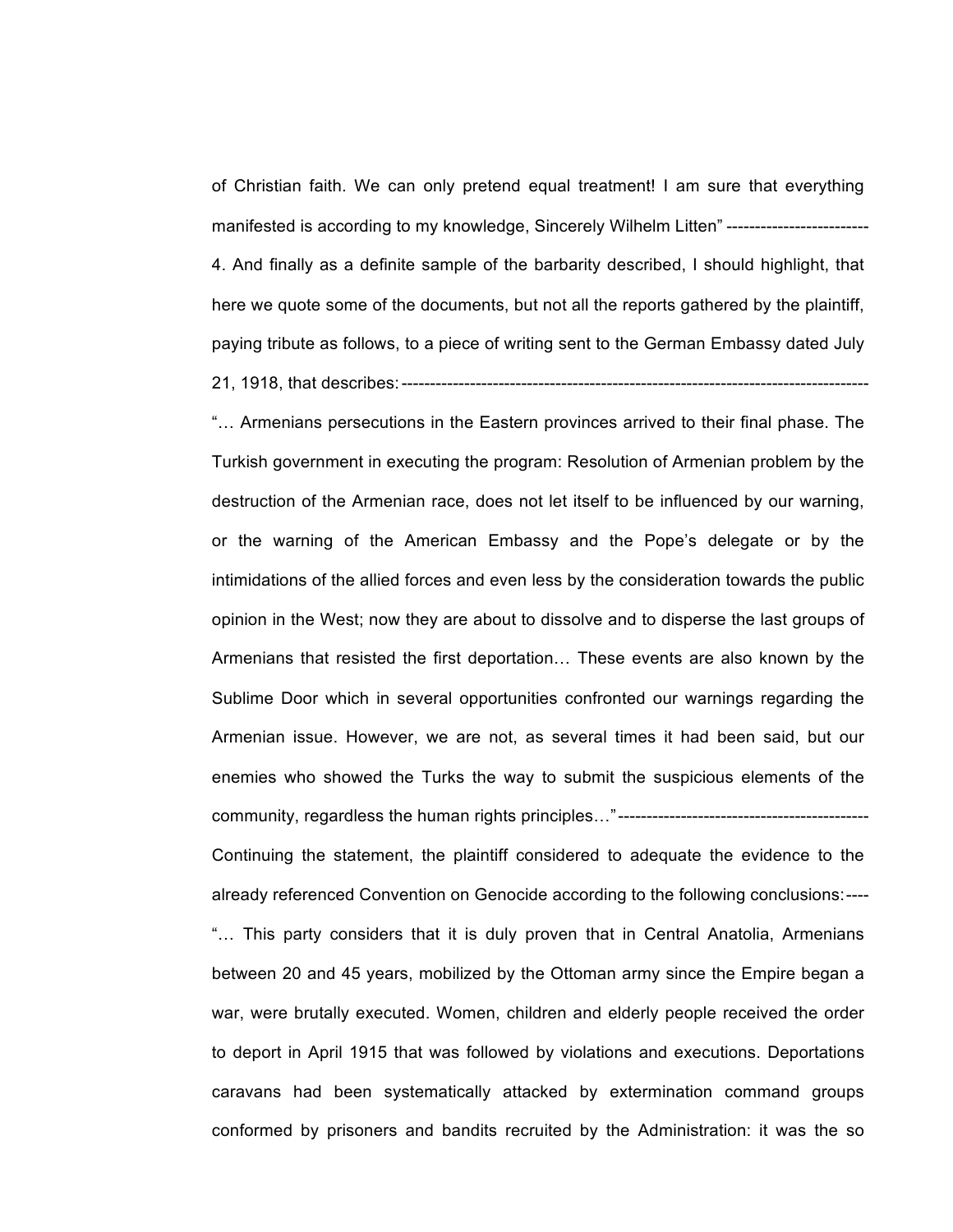called "Special Organization", At the end of July 1915, there were no more Armenians in Eastern provinces; out of the 1.200.000 Armenians only 300.000 could get refuge in Russia; only 100.000 continued their exodus; the rest died during deportation… in Western Anatolia and in Cilicia the method was the same : the Ottomans authorities accumulated survivors in livestock wagons towards Alepo. As the rails were not completed they used deported as forced free labor. Entire families worked in that way until March 1916, date in which the very few survivors were moved to the Syrian Desert as a supposed "transitory" destination of the deportation. The third phase of the plan was aimed at completely eliminating survivors that arrived to the camps in the desert. About 400.000 to 500.000 deported people moved along arid deserts, divided into two axis: the Mesopotamia desert to the East and the Syrian Desert to the South. Towards June 1916 it was given the order to murder the last Armenians alive. In Deir-ez-Zor in the middle of the desert survivors were accumulated in caves before they were burnt with fuel…." -----------------------------------------------------------------------------

The plaintiff described the reasons of the genocide as: -------------------------------------------

"…1) RELIGIOUS: identification of the Armenian nation with Christianity (churches, and Monasteries seized by Turks for other destination contrary to the Christian worship and completely disrespectful, such as the cases of wood deposit or stable etc.) 2) ETHNICS: not to leave any sign of the native civilization and culture of Armenians with the Antique legacy. 3) NATIONAL: "final solution" of the Armenian requests related to the knowledge and exercise of their rights and symbols and national value such as autonomy, freedom of worship, right of assembly, freedom of speech, equality before law and decent material conditions for their living. 4) GEOPOLITICAL: to eradicate a nation as Armenians that Imperial and Republican Turkish authorities considered as a great obstacle for their Imperial territory expansion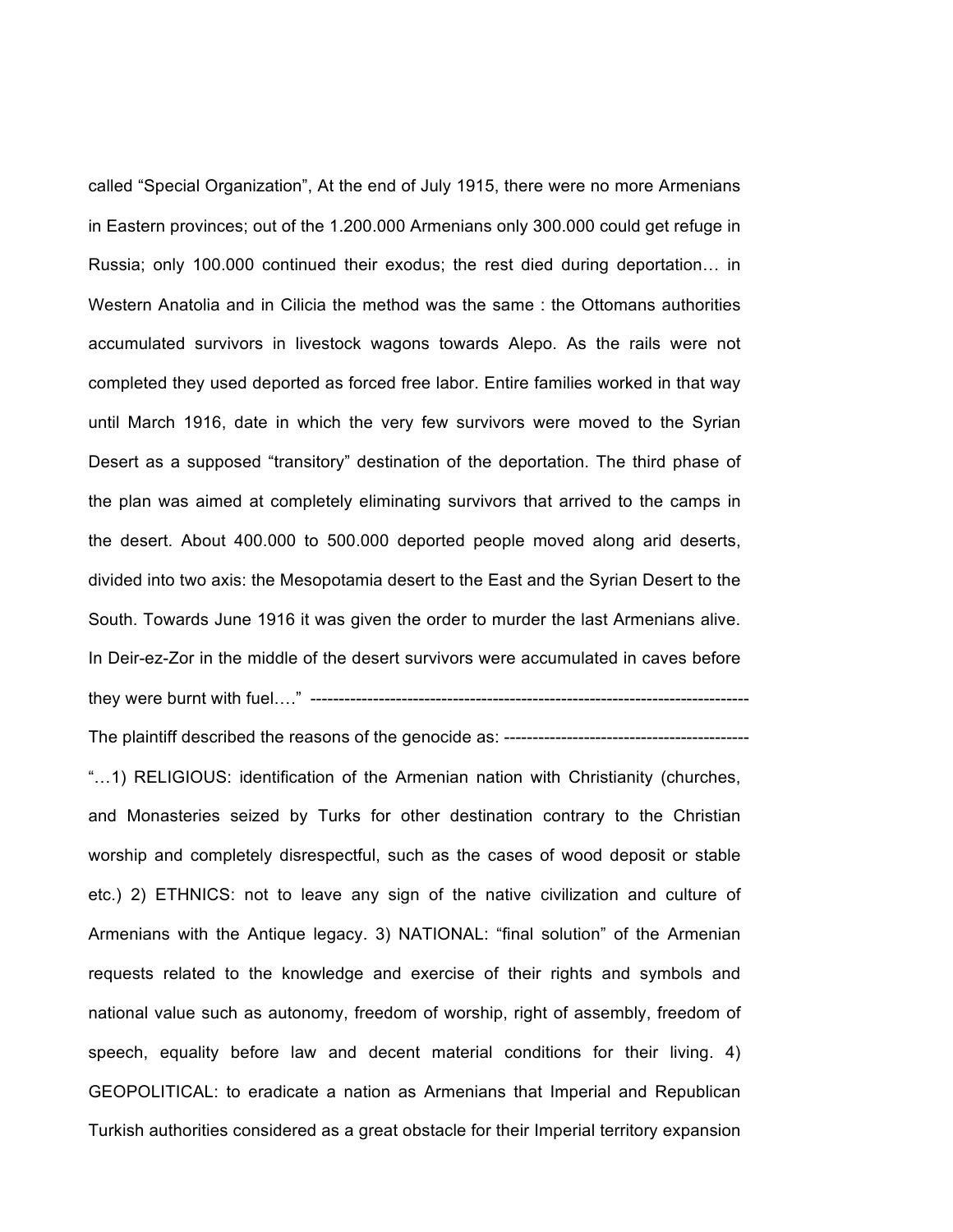towards the oil and gas area of Caucasus and Central Asia, being nowadays one of their most relevant strategic objectives.---------------------------------------------------------------

The plaintiff finally ended the grounds, making reference to his right as plaintiff of having access to a "trial for the truth" as well as its active legitimation in the process, in his capacity of descendant of victims of the genocide committed by the State of Turkey.---------------------------------------------------------------------------------------------------------

The indubitable intrinsic and extrinsic condition of the infringed documents, excludes from all questioning the truth of its contents, to the light of them, it is clearly stated the special malice existing in the proven killings, translated into the extermination objective of the Armenian nation by the Turkish authorities and precisely the government of the so called "Young Turkish".-------------------------------------------------------

Therefore, it is clearly defined the commission by said State in the historic period mentioned (1915/1923) of the crime of genocide; perpetrated by the articulation of an organized extermination plan by the authorities of the Ottoman State. ----------------------- Such plan, included the design of extermination strategies of different kind, such as the massive movement of complete villages with destination to the deserts near Anatolia, of eldest people, women and children with the objective of dying by starvation or in hands of criminal bands that attacked the caravans; the physical elimination of active men and the burning and destruction of villages, towns, cities, Monasteries, churches, and settlements of any kind in Armenia. -----------------

That plan also involved the inclusion of Armenians to be part of the battle between the Ottoman Estate and Russia; and the abandonment of surviving people to their own fate--------------------------------------------------------------------------------------------------------------

If this were not the case, there will be no explanation for the important testimonies gathered by the different evidencing channels in these proceedings, and that at the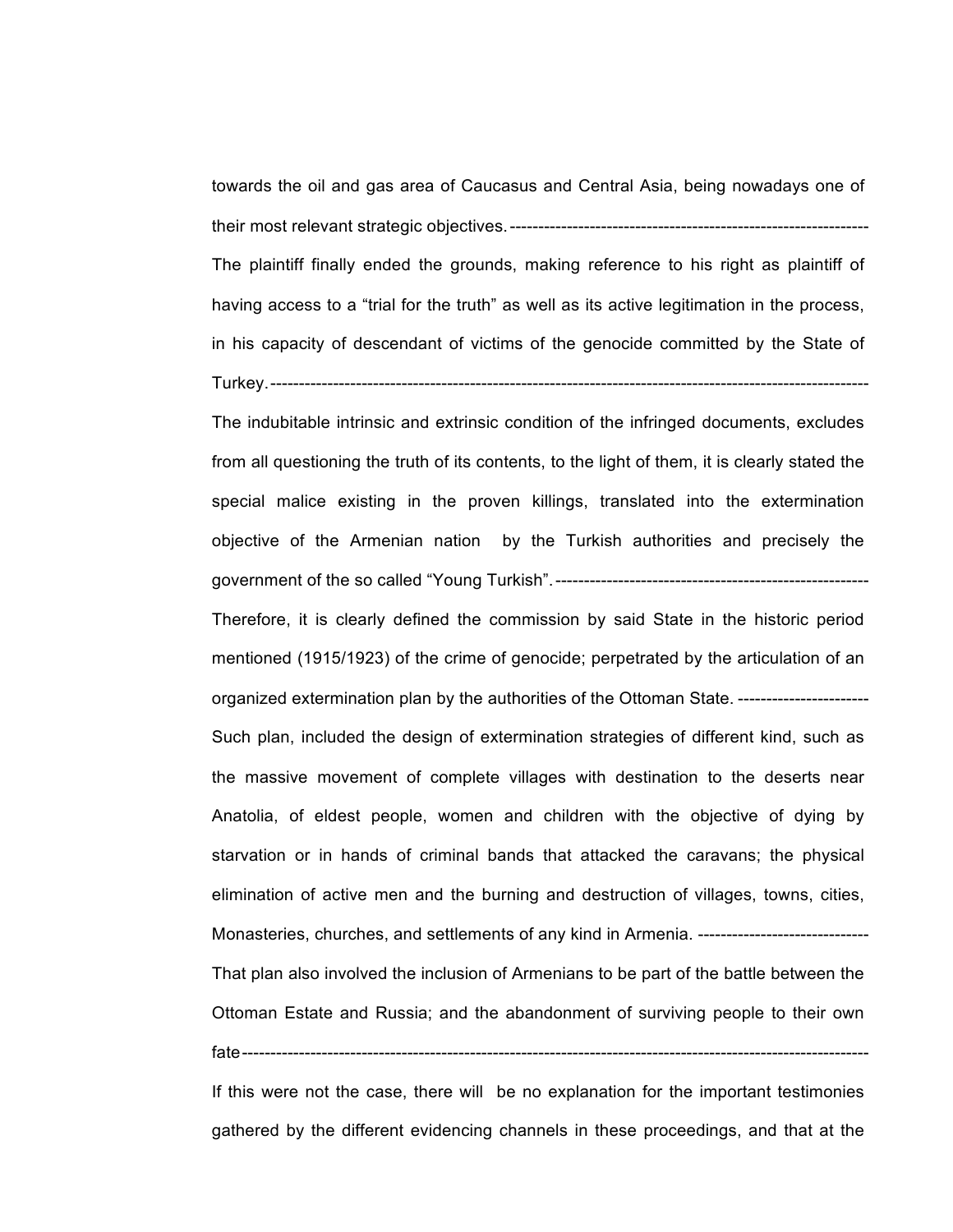same time, reproduce in a greater of lesser extent of cruelty, the abundant and plentiful bibliography existing regarding the subject matter; as well as the survival in the international level of the continued action of the Armenian community in order to obtain the recognition of the international community and the Turkish State of the terrible crimes committed and to repair the damages caused.-----------------------------------

I should repeat: This process has no other value or significance than the one requested by the plaintiff; this is to obtain a declarative resolution of the veracity of the facts submitted and the historic rigor of which is duly documented in the files of the Powers of that moment.------------------------------------------------------------------------------------

This is not, and cannot be a request of a historic revision of all the episodes representative of the Armenian genocide. This is either a scientific or anthropologic piece of the exact scope of the massacre along eight years on the Turkish territory. ----- However, this is the result of a procedure segment new in the Argentine Republic, with the weight of a clarifying process of facts that undoubtedly are immerse within the called crimes against humanity, and in that context, the punctual type of genocide; which requires to be evoked within a legal framework according to the seriousness of the facts committed -----------------------------------------------------------------------------------------

7.6 Law Nº 26.199. Its significance ---------------------------------------------------------------------

As final corollary of the motivation of this declarative resolution, I bring up what is stated in Law N° 26.199 passed by the Honorable National Congress on December 13, 2006 and enacted in fact on January 11, 2007 that stipulates April 24 of every year as the "Action Day for tolerance and respect among populations" this commemoration recalls the genocide suffered by Armenian people and its veracity is declared by means of this present.----------------------------------------------------------------------

The legal text expresses: ----------------------------------------------------------------------------------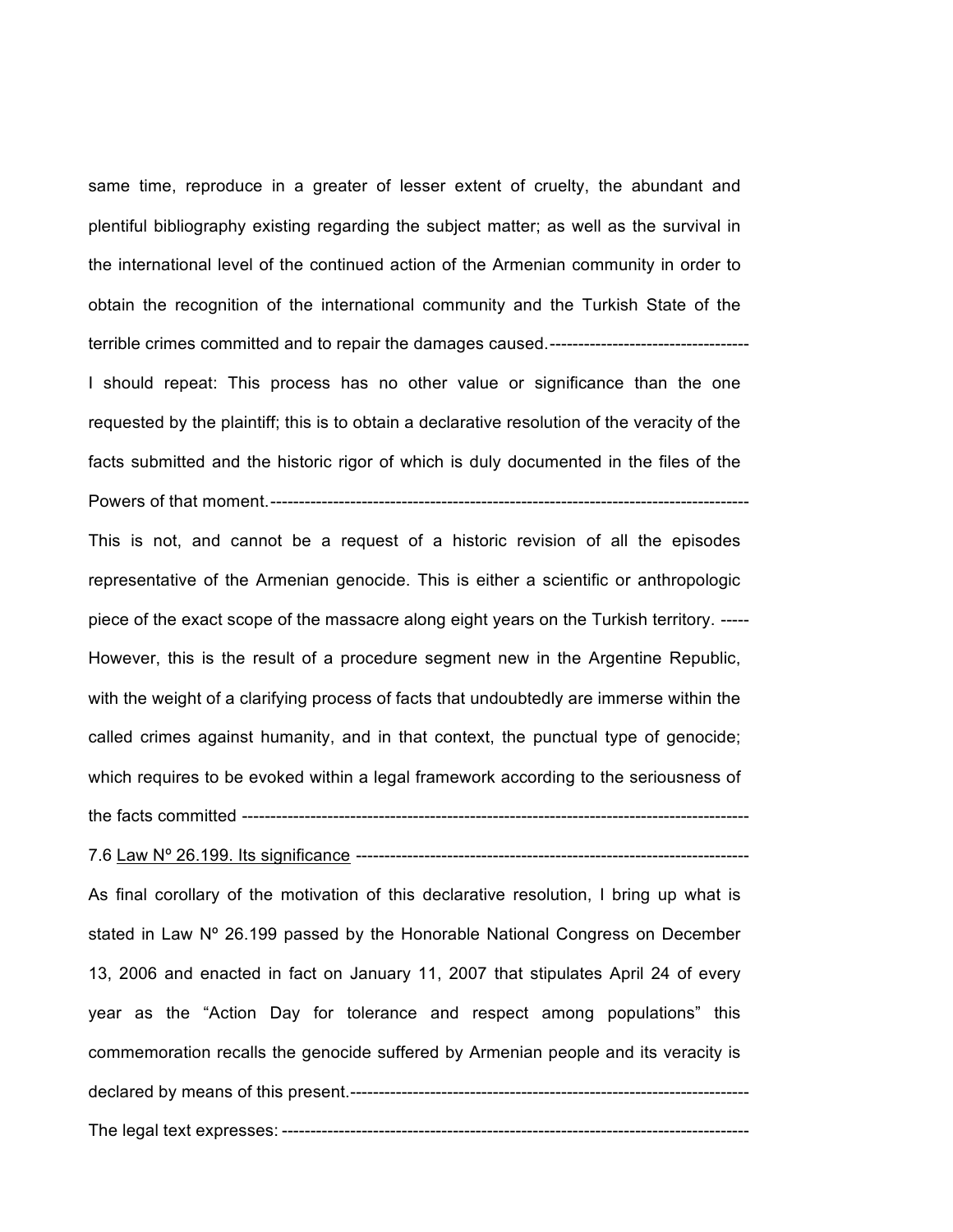Article 1: "To stipulate April 24 of every year as the "Action Day for tolerance and respect among populations" This commemoration recalls the genocide suffered by Armenian people and with the spirit of their memory being a lesson for our present and our future" ----------------------------------------------------------------------------------------------- Article 2. "To allow all employees and officials of the Civil Service of Armenian origin to freely make use of April 24 of every year to attend commemoration activities to recall the tragedy that affected the community" ----------------------------------------------------- Article 3. "All students of Armenian origin of public institutions either in primary or secondary level are authorized to attend commemoration activities stipulated in Article 1" ------------------Article 4. "Provincial governments are invited to adhere the dispositions of the present legislation" ---------------------------------------------------------------------------------------------------- Article 5 "To be registered" ------------------------------------------------------------------------------- **NOW THEREFORE BE IT RESOLVED**: ------------------------------------------------------------- I.**TO DECLARE AS FINAL DECISION** within the present proceedings' framework Nº **2.610/2001** entitled "**IMP. N.N. o/ complaint. Plaintiff: HARABEDIAN, GREGORIO**" that under the conditions and with the purposes mentioned, the State of Turkey **COMMITTED THE CRIME OF GENOCIDE** against the Armenian nation during the period between the years 1915 and 1923. ----------------------------------------------------------- II. **TO DECLARE** by these proceedings Nº **2.610/2001** and within this historical context as a result of declaration contained herewith, that **it had been proven the pre-existence and their condition of victims of the maternal and paternal relatives of Gregorio Hairabedian**, residents of the Armenian nation in the territory of the Ottoman Empire and later State of Turkey. -------------------------------------------------- **III**. To be issued a judicial notice to the General Attorney's Office and to the plaintiff